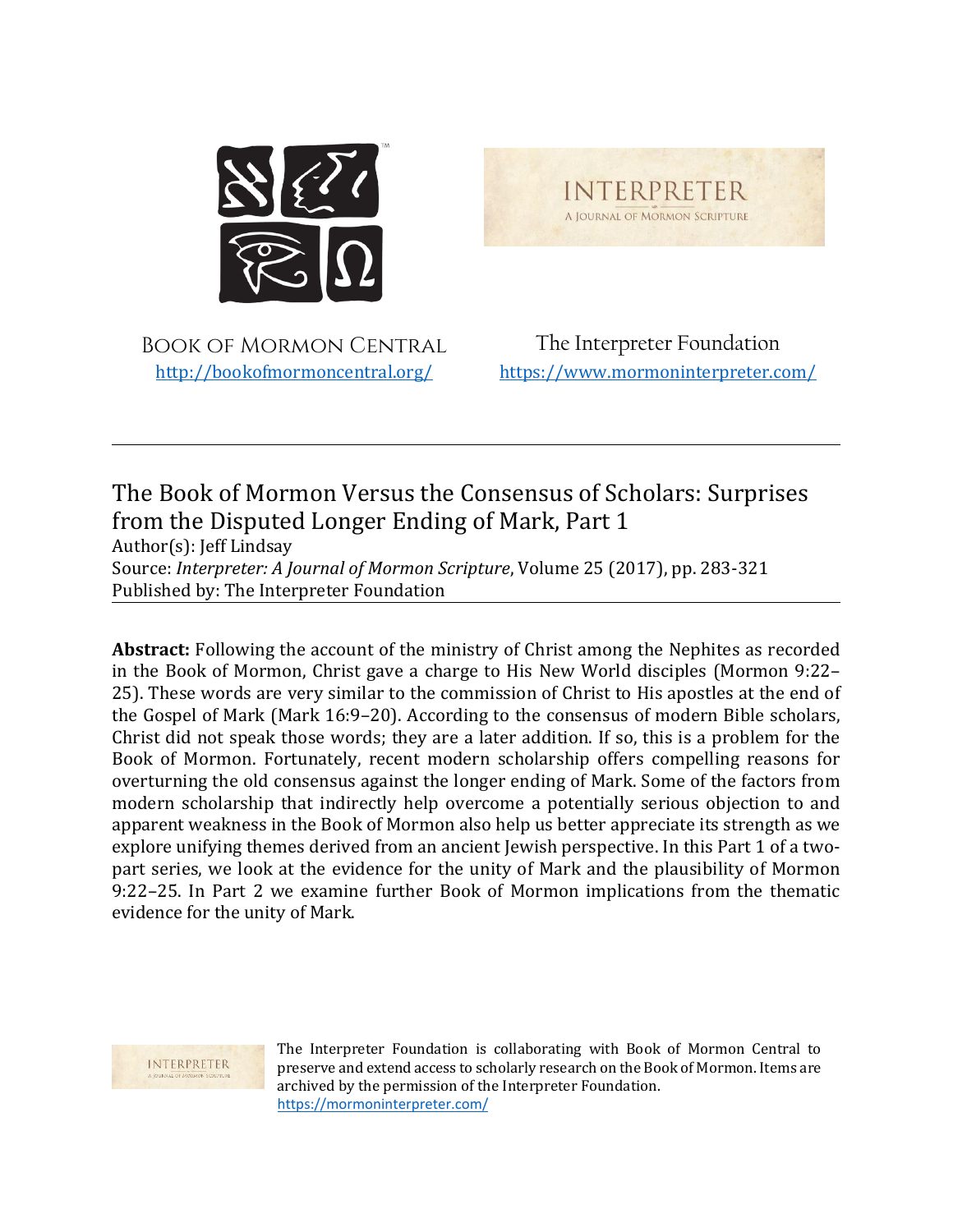# INTERPRETER A Journal of Mormon Scripture §

Volume 25 · 2017 · Pages 283-321

# **The Book of Mormon Versus the Consensus of Scholars: Surprises from the Disputed Longer Ending of Mark, Part 1**

Jeff Lindsay

Offprint Series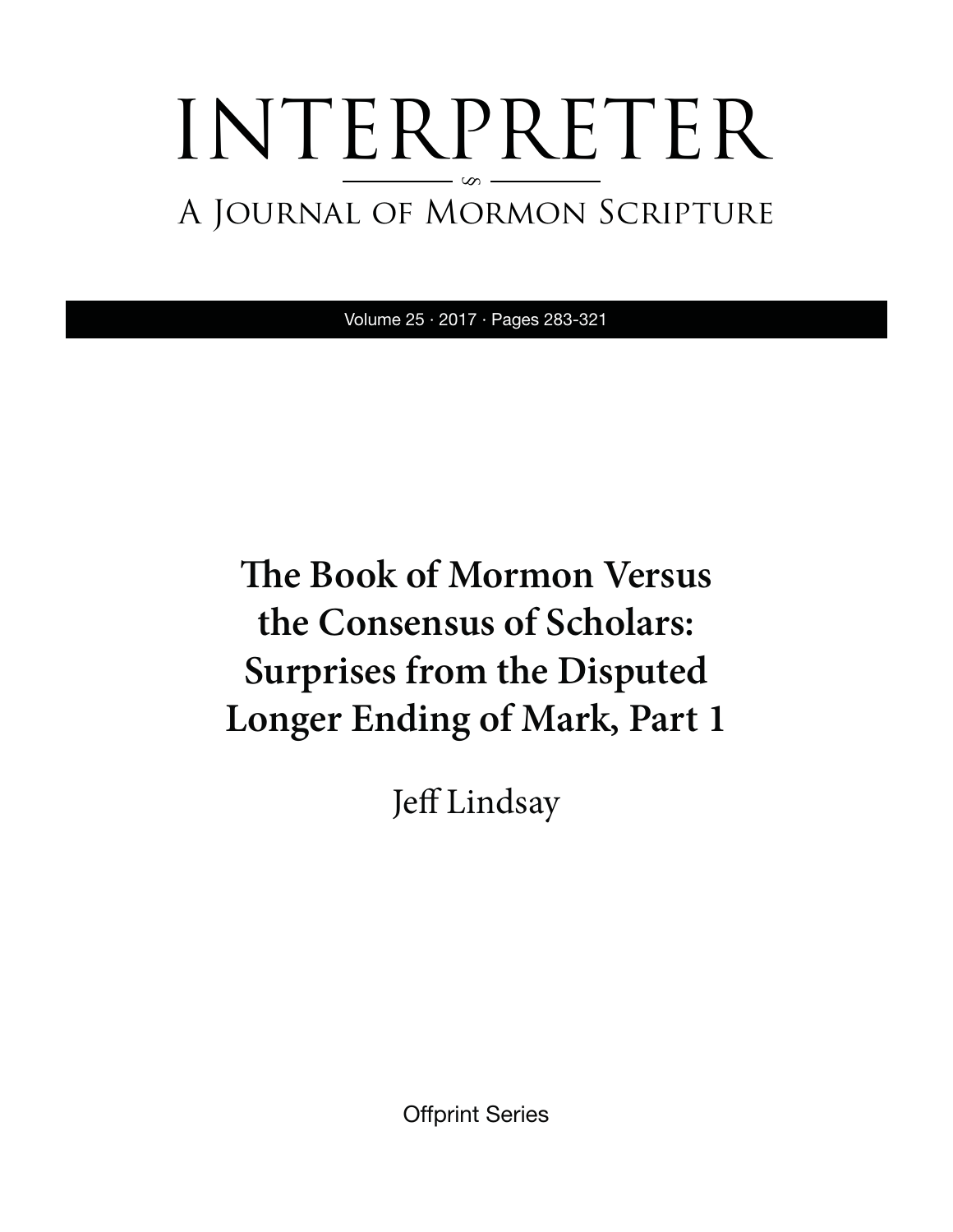© 2017 The Interpreter Foundation. A 501(c)(3) nonprofit organization.

#### $|$  (cc) BY-NC-ND

This work is licensed under the Creative Commons Attribution-NonCommercial-NoDerivs 4.0 International License. To view a copy of this license, visit http://creativecommons.org/licenses/by-nc-nd/4.0/ or send a letter to Creative Commons, 444 Castro Street, Suite 900, Mountain View, California, 94041, USA.

ISSN 2372-1227 (print) ISSN 2372-126X (online)

The goal of The Interpreter Foundation is to increase understanding of scripture through careful scholarly investigation and analysis of the insights provided by a wide range of ancillary disciplines, including language, history, archaeology, literature, culture, ethnohistory, art, geography, law, politics, philosophy, etc. Interpreter will also publish articles advocating the authenticity and historicity of LDS scripture and the Restoration, along with scholarly responses to critics of the LDS faith. We hope to illuminate, by study and faith, the eternal spiritual message of the scriptures—that Jesus is the Christ.

Although the Board fully supports the goals and teachings of the Church, The Interpreter Foundation is an independent entity and is neither owned, controlled by nor affiliated with The Church of Jesus Christ of Latter-day Saints, or with Brigham Young University. All research and opinions provided are the sole responsibility of their respective authors, and should not be interpreted as the opinions of the Board, nor as official statements of LDS doctrine, belief or practice.

This journal is a weekly publication. Visit us at MormonInterpreter.com You may subscribe to this journal at MormonInterpreter.com/annual-print-subscription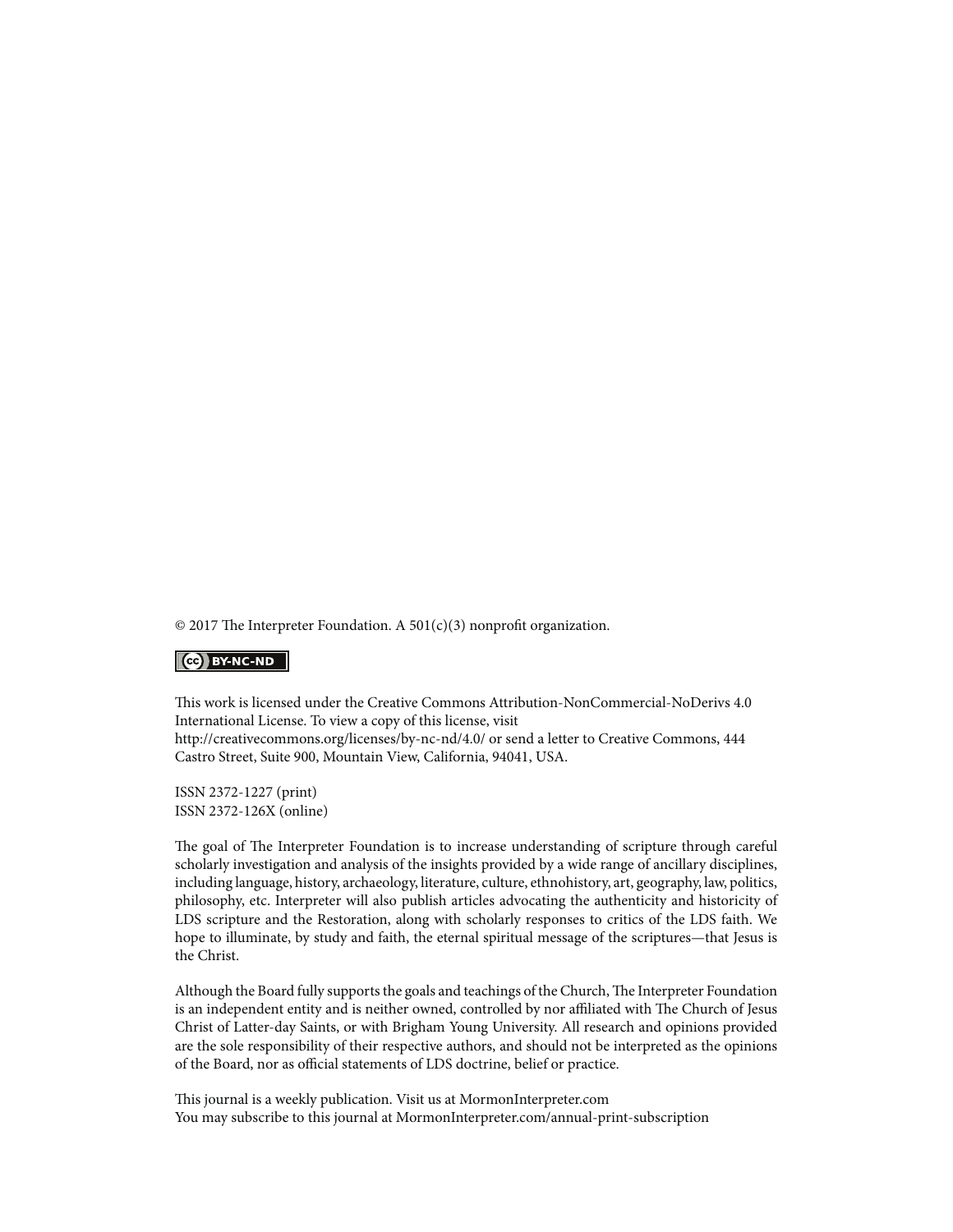## **The Book of Mormon Versus the Consensus of Scholars: Surprises from the Disputed Longer Ending of Mark, Part 1**

#### **Jeff Lindsay**

Abstract: *Following the account of the ministry of Christ among the Nephites as recorded in the Book of Mormon, Christ gave a charge to His New World disciples (Mormon 9:22–25). These words are very similar to the commission of Christ to His apostles at the end of the Gospel of Mark (Mark 16:9–20). According to the consensus of modern Bible scholars, Christ did not speak those words; they are a later addition. If so, this is a problem for the Book of Mormon. Fortunately, recent modern scholarship offers compelling reasons for overturning the old consensus against the longer ending of Mark. Some of the factors from modern scholarship that indirectly help overcome a potentially serious objection to and apparent weakness in the Book of Mormon also help us better appreciate its strength as we explore unifying themes derived from an ancient Jewish perspective. In this Part 1 of a two-part series, we look at the evidence for the unity of Mark and the plausibility of Mormon 9:22–25. In Part 2 we examine further Book of Mormon implications from the thematic evidence for the unity of Mark.*

 $\blacksquare$  ne of the most effective and interesting arguments against the Book of Mormon is that it quotes from the disputed ending of the Gospel of Mark. In Mormon 9:22–25, Mormon quotes words spoken by Christ to His disciples in the New World that gave them essentially the same commission that Christ gave His apostles at the end of the Gospel of Mark in Mark 16:15–18: go preach the gospel, and he that believes and is baptized will be saved; and signs will follow. Some will object to New Testament language being used at all in the Book of Mormon, but there is no problem with Christ quoting Himself, as He does with the Sermon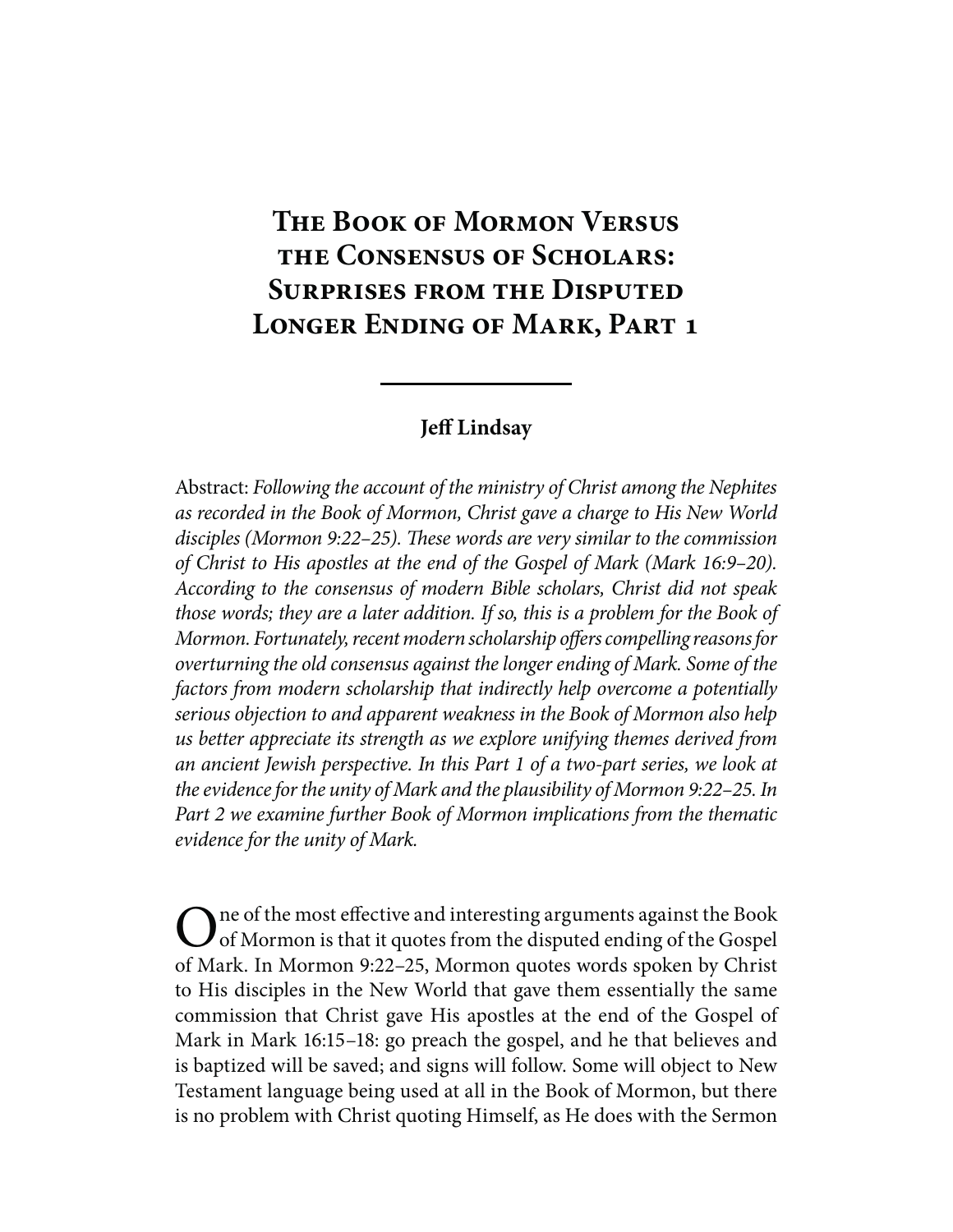on the Mount in His words to the Nephites (3 Nephi 12–14). So why should we worry also about Christ using His own words as quoted in Mark?

However, there is a problem, for the quoted words from Mark should not be in the Bible; they are a later, spurious addition, according to the consensus of most Bible scholars. The two earliest extant New Testament manuscripts both have the Gospel of Mark ending at 16:8 with two women, Mary Magdalene and Mary the mother of James, fearful and seemingly unwilling to proclaim the gospel message as they stand before the empty tomb: "And they went out quickly, and fled from the sepulchre; for they trembled and were amazed: neither said they any thing to any man; for they were afraid." According to modern scholars, the following verses, known as the "longer ending of Mark," covering the appearance of Christ to Mary and then the apostles and the great commission to preach the gospel to every creature, should not be there; allegedly, they were inserted into some manuscripts much later. So what is this ending doing in the Book of Mormon, ascribed to Christ in His teachings to the disciples? If the words in the longer ending of Mark were not in Mark's Gospel and were not spoken by Christ, it is unlikely that Christ would quote them or words similar to them in the New World.

Fortunately, very recent scholarship on the longer ending of Mark provides many compelling reasons to accept the disputed longer ending after all. It is a fascinating story with many lessons for students of the Bible and the Book of Mormon.

For those interested in this matter, a key resource available in both print and Kindle editions is Nicholas P. Lunn's *The Original Ending of Mark: A New Case for the Authenticity of Mark 16:9–20*. 1 Lunn, a Bible translation consultant with Wycliffe Bible Translators with a doctorate in Hebrew from the London School of Theology, demonstrates how to dig deeply into the scriptures and explore them from many lines of analysis. Also see James Snapp, Jr., *Authentic: The Case for Mark 16:9-20,* 2016 Edition,<sup>2</sup> with extensive information about early Christian references to the longer ending of Mark. In another useful resource, cases for and against the longer ending are provided by four differing authors in

 <sup>1.</sup> Nicholas P. Lunn, *The Original Ending of Mark: A New Case for the Authenticity of Mark 16:9–20* (Eugene, OR: Pickwick Publications, 2014).

 <sup>2.</sup> James Snapp, Jr., *Authentic: The Case for Mark 16:9–20: 2016 Edition* (James Snapp Jr.: 2016), Kindle edition.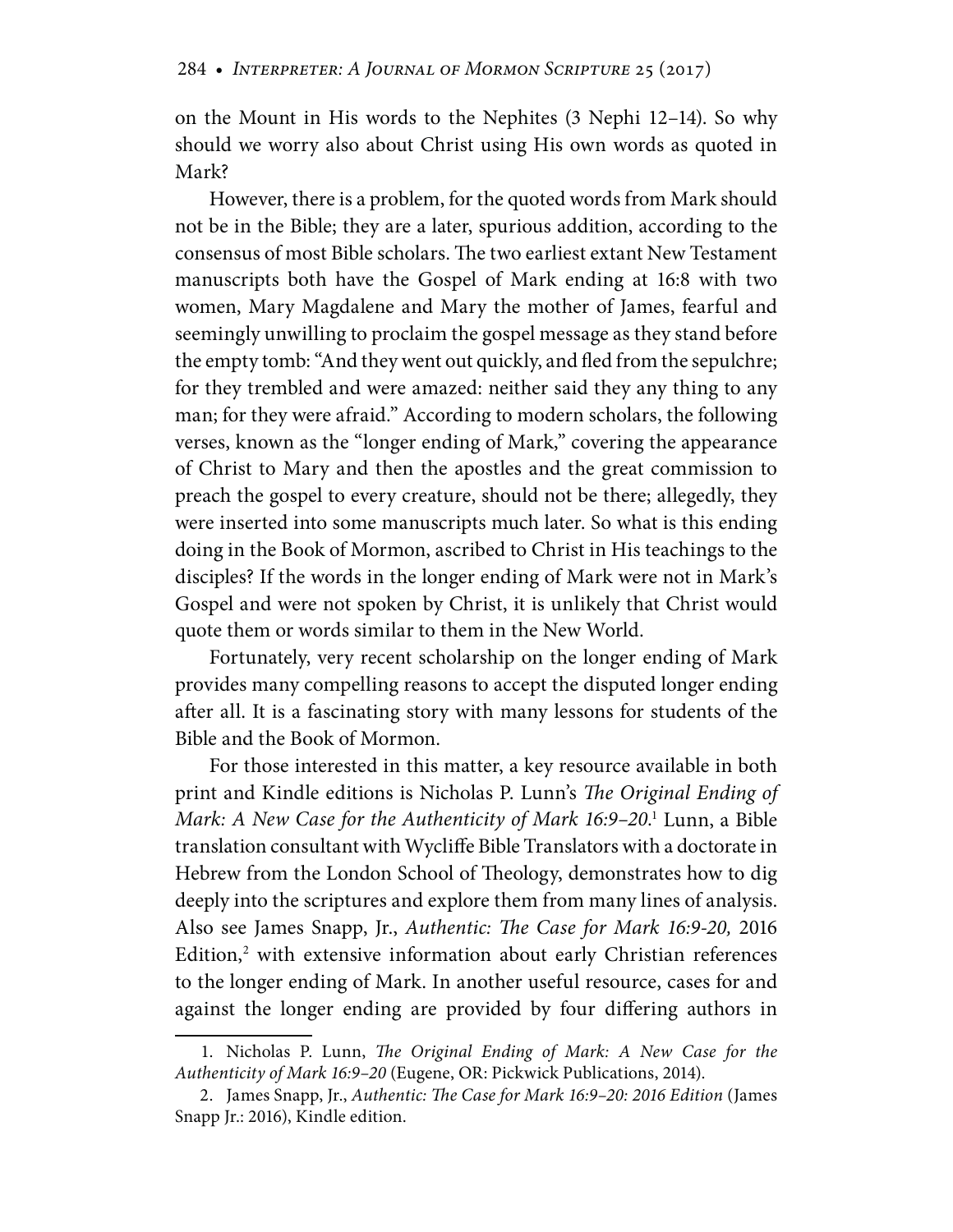Perspectives on the Ending of Mark,<sup>3</sup> though the analysis in favor of the longer ending lacks the benefit of the extensive foundation provided by Nicholas Lunn's later work. William R. Farmer's 1974 work, *The Last*  Twelve Verses of Mark,<sup>4</sup> examined some of the external evidence relative to the longer ending, finding it unable to resolve the issue on its own, yet concluding that the omission of the longer ending was done deliberately by some Alexandrian scribes who may have been concerned about the possibility of believers picking up snakes and drinking poison.<sup>5</sup> Farmer also laid a foundation for analysis of the internal evidence. An outstanding review of the literature and the development of related theories over time is provided by David Hester in his 2015 work *Does Mark 16:9–20 Belong in the New Testament?*<sup>6</sup> (Hester, writing from an openly apologetic perspective, offers analysis that supports the authenticity of the longer ending of Mark.) Many other works on both sides of the debate can be considered,<sup>7</sup> but Lunn appears to present the most complete, thorough, and far-ranging case for the authenticity of Mark.

Here is the passage in question from Mormon 9:22–25:

22. For behold, thus said Jesus Christ, the Son of God, unto his disciples who should tarry, yea, and also to all his disciples, in the hearing of the multitude: Go ye into all the world, and preach the gospel to every creature;

23. And he that believeth and is baptized shall be saved, but he that believeth not shall be damned;

24. And these signs shall follow them that believe  $-$  in my

 7. E.g., Bruce M. Metzger and Bart D. Ehrman, *The Text of New Testament: Its Transmission, Corruption, and Restoration*, 4th ed. (Oxford: Oxford University Press, 2005), 322–27. For a detailed examination of the longer ending that questions its authenticity, see Travis B. Williams, "Bringing Method to the Madness: Examining the Style of the Longer Ending of Mark," *Bulletin for Biblical Research* 20/3 (2010): 397–418; https://www.academia.edu/1444542/Bringing\_Method\_to\_ the\_Madness\_Examining\_the\_Style\_of\_the\_Longer\_Ending\_of\_Mark. For a rebuttal, see Tommy Wasserman, "Maurice Robinson Responds to T.B. Williams, pt. 1," *Evangelical Textual Criticism*, Oct. 18, 2010, http://evangelicaltextualcriticism. blogspot.com/2010/10/maurice-robinson-responds-to-tb.html.

 <sup>3.</sup> *Perspectives on the Ending of Mark*, ed. David Alan Black (Nashville, TN: Broadman and Holman, 2008).

 <sup>4.</sup> William R. Farmer, *The Last Twelve Verses of Mark* (Cambridge, UK: Cambridge University Press, first published 1974, digital edition 2005), as cited by Lunn; https://books.google.com/books?id=yT-13BpsyQ0C.

 <sup>5.</sup> Ibid., 62–72, as cited by Lunn, 13.

 <sup>6.</sup> David Hester, *Does Mark 16:9–20 Belong in the New Testament?* (Eugene, OR: Wipf & Stock, 2015).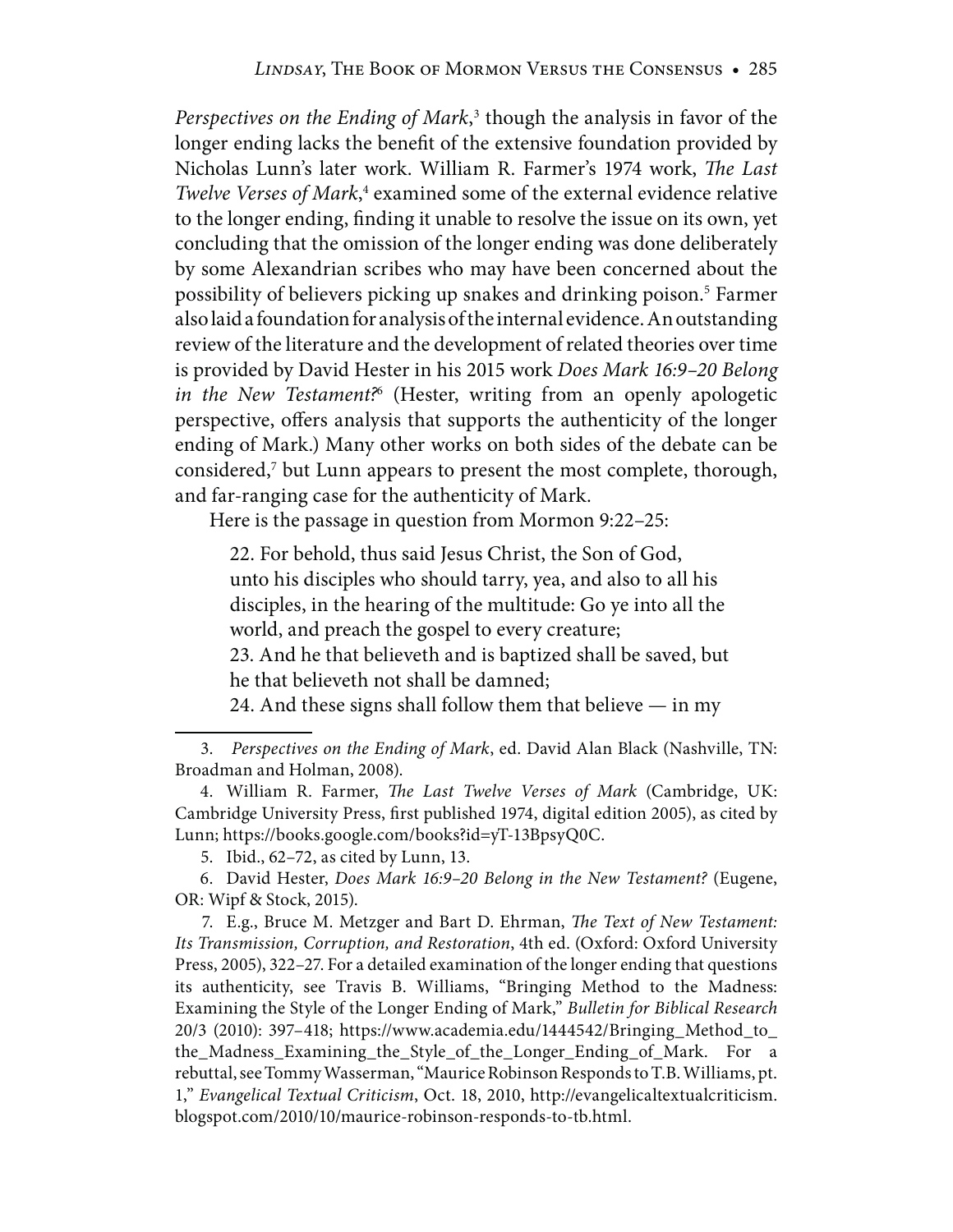name shall they cast out devils; they shall speak with new tongues; they shall take up serpents; and if they drink any deadly thing it shall not hurt them; they shall lay hands on the sick and they shall recover;

25. And whosoever shall believe in my name, doubting nothing, unto him will I confirm all my words, even unto the ends of the earth.

Here is the related portion from Mark 16:

15. And he said unto them, Go ye into all the world, and preach the gospel to every creature.

16. He that believeth and is baptized shall be saved; but he that believeth not shall be damned.

17. And these signs shall follow them that believe; In my name shall they cast out devils; they shall speak with new tongues;

18. They shall take up serpents; and if they drink any deadly thing, it shall not hurt them; they shall lay hands on the sick, and they shall recover.

19. So then after the Lord had spoken unto them, he was received up into heaven, and sat on the right hand of God. 20. And they went forth, and preached every where, the Lord working with them, and confirming the word with signs following. Amen.

If these verses were made up by some scribe to round out the abrupt ending of Mark at Mark 16:8, and if Jesus did not actually say this to His apostles in the New World, it would seem very odd that Mormon would quote from the teachings of Christ to His New World disciples and end up with the very same content given in the disputed longer ending of Mark. It is an issue that needs to be considered. One could argue, as some Latter-day Saint people have, that the Book of Mormon is somehow an expanded text that builds on ancient gold-plate material or, more extremely, at least on ancient "truthy" ideas, with Joseph's added commentary and thoughts taken from modern sources, but this is unsatisfying and is inconsistent with the data we have about the translation process, both in terms of the mechanics of dictation and composition as well as the structure and language found in that text.

Fortunately, in spite of an ongoing scholarly "consensus," there is surprisingly impressive evidence that the longer ending of Mark is authentic. Before we explore some of those details, first note that over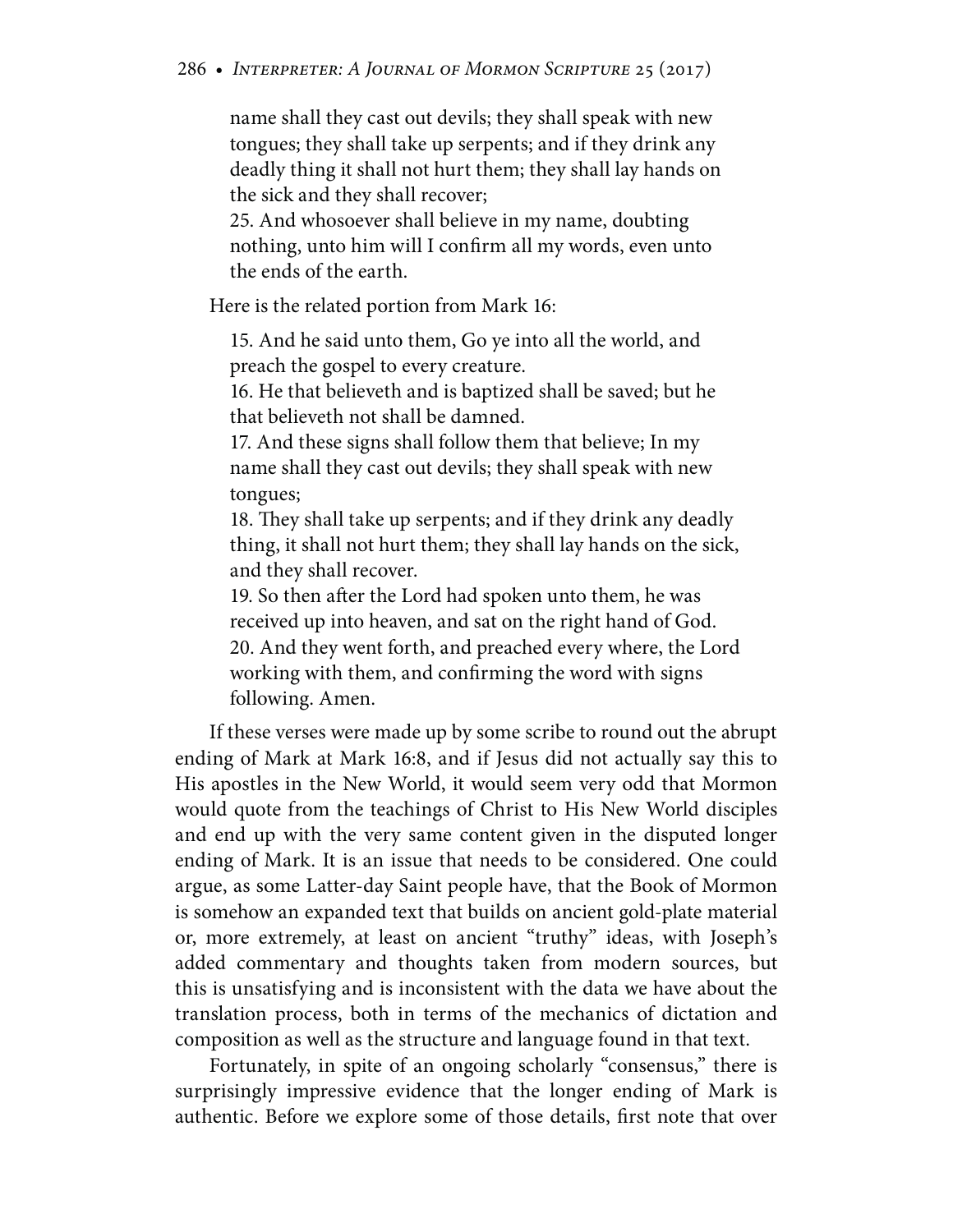95% of the existing ancient Greek manuscripts of the New Testament have the longer ending of Mark. The problem came with the relatively recent discovery of the two oldest extant manuscripts, the *Codex Sinaiticus* and the *Codex Vaticanus*, both of which end at Mark 16:8 and lack the longer ending. These mid-fourth-century manuscripts, though, differ from our canon in many other ways and need not be assumed to be the best and most accurate manuscripts simply because they are the oldest manuscripts that have survived intact.

While they are the oldest extant manuscripts, they are clearly not the oldest manuscripts that were used and quoted by early Christians. Dozens of ancient sources provide evidence that at least multiple portions of the longer ending of Mark were known and used in the Christian community before the *Codex Sinaiticus* and the *Codex Vaticanus* came into existence. In fact, both those manuscripts provide evidence that their copyists were at least aware of an alternate ending for Mark (one has an unusually large space after Mark 16:8 as if leaving space for the additional verses, and the other has unusual markings at the end as if to physically prevent insertion of known additional verses). Both come from the same Alexandrian school, or the same "scriptorium," and so should not be considered as independent witnesses against the longer ending.

The case for the longer ending of Mark, as we explore below, includes an impressive array of insights from various lines of analysis. The evidence from early Christian writers is noteworthy. Lunn's analysis of individual words, themes such as the Exodus theme, grammatical patterns, parallelism, prophecy and fulfillment, and so on provide a fascinating, multidimensional approach to Mark from an able Bible scholar whose work provides a strong basis for accepting the integrity of Mark as we now have it. As a bonus, along the way we can also apply some interesting approaches to the Book of Mormon to better appreciate several subtleties in that ancient text.

#### **About that Consensus**

Looking at statements of Bible scholars, one can easily wonder why anyone would entertain any hope that the longer ending of Mark is authentic. The issue seems to be beyond debate. As New Testament scholar Dr. Stephen C. Carlson of the Australia American Catholic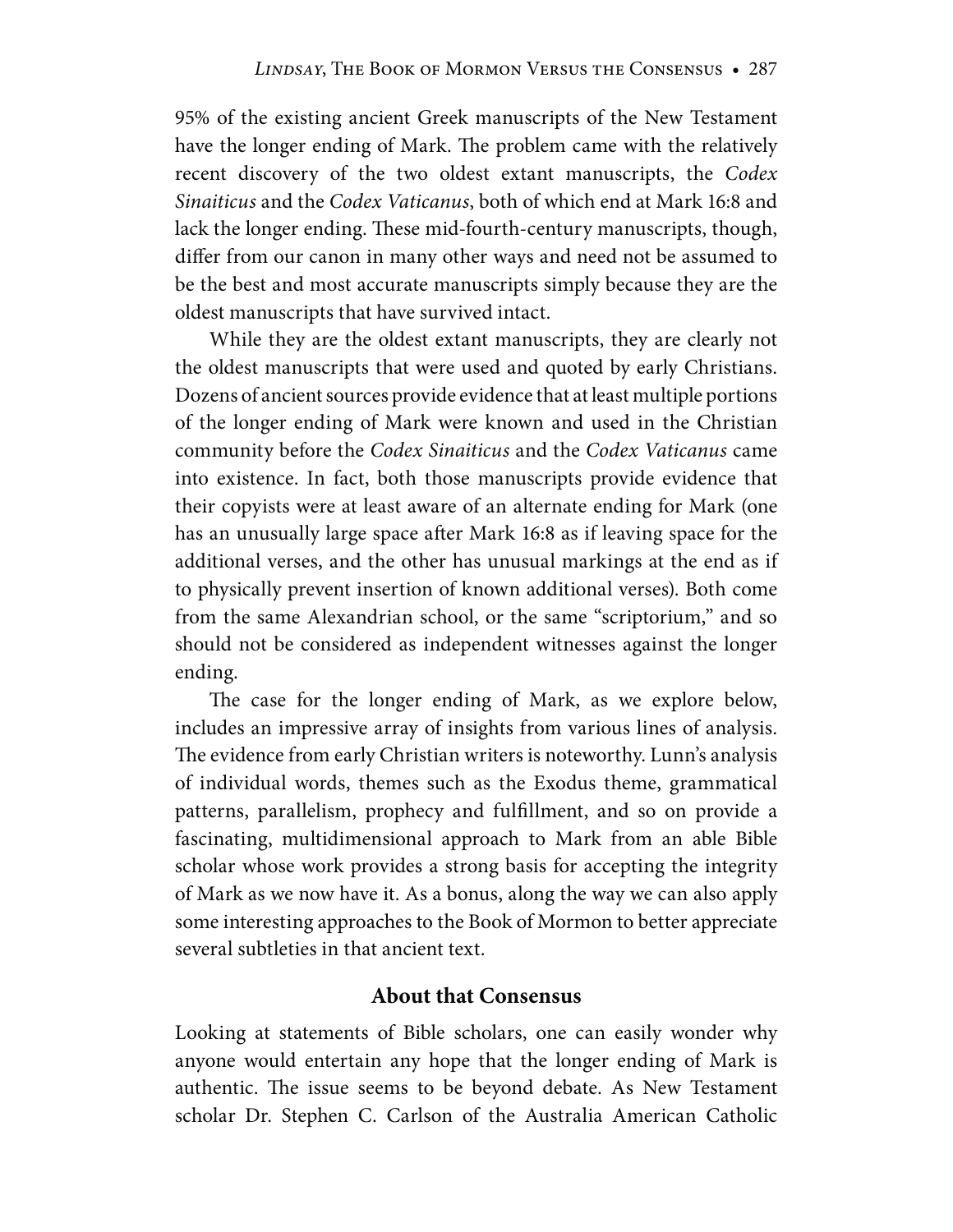University reminds us, "This issue is no longer disputed among New Testament textual critics."8 The debate is over.

Some examples of scholarly statements on the issue have been compiled by Snapp.<sup>9</sup> In light of abundant evidence relevant to the controversy (or *non-controversy*, according to many), the following statements are all surprisingly wrong or at least incomplete and misleading. For example, many scholars have informed their readers that verses 9–20 of Mark 16 "are lacking in many of the oldest and most reliable manuscripts" (Norman Geisler<sup>10</sup>) and that "many" ancient Greek manuscripts simply end at Mark 16:8 (e.g., Larry O. Richards, Wilfrid J. Harrington, Jim Levitt). Eugene Peterson notes that the long ending "is contained only in later manuscripts." Donald Juel even speaks of the "almost unanimous testimony of the oldest Greek manuscripts" in excluding the longer ending. This error is further amplified by Ernest Findlay Scott's claim that the 12 verses of the longer ending "are found in no early manuscript," and David Ewert takes that error to its zenith with "all major manuscripts end this Gospel at 16:8." Craig Evans says, "Many of the older manuscripts have asterisks and obeli marking off the Long or Short Endings as spurious or at least doubtful" and "later copies contain vv. 9–20, but they are marked off with asterisks or obelisks, warning readers and copyists that these twelve verses are doubtful." Evans continues: these verses "were added at least two centuries after Mark first began to circulate," which would seem to put the origins of the longer ending to sometime after AD 260. Tim Geddert writes, "Not only do some of the most ancient authorities" lack these verses (as nrsv reads) — "they all do."11

To Snapp's lengthy list we could add many further statements. For example, Dillon Burroughs, an associate editor for *The Apologetics Study* 

 <sup>8.</sup> Stephen C. Carlson, "Review of a Book by Nicholas P. Lunn, *The Original Ending of Mark: A New Case for the Authenticity of Mark 16:9–20*," *Australian Biblical Review* 63 (2015); available at https://www.academia.edu/22718193/ Review\_of\_Nicholas\_Lunn\_The\_Original\_Ending\_of\_Mark\_2014\_.

 <sup>9.</sup> The examples that follow are as cited by Snapp, Jr., *Authentic: The Case for Mark 16:9–20: 2016 Edition*, Kindle edition, "Introductory Summary: Mark 16:9– 20: A Scholarly Consensus?" in the section "Manuscript Evidence."

 <sup>10.</sup> Norman Geisler, *The Big Book of Bible Difficulties* (Ada, MI: Baker Books, 1992), 377–78, as cited by Snapp, *Authentic*, Kindle edition, "Introductory Summary."

 <sup>11.</sup> Tim Geddert, "Beginning Again (Mark 16:1–8)," *Direction Journal* 33/2 (Fall 2004), as cited by Snapp, Jr., *Authentic*, Kindle edition, "Introductory Summary: Mark 16:9–20: A Scholarly Consensus?" in the section "Patristic Evidence."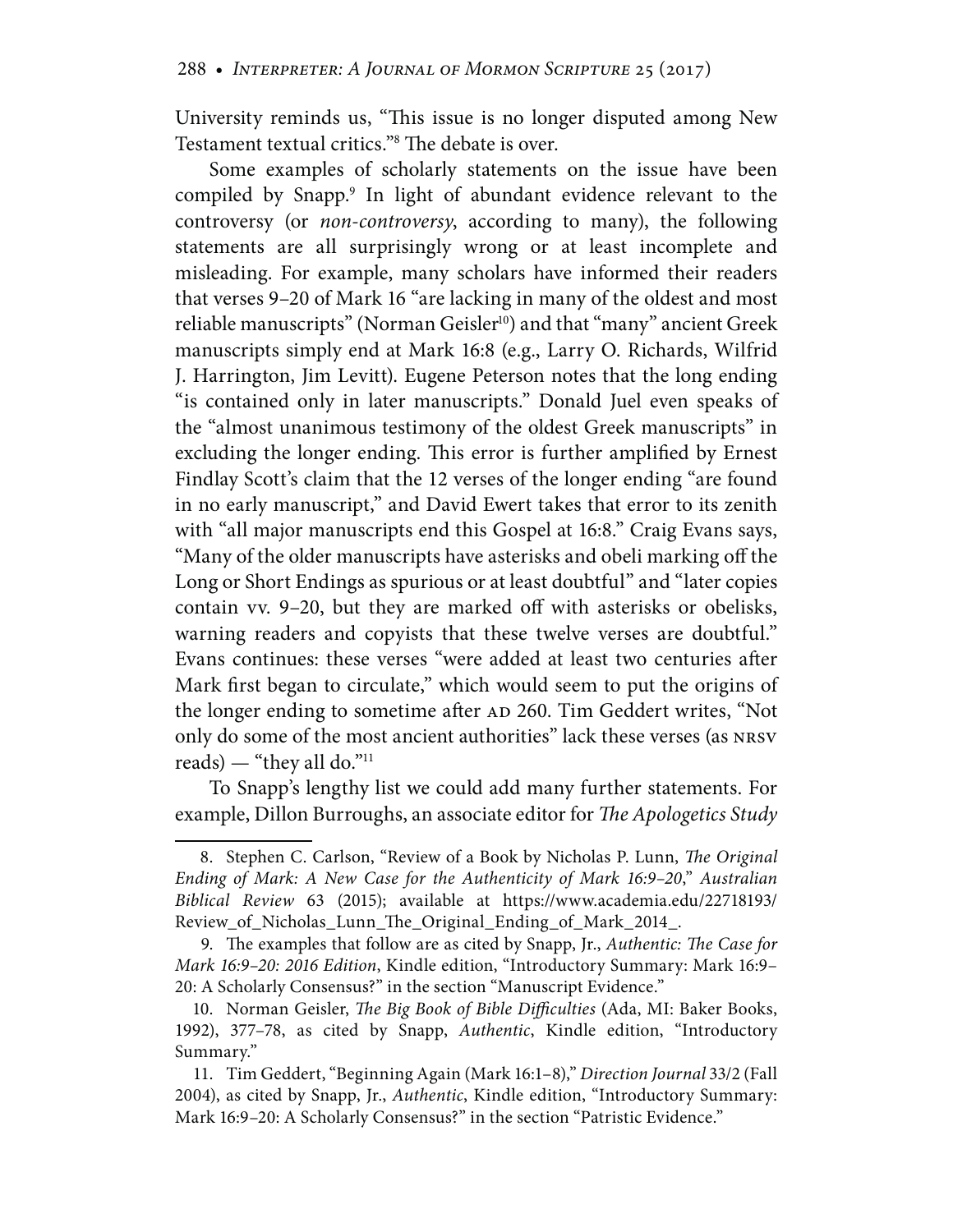*Bible for Students,* author of over 60 books, and graduate of the Dallas Theological Seminary, wrote on his blog *Holy Writ* that, "The earliest manuscripts, including our earliest Greek Bible called *Codex Sinaiticus*, do not include the longer ending. In fact, it is some centuries after Mark was written that we first find a longer ending."12

This is only a sampling of the sometimes egregious claims made by scholars as they quote one another in perpetrating and amplifying errors from this "non-controversy." In light of numerous such statements regarding the manuscript-evidence, the evidence from early Christian fathers, the evidence from various early versions (translations) of the New Testament, and the evidence from lectionary sources, all used to deny the genuineness of Mark 16:9–20, Snapp observes that this obliges us to make an important choice:

Regardless of how fond we may be of 12 verses that have appeared in cherished English translations, this evidence presents all honest Bible-readers with a choice: you must either acknowledge that Mark 16:9–20 was added by copyists, and is not part of the Word of God, or else you must ignore these scholars. I recommend ignoring these scholars, because almost all of the statements that I have just quoted are incorrect, and the ones that are not flatly incorrect are deceptively vague and one-sided.<sup>13</sup>

The apparent consensus of scholars becomes less impressive once the pervasively overlooked evidence in favor of the long ending of Mark is brought to light. While the works of Lunn, Snapp, and others might not change that consensus in the eyes of many scholars, it can change things for some. After reading Lunn, Bible scholar Craig A. Evans, Dean of the School of Christian Thought at Houston Baptist University (and author of some of the questionable quotes listed by Snapp above), wrote:

Nicholas Lunn has thoroughly shaken my views concerning the ending of the Gospel of Mark. As in the case of most gospel scholars, I have for my whole career held that Mark 16:9–20, the so-called "Long Ending," was not original. But in

 <sup>12.</sup> Dillon Burroughs, "Mark 16: The Alternative Ending of Mark," *Holy Writ*, Patheos.com, March 3, 2011; http://www.patheos.com/blogs/holywrit/2011/03/ mark-16-the-alternative-ending-of-mark/.

 <sup>13.</sup> Snapp, Jr. *Authentic: The Case for Mark 16:9–20: 2016 Edition*, Kindle edition, "Introductory Summary: Mark 16:9–20: A Scholarly Consensus?," section "Lectionary Evidence."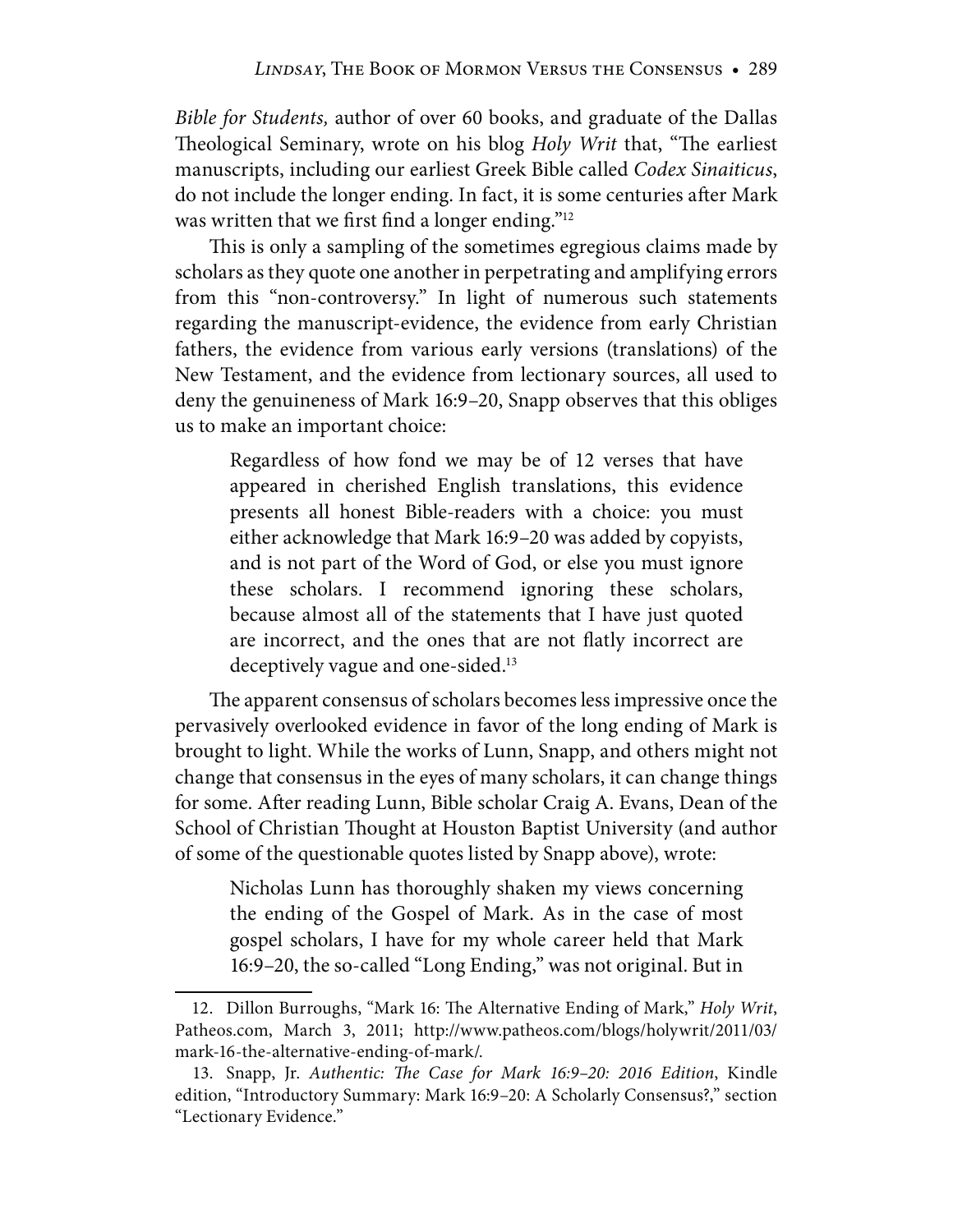his well-researched and carefully argued book, Lunn succeeds in showing just how flimsy that position really is.<sup>14</sup>

Evans is a welcome example of a scholar changing his mind in light of the evidence on this matter. Many scholars feel there is no need to even consider the questions Lunn and others raise about the consensus rejection of the longer ending of Mark, but this is unfortunate and might remind us to exercise caution when adjusting our faith based on a purported scholarly consensus.

#### **Some Basic Problems with the Consensus View**

The widespread view that Mark should end at Mark 16:8 poses *prima facie* problems that need to be recognized. Robert H. Stein, while accepting the consensus about the longer ending, notes that an ending at v. 8 is problematic:

The troublesome nature of this ending, however, is apparent at first glance. It is acknowledged as a theological "scandal," creating "an intolerable discontinuity in the narrative and in the readerly expectations created by it," "a shocking reversal of expectations," and a "mysterious anti-climax." These quotations, it should be noted, come from advocates of the view that 16:8 is the intended ending of the Gospel. Nevertheless, they acknowledge the difficulty involved in assuming that Mark 16:8 is the Evangelist's intended ending.15

Among the many challenges is that a Gospel of Mark ending at 16:8 seems obviously incomplete. The tomb is empty, and a young man states that Christ is risen, but we are left with merely the empty tomb, women being afraid, and failure to spread or even recognize the good news of Christ's majestic triumph over death. The earliest expressions of Christian belief emphasized the resurrection and the appearance of Christ to witnesses (see Acts 2:23–24, 31–32, 3:15, 10:39–40, 13:29–31, 17:31; 1 Corinthians 15:3–5). Of 1 Corinthians 15:3–5 — which states that Christ died for our sins, was raised on the third day, and was seen by the twelve — Gordon Fee concludes that "it is generally agreed that in vv. 3–5 Paul is repeating a very early creedal formulation that was

 <sup>14.</sup> Craig A. Evans, statement printed on the back cover of Lunn, *The Original Ending of Mark*, back cover, see also http://www.jeffriddle.net/2015/04/new-bookdefends-traditional-ending-of.html.

 <sup>15.</sup> Robert H. Stein, "The Ending of Mark," *Bulletin for Biblical Research* 18/1 (2008): 79–98.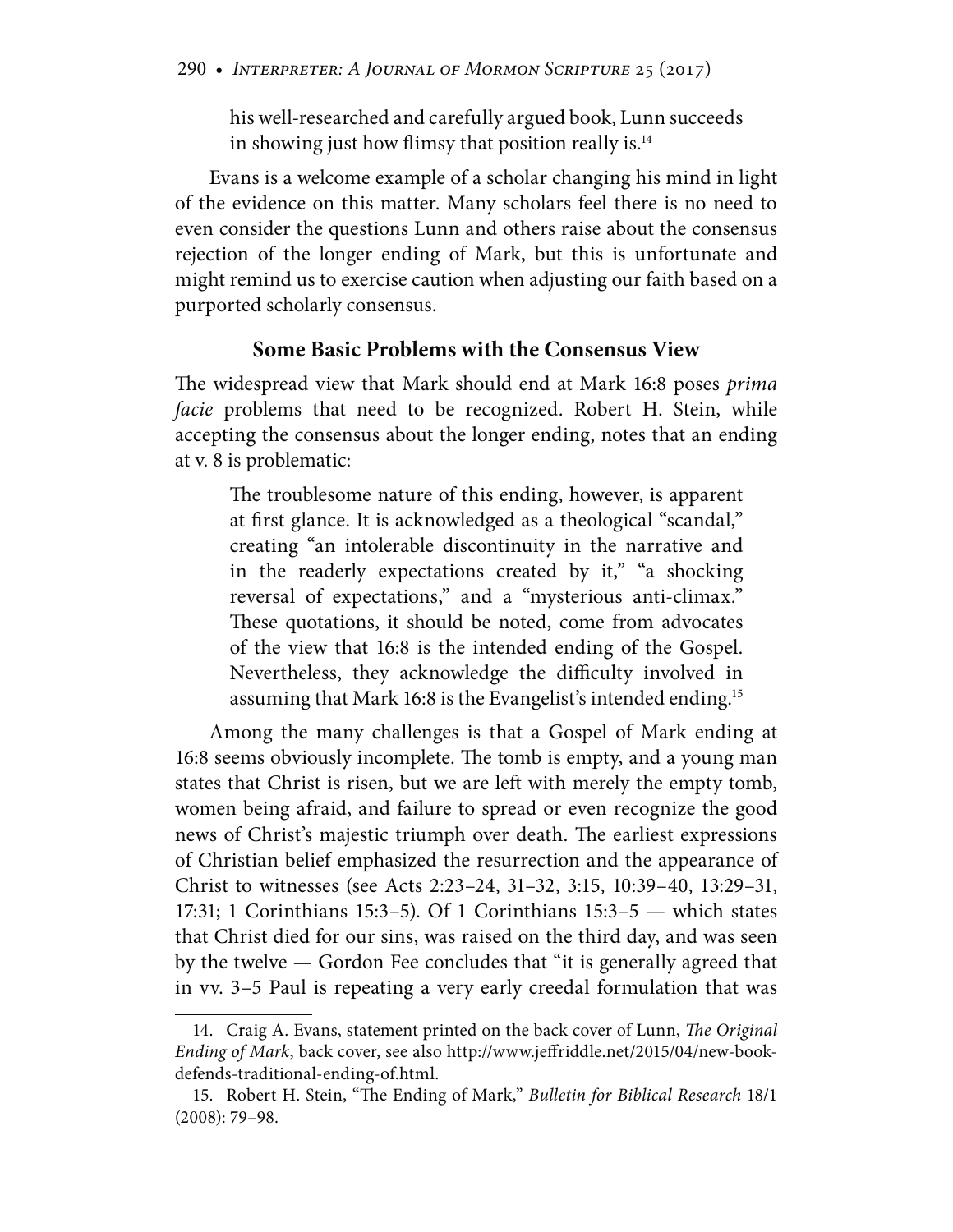common to the entire church."16 Without the longer ending, the basic creedal system of the early Church is incomplete in Mark. For this fundamental and vital aspect of the Christian message to be left muted without the clear and emphatic emphasis that the resurrected Lord was alive and seen by witnesses is inconsistent with the early Christian message and with Mark's apparent purpose in writing.

Mark repeatedly provides evidence that prophecies made by or related to Christ are fulfilled, but we are left without important evidence if the longer ending is abandoned, as Lunn observes:

As Robert Gundry comments: "Mark has repeatedly and in detail narrated the fulfillments of Jesus' other predictions so far as those fulfillments occurred during Jesus' time on earth …*.* They include the seeing of God's kingdom as having come with power at the Transfiguration, the finding of a colt, some disciples' being met by a man carrying a jar of water, the showing of the Upper Room, the betrayal of Jesus by one of the Twelve, the scattering of the rest of the Twelve, the denials of Jesus by Peter, and of course the Passion…*."*17 In this light, having created the strong expectation of a resurrection through repeated predictions it conflicts with his practice elsewhere for Mark not to incorporate a narration of the fulfillment of these predictions. Consequently, it is extremely unlikely that this Gospel did not originally include such an account of the risen Jesus. 18

Snapp likewise explains:

Another difficulty with the whole idea that the abrupt ending was intentionally designed by Mark is that when Mark presents predictive statements made by Jesus which are imminently fulfilled, he describes their fulfillment explicitly. Mark does

 <sup>16.</sup> Gordon D. Fee, *The First Epistle to the Corinthians* (Grand Rapids, MI: Eerdmans, 1987), 718; https://books.google.com/books?id=XlBp10nUTXAC.

 <sup>17.</sup> Robert H. Gundry, *Mark: A Commentary on His Apology for the Cross* (Grand Rapids, MI: Eerdmans, 1993), 1009; visible at https://www.amazon.com/ Mark-Commentary-Apology-Cross Chapters/dp/0802829112/ref=sr\_1\_3?ie=UT F8&qid=1474901832&sr=8–3 &keywords=Gundry%2C+Mark%3A+A+Commen tary+on+His+Apology+for+the+Cross#reader\_0802829112. Gundry advocates a lost ending of Mark, but his point on the inadequacy of an ending at Mark 16:8 without fulfilling the Galilee prediction is still relevant to Lunn's analysis of the longer ending.

 <sup>18.</sup> Lunn, *The Original Ending of Mark*, 12.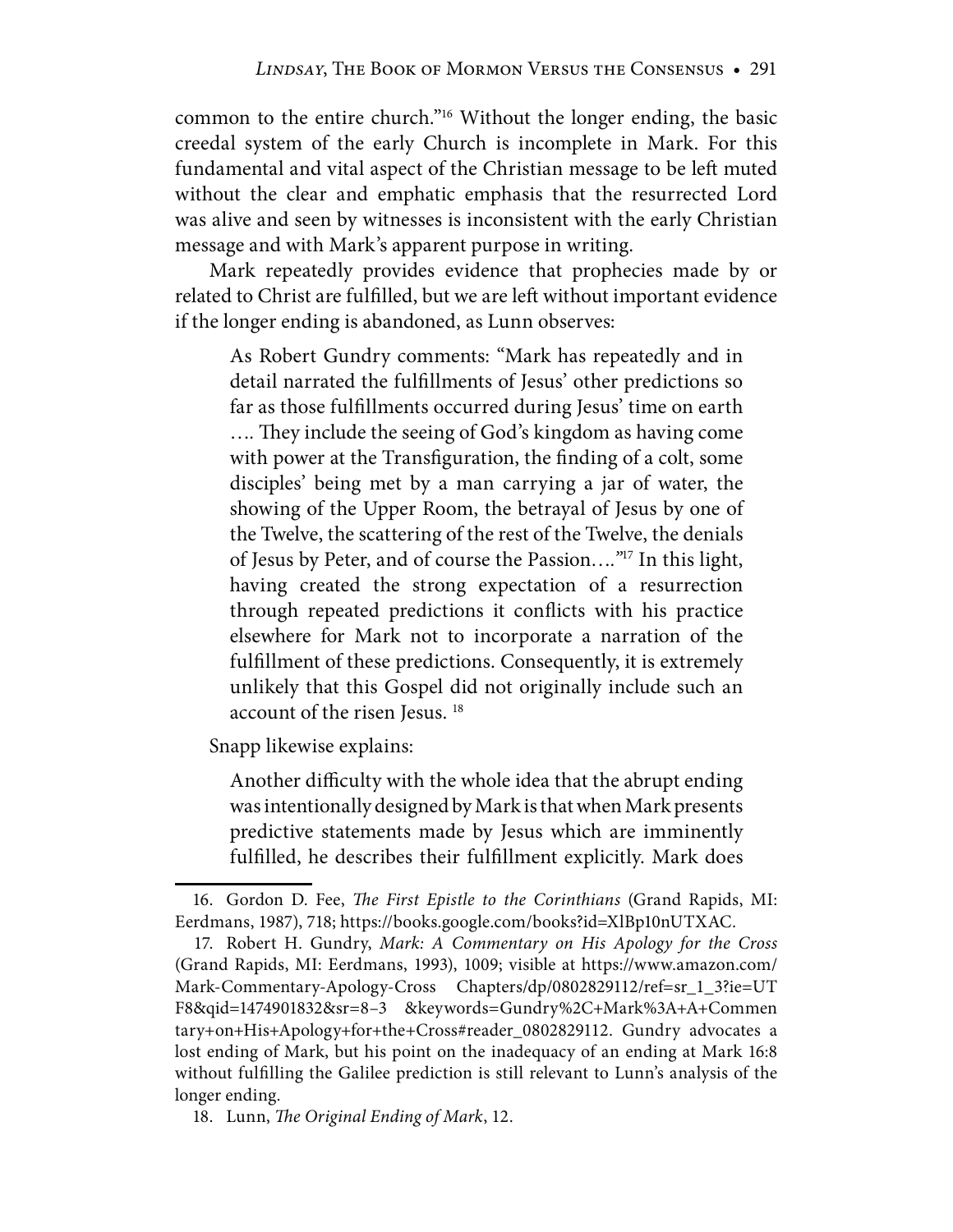this so often that it may be called a strong characteristic of Marcan style. Mark 10:33 to 34, for example, is fulfilled in step-by-step detail. The predictive aspect in 11:2 to 3 is fulfilled completely in 11:4 to 6. Jesus' words in 14:13 to 15 come true in 14:16. After Jesus predicts that "one of the twelve" will betray Him in 14:20, Mark adds, in 14:43, "one of the twelve" when describing Judas Iscariot, even though Judas Iscariot has already been introduced; the reason for the insertion of the phrase is to make explicit the fulfillment of Jesus' prediction. And, in Mark 14:30, Jesus predicts that Peter will deny Him three times before the rooster crows — a prediction which is fulfilled step-by-step in Mark 14:66 to 72. The reader is thus led to expect an explicit fulfillment of the angel's prediction that Jesus will be seen in Galilee [Mark 16:7, see also 14:28]. With the abrupt ending, however, the expected fulfillment never comes [this issue is discussed in the following section on problems in the longer ending, since the longer ending does not explicitly mention Galilee as we might expect]. No stylistic irregularity in Mark 16:9–20 is nearly as unMarcan as the irregularity of the abrupt ending.<sup>19</sup>

The abrupt ending at Mark 16:8, which leaves readers in suspense in a way that many modern novels do, seems out of place for Mark to some scholars, such as Wilfred Lawrence Knox,<sup>20</sup> while others have argued that the approach in Mark 16:8 is actually consistent with Mark's style<sup>21</sup> or that the tension created between fear and the need to proclaim the gospel is a brilliant literary device and an appropriate ending.<sup>22</sup> But in terms of content, it defies logic, as Snapp observes, that Mark would end the Gospel with the women fearful and silent, as if they had disobeyed the commandment to tell others about the resurrection, when it was well

 <sup>19.</sup> Snapp, Jr., *Authentic: The Case for Mark 16:9–20: 2016 Edition*, Kindle edition, Part Two: Internal Evidence, Chapter 9, Section "Efobounto Gar."

 <sup>20.</sup> Wilfred Lawrence Knox, "The Ending of St. Mark's Gospel, *Harvard Theological Review*, 35/1 (Jan. 1942): 13–23; http://www.jstor.org/stable/1508349.

 <sup>21.</sup> Thomas E. Boomershine and Gilbert L. Bartholomew, "The Narrative Technique of Mark 16:8," *Journal of Biblical Literature*, 100/2 (June 1981): 213–23; http://www.jstor.org/stable/3266065.

 <sup>22.</sup> Thomas E. Boomershine, "Mark 16:8 and the Apostolic Commission," *Journal of Biblical Literature*, 100/2 (June 1981): 225–39; http://www.jstor.org/ stable/3266066.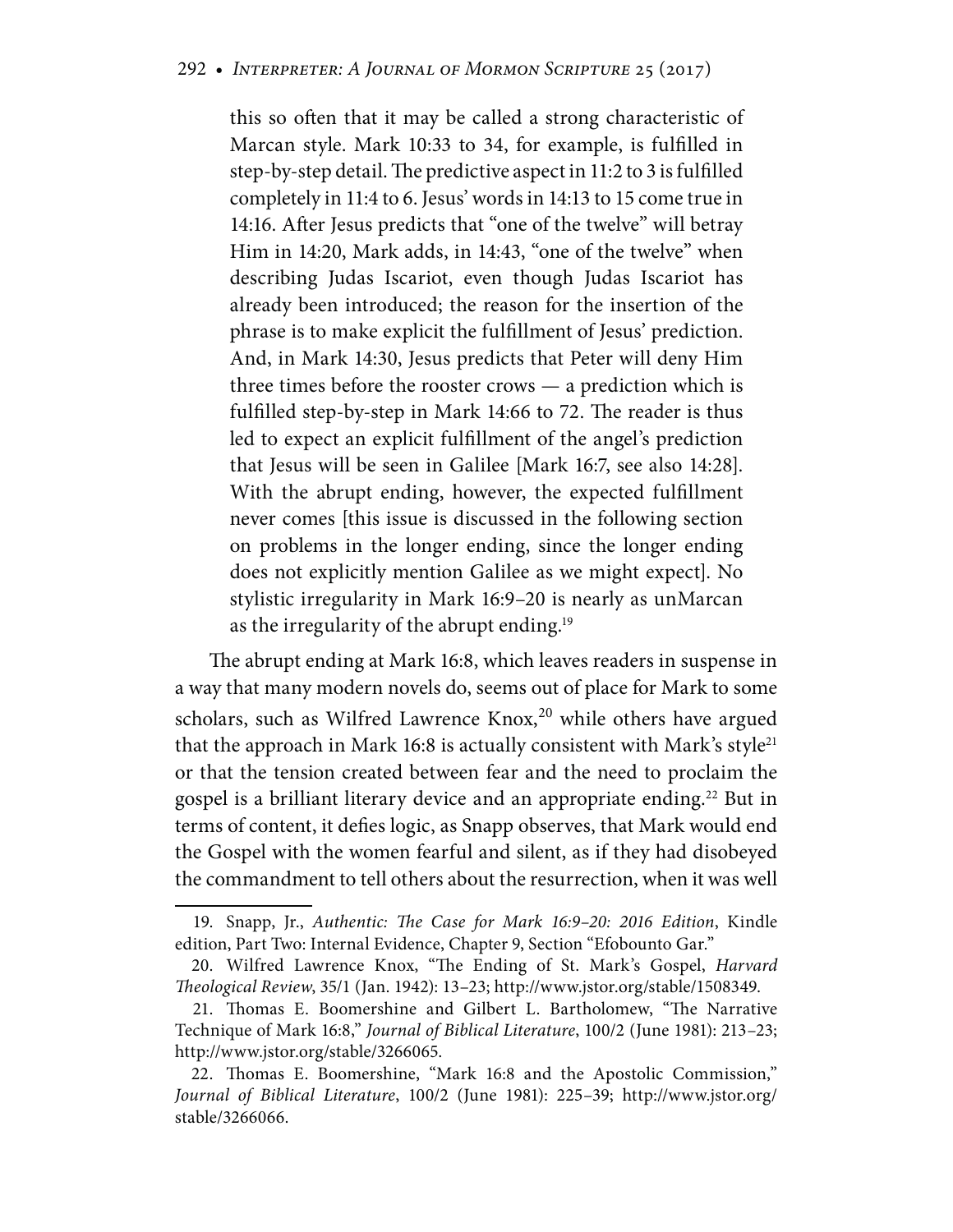known in the Christian community (e.g., Matthew 28:5–8) that they had shared that information.<sup>23</sup>

Other fair questions remain. For example, if the longer ending was a late fabrication and obvious forgery, one that added strange foreign material involving snakes and poison, how did it gain such widespread acceptance in the early church — and do so without vocal objection from any of the early Church fathers?<sup>24</sup> If the longer ending is so obviously a fraud, how could it have been used and apparently accepted by Irenaeus, and how did it enter his copy of Mark, one of the earliest known (but not extant) New Testament manuscripts?<sup>25</sup>

The propriety of ending a verse, pericope, or entire book with the Greek particle γὰρ (*gar*) at the end of Mark 16:8 has also been debated, and while it is unusual, reasonable responses support the possibility that in terms of grammar and language, Mark 16:8 could be Mark's intended ending.26 On the other hand, while Snapp recognizes that the grammatical problem of ending with γὰρ is surmountable, the stylistic problem is not so easily resolved. The three instances that have been offered as examples of γὰρ ending a book or narrative<sup>27</sup> do not withstand scrutiny and led Snapp to point out that there are *no examples* in Greek literature prior to the Gospel of Mark showing a narrative end the way Mark would if 16:8 were his intended ending.28 More decisive than the debate around whether or not v. 8 *could* end the Gospel of Mark is the external evidence showing that it most likely did not, the internal evidence showing the

 27. See James Edwards' commentary *The Gospel of Mark*, Pillar Commentary series (Grand Rapids, MI: Eerdmans, 2002), 501, as cited by Snapp, Jr., *Authentic: The Case for Mark 16:9–20: 2016 Edition*, Kindle edition, Part Two: Internal Evidence, Chapter 9, Section "Efobounto Gar."

 28. Snapp, Jr., *Authentic: The Case for Mark 16:9–20: 2016 Edition*, Kindle edition, Chapter 9, Section "Efobounto Gar." On the extreme rarity of statements ending in γὰρ, see also Hester, *Does Mark 16:9–20 Belong in the New Testament?*, 48–50.

 <sup>23.</sup> Snapp, Jr., *Authentic: The Case for Mark 16:9–20: 2016 Edition*, Kindle edition, Part Two: Internal Evidence, Chapter 9, Section "Efobounto Gar."

 <sup>24.</sup> This question is raised, for example, by David Hester in *Does Mark 16:9–20 Belong in the New Testament?*, Kindle edition, "Foreword."

 <sup>25.</sup> Ibid.

 <sup>26.</sup> Ibid. See also N. Clayton Croy, *The Mutilations of Mark's Gospel* (Nashville, TN: Abingdon, 2003), 48, as cited by Snapp, Jr., *Authentic: The Case for Mark 16:9-20: 2016 Edition*, Kindle edition, Part Two: Internal Evidence, Chapter 9, Section "Efobounto Gar." For evidence offered in favor of closing a book with γὰρ, P. W. van der Horst, "Can a Book End with Γαp? A Note on Mark Xvi. 8," *Journal of Theological Studies*, new series, 23/1 (April 1972): 121–24; http://www.jstor.org/ stable/23960017.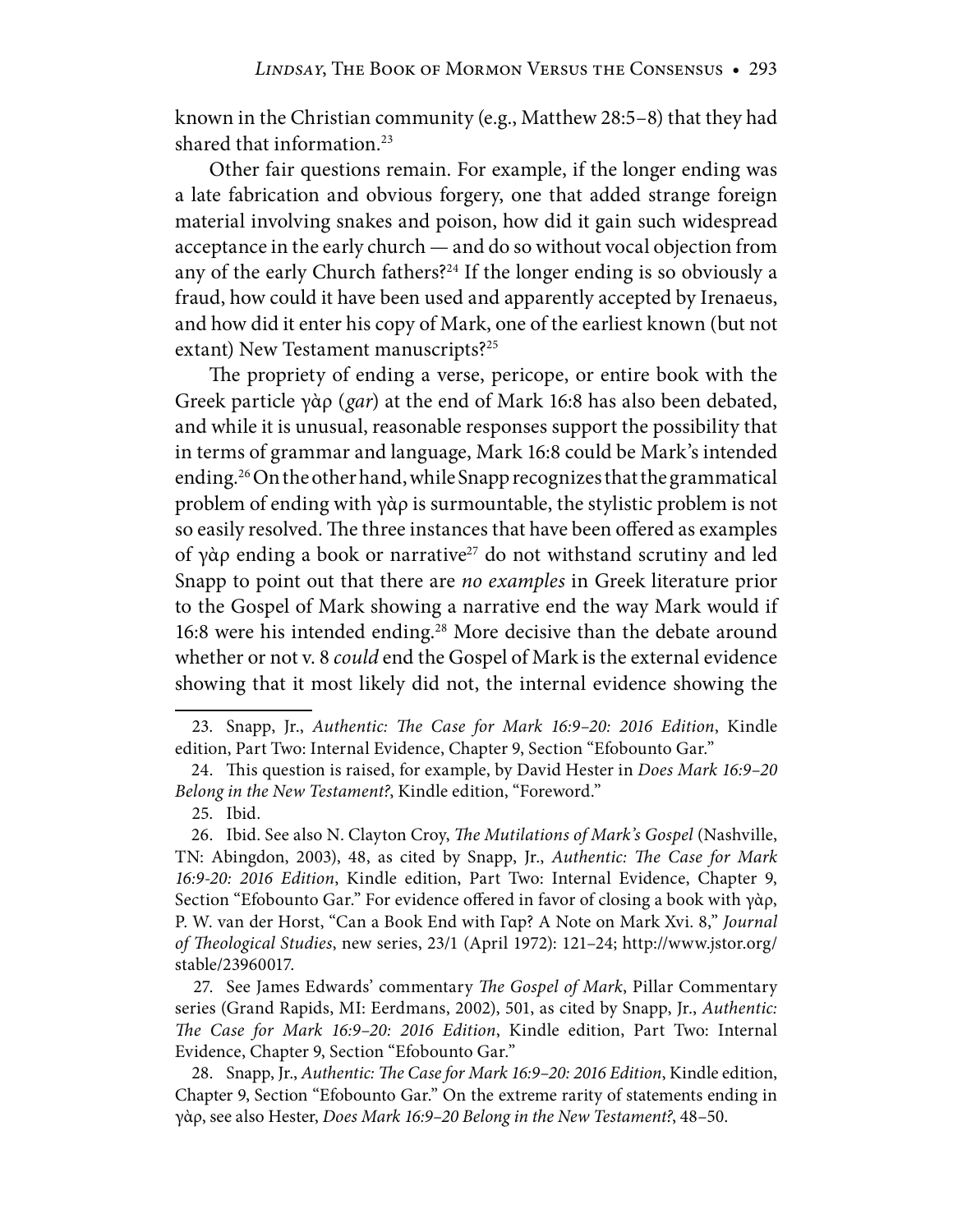arguments against the longer ending are inadequate, and that the content of the longer ending is consistent with Markan authorship.

#### **Basic Problems with the Longer Ending**

The longer ending does have some problems which may be related to the reasons why a school of scribes in Alexandria produced two early Greek manuscripts without it. There was obviously some kind of issue in some Christian circles with the ending, given that a few manuscripts end at Mark 16:8 (sometimes called "the abrupt ending"), and a few have what is known as the "Shorter Ending" which, with some variation, is basically this sentence: "But they reported briefly to Peter and those with him all that they had been told. And after this, Jesus himself (appeared to them and) sent out by means of them, from east to west, the sacred and imperishable proclamation of eternal salvation." This is attested in only a handful of sources and is universally recognized to be a late attempt to repair the ending of Mark. Another obvious forgery is found only in the *Codex Washingtonianus* (dating to about AD 400, likely from Egypt) called the "Freer Logion."29 The variability in the ending of Mark points to some problem encountered in the early scriptural records, even though the longer ending is found in an overwhelming majority of manuscripts, lectionary materials, and versions.

One of the obvious problems is that the transition between verses 8 and 9 in Mark 16 is choppy. It is a non-transition, actually. This, however, does not require rejecting the longer ending as part of the canon. It could still have been written by Mark, perhaps at a later time than the earlier verses, or under his direction by an assistant or follower who wrote the longer ending some time after v. 8.

A reasonable hypothesis proposed by Snapp is that while Mark was composing his Gospel in Rome, persecution or some other urgent problem prevented him from completing or polishing the ending of his manuscript.30 He may have passed on a rough draft of the conclusion to others, asking them to complete the text and distribute it. His final notes simply may have been attached by someone unwilling to use his

 <sup>29.</sup> See Lunn, *The Original Ending of Mark*, 58–59. The Freer Logion is a passage inserted into and dependent on the longer ending of Mark. Thus, while the Freer Logion is a forgery, it also requires the existence of the longer ending. Thus *Codex Washingtonianus* actually stands as one of many witnesses for the longer ending.

 <sup>30.</sup> Snapp, Jr., *Authentic: The Case for Mark 16:9–20: 2016 Edition*, Kindle edition, "Introductory Summary: Mark 16:9–20: A Scholarly Consensus?," section "Lectionary Evidence." See also "Preface."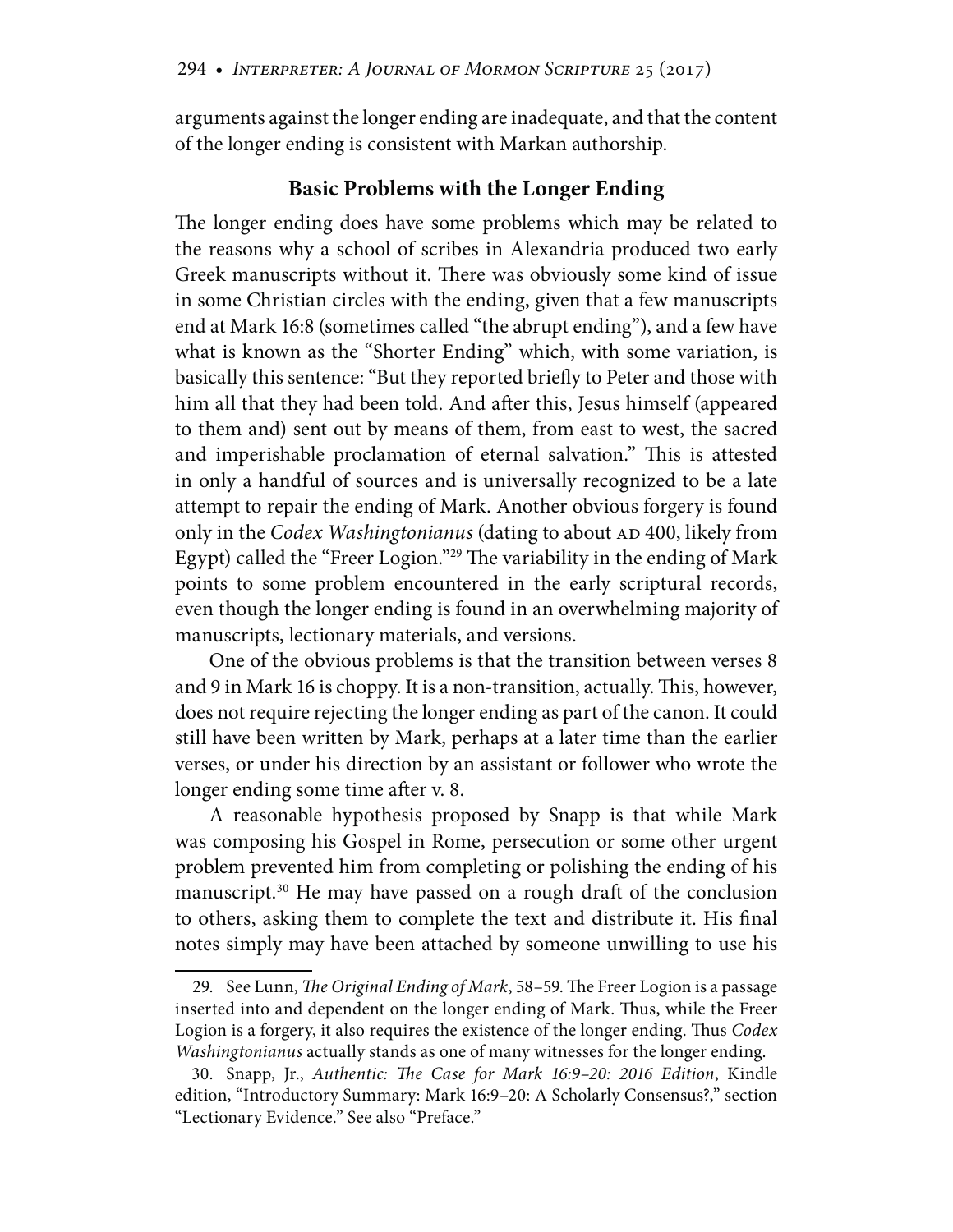own words for a sacred text. Alternatively, Mark may have written the ending later. Snapp is convinced the ending is Markan, but it could have been completed under Mark's authority by someone else or by Mark's own hand. For Snapp, the vital question is not if Mark himself wrote it, but rather if the final manuscript, once production was completed and authoritative transmission begun, included the longer ending.

Snapp suggests that if the Gospel of Mark was prepared in two stages or parts, perhaps a Christian scribe in Egypt later dealing with a copy of the manuscript may have remembered seeing the first portion of Mark as a separate text and felt that only the recollections of Peter in that document should be included in the Gospel, feeling perhaps that the longer ending should be a separate document.<sup>31</sup> Thus, some manuscripts were made that ended at Mark 16, and later an additional ending, the Shorter Ending, was prepared by someone in Egypt who could not bear the abrupt stop at v. 8. There is speculation in this scenario, as there must be in any attempt to explain how we reached the state of documents we now have, but the theory seems to account for the major issues in the controversy.

Lunn offers a different theory for the state of Mark in ancient documents. He suggests the loss of the longer ending may have been deliberate and took place in Egypt. He speculates that a Gnostic group in Egypt, antagonistic to the concept of physical resurrection, deleted the final portion of Mark. Their manuscripts may have been picked up by neighboring Christian groups. Thus, by the early fourth century, Eusebius in Egypt felt that a majority of manuscripts he had seen lacked the longer ending. Interestingly, Tertullian and Irenaeus accuse the Gnostics of excising portions of the scriptures that they disliked, and Irenaeus specifically mentions the doctrine of the physical resurrection as one of the topics targeted for deletion of offending passages.<sup>32</sup>

Whether Lunn's theory, Snapp's theory, some combination of both, or some other route led to the rejection of the longer ending in Alexandria and in a minority of New Testament manuscripts and versions, the abundance of evidence, as discussed below, points to the longer ending being a legitimate part of the canon that should not be rejected, in spite of the choppy transition or other cited problems.

A frequent objection to the longer ending is that it introduces many new words that Mark does not use elsewhere, but it is easy to demonstrate that other undisputed passages of Mark contain even higher rates of new

 <sup>31.</sup> Ibid.

 <sup>32.</sup> See Lunn, *The Original Ending of Mark*, 349–51.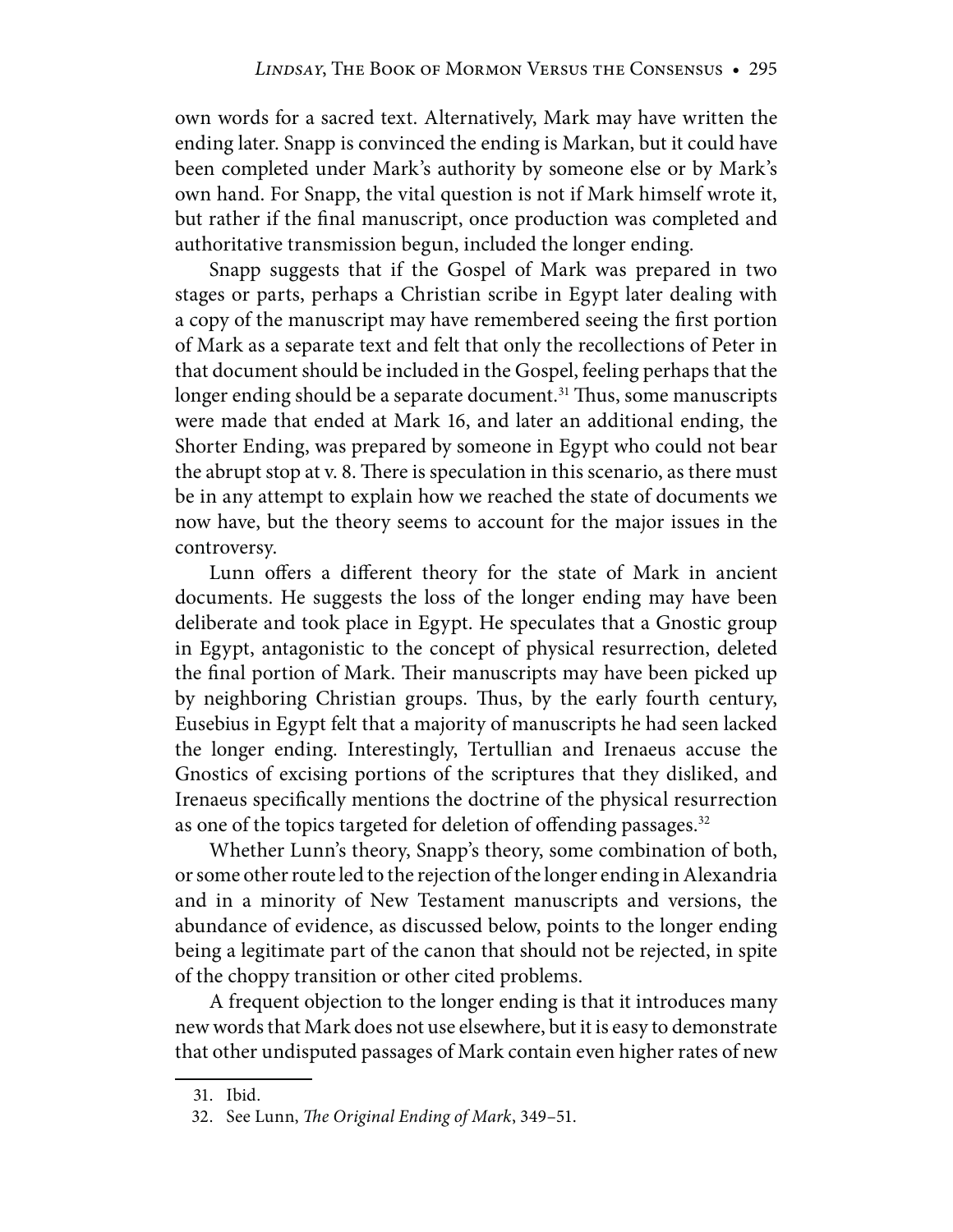words introduced and that the rate of unique words in the longer ending is about what one would expect based on passages of related length elsewhere in Mark.<sup>33</sup> Differences in grammar are also pointed to, though this can also be done with many sections of Mark, since it is a relatively short work with a good deal of variety. In my opinion, Lunn examines these charges in great detail and with strong effect. $34$ 

There are also objections to the grammar in the longer ending as being uncharacteristic of Mark. For such a short work, however, almost any section can be shown to have unique features that stand out from the rest of Mark. The details of the grammar, like the details of the vocabulary, are handled verse by verse and element by element in Lunn and shown to be within a plausible range of variation for Mark.<sup>35</sup> Lunn also explains the many factors that can lead to linguistic variation in a text, including accidental variation, intentional variation to avoid repetitiveness, a deliberate literary device, dependency on another source, the involvement of a co-author, or the work of a second author under the direction of the first. Lunn also observes that even the latter possibility would still make the longer ending categorically Markan.<sup>36</sup>

Perhaps one of the most commonly cited objections is the passage about the signs that would follow believers, including being able to handle snakes and drink poison (Mark 16:18). The possibility of experiencing such miracles of protection did not seem to cause serious objections among early believers, nor did it lead large number of Christians to deliberately handle snakes or ingest poison. In fact, divine protection from a snake bite is one of the miracles that attended Paul's ministry (Acts 28:3). Though not designed to appeal to modern sensibilities, especially in light of concerns about snake-handling Christians who may abuse the intent of Christ's words, the strangeness of that passage is not a sound reason for rejecting it, though it may have been a motivation for some scribes to reject it in a small percentage of ancient manuscripts. The issue of taking up serpents, strange as it may seem to us, also strengthens the subtle Exodus overtones in Mark, as we will see below. As an aside, the uniqueness and strangeness of some parts of the longer ending also weigh against the possibility of its being a late forgery by someone trying to convince early Christians to add some strange foreign material

 <sup>33.</sup> Hester, *Does Mark 16:9–20 Belong in the New Testament?*, 129–35, and Lunn, *The Original Ending of Mark*, 118–27.

 <sup>34.</sup> Lunn, *The Original Ending of Mark*, 118–57.

 <sup>35.</sup> Ibid., 117–64.

 <sup>36.</sup> Ibid., 133–34.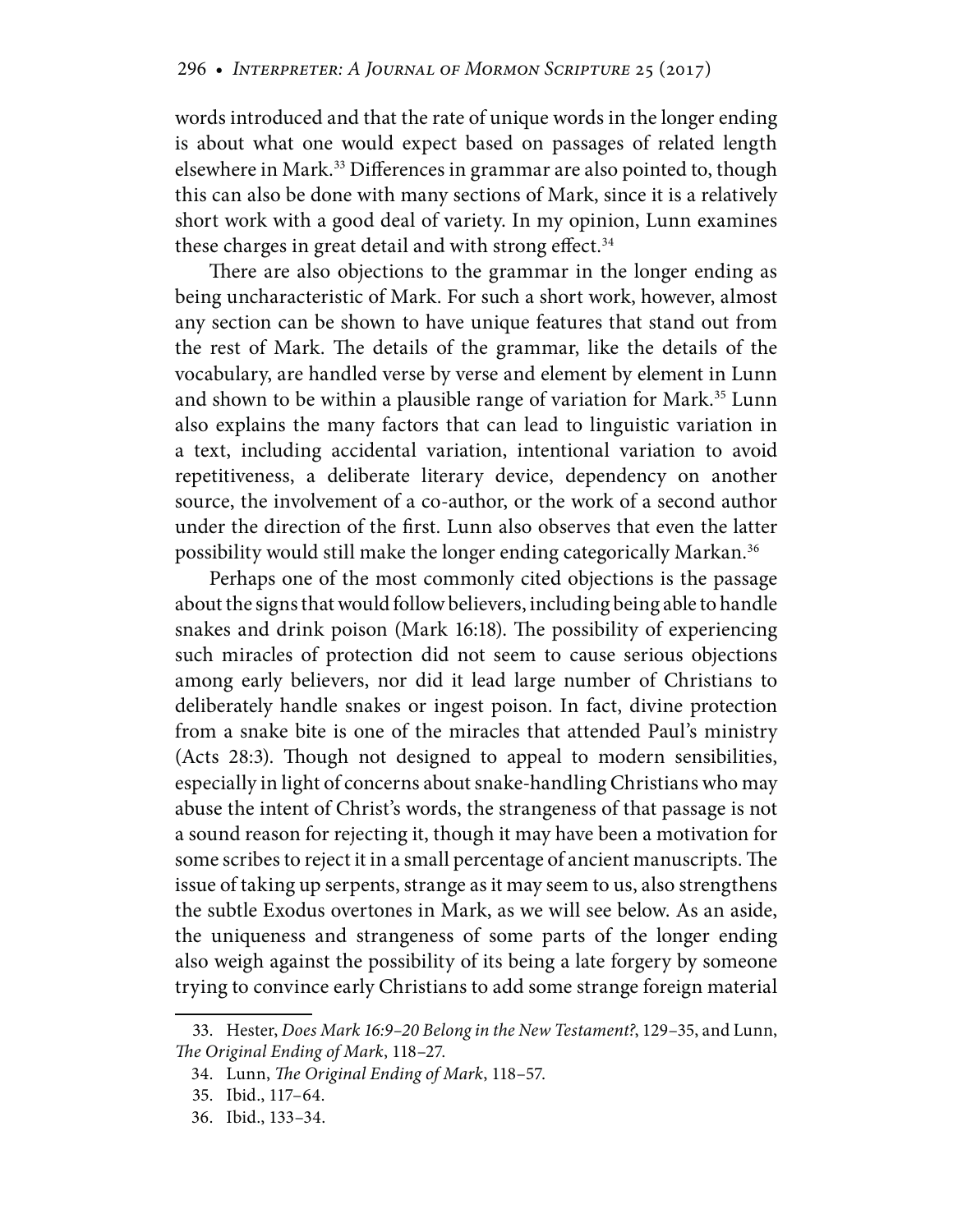to their scriptures, especially in a community trained to respect and preserve scripture, not adding or subtracting to the word (Deuteronomy 4:2). Those who wish to claim the longer ending was a forgery have failed to provide a plausible mechanism for how it could have been passed off as legitimate and gained such widespread acceptance without howls of disapproval.

Another challenge in the longer ending involves the prophecy regarding Christ and Galilee mentioned above (Mark 14:28 and 16:7). Without the longer ending, the prediction is left completely unfulfilled, whereas with it, Christ is definitely seen by His apostles, but the location of Galilee is not specifically mentioned. Some use this as an argument against the validity of the longer ending. In response, Lunn offers this explanation:

So what of the Galilean appearance in Mark? While it is evident that this is not explicitly mentioned in 16:9–20, its occurrence may be assumed as an implicature. One of the telescoped events in the mind of the author is doubtless that in Galilee. At least one commentator on Mark is of the opinion that a "possible connection with Galilee is found in 16:15–20; for Mark's verses 15, 16 resemble Matt. 28:19, which records words spoken by the resurrected Lord in Galilee."37 The similarity of contents, though not so much of language, between Matthew 28 and Mark 16 at this particular point would seem to indicate that within the larger compressed account the specific event upon which Mark 16:15–18 is based is that of the Galilean appearance.

The indications then are that the author of the ending consciously incorporated material relating to Jesus' resurrection appearance in Galilee. He might also have expected his readers to appreciate this, just as he expected them to understand that his closing narrative did not portray the happenings of a single day. As his intended audience would probably have been aware that the ascension he recorded was separated from the preceding events by an interval of time, so the actual occasion of commissioning the apostles would perhaps have been understood to be in reality separated

 <sup>37.</sup> William Hendriksen, Exposition of the Gospel according to Mark, Reprint. (Grand Rapids, MI: Baker, 2002), 686, as cited by Lunn, *The Original Ending of Mark*, 323.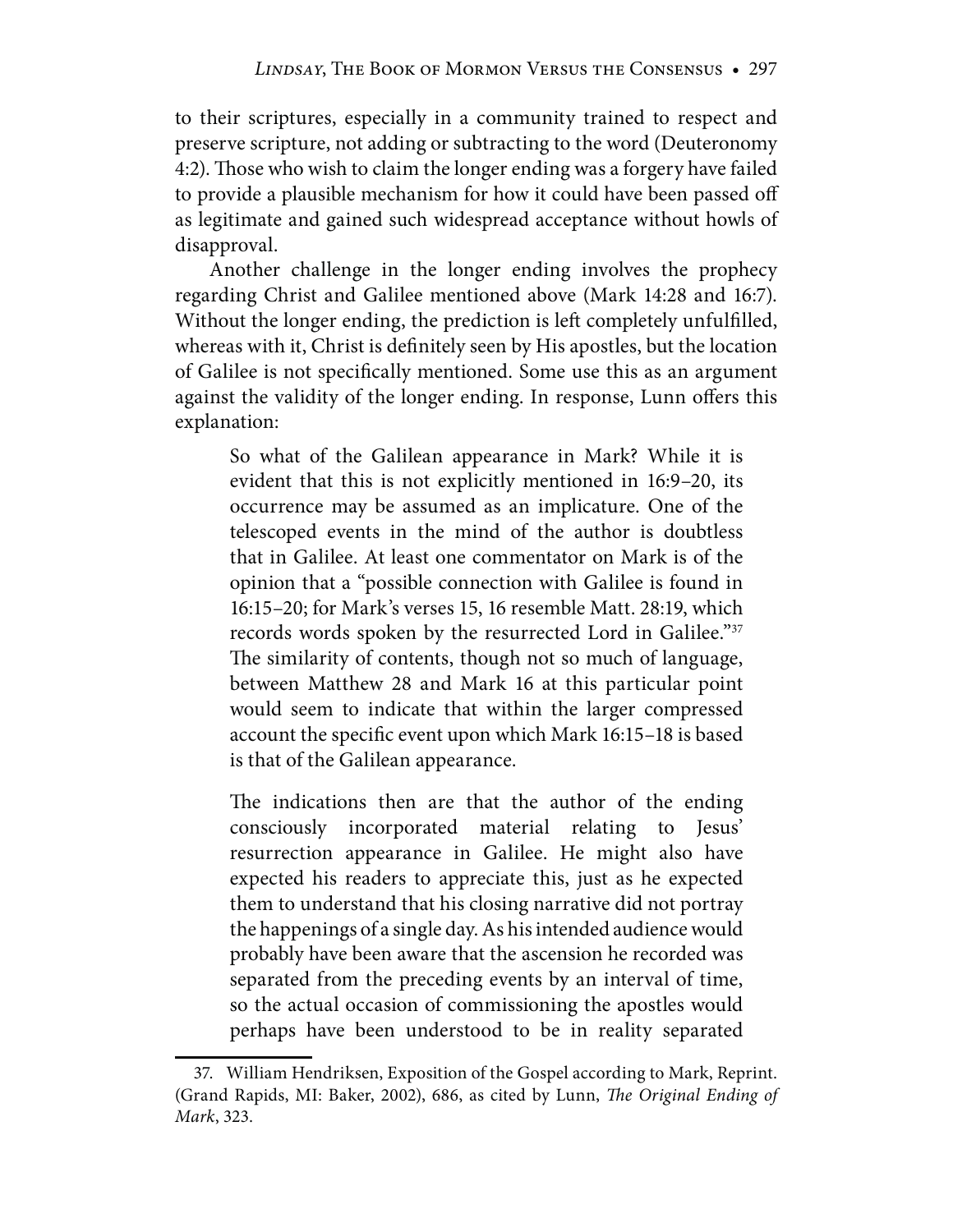from the events of the adjoining narrative by a distance of both time and space. Regarding this, of course, we cannot be certain, and in the final analysis it is not of great consequence. What is important is that to the mind of the author, according to the literary conventions of the time, a Galilean appearance has been taken into account, being represented, though not explicitly, within the telescoped section consisting of  $16:14-20.^{38}$ 

Lunn goes on to conclude that Mark's failure to mention Galilee explicitly is a minor issue and that the primary objective in the longer ending was the reality of the physical resurrection, fulfilling the multiple predictions given earlier in Mark.

### **External Evidence for the Authenticity of the Longer Ending of Mark**

Let us now review a portion of the external evidence for the authenticity of the disputed longer ending of Mark (Mark 16:9–20). Snapp explains that the evidence from New Testament manuscripts does not present an overwhelming case for rejecting the longer ending:

Regarding the Shorter Ending [a later addition to round out the abrupt ending at Mark 16:8], it is very misleading to vaguely say that some manuscripts have the Shorter Ending and some manuscripts have verses 9–20, because only six Greek manuscripts contain the Shorter Ending. The Shorter Ending was composed in Egypt, where the abruptly-ending text had previously circulated, in order to round off the otherwise sudden stoppage of the narrative. All six of the Greek manuscripts that contain the Shorter Ending also present at least part of the usual 12 verses, showing that they contained the entire passage when they were in pristine condition. The rest of the Greek manuscripts, that is to say, the remaining 99% of the manuscripts, uniformly present Mark 16:9–20 after verse 8. Gundry's assertion that these manuscripts (over 1,600 in number) "hopelessly disagree" with each other is absurd.<sup>39</sup>

 <sup>38.</sup> Lunn, *The Original Ending of Mark*, 323.

 <sup>39.</sup> Snapp, Jr., *Authentic: The Case for Mark 16:9–20: 2016 Edition*, Kindle edition, "Introductory Summary: Mark 16:9–20: A Scholarly Consensus?" in the section "Manuscript Evidence."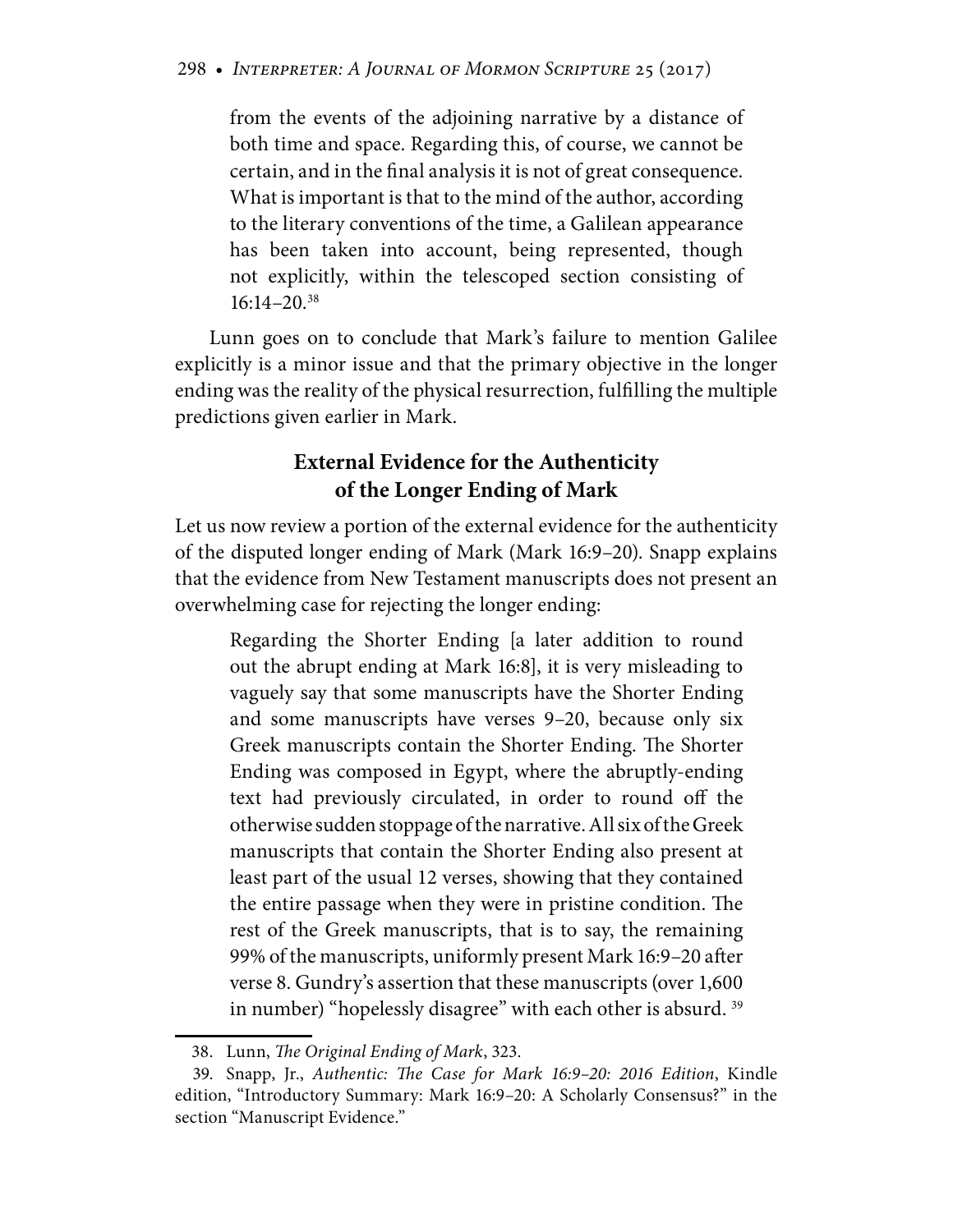In the following section, "Patristic Evidence," Snapp summarizes evidence from the earliest references to Mark (discussed in much detail in later sections):

Four compositions from the 100s attest to the existence of copies of Mark which contained Mark 16:9–20: *Epistula Apostolorum* (by an unknown author), *First Apology* (by Justin Martyr), the *Diatessaron* (by Tatian), and *Against Heresies* (by Irenaeus).

*Epistula Apostolorum* (150) echoes the narrative structure of these 12 verses; it depicts the disciples not believing the report of a woman who had seen the risen Jesus — an event unrecorded in the Gospels except in Mark 16:10–11. The author also mentions the command of Christ to the apostles to "Go and preach" (resembling Mark 16:15), and his use of the phrase "mourning and weeping" resembles wording in Mark 16:10.

Justin Martyr (155), in *First Apology* chapter 45, as he interprets Psalm 110, makes a strong allusion to Mark 16:20 (blended with Luke 24:52, just as one would expect a person to do who was using a Synoptics-harmony, as Justin did). As Justin refers to how the apostles went forth from Jerusalem preaching everywhere, he used three words — *exelthontes pantachou ekeruxan* — which appear together nowhere else except in Mark 16:20, in a different order. In chapter 50 of *First Apology*, Justin alludes to the scene in Mark 16:14, using the phrase, "And later, when he had risen from the dead and was seen by them."

Tatian (c. 172) incorporated all twelve verses into his *Diatessaron*, which expanded on his predecessor's Synoptics-harmony by including the text of the Gospel of John. In the Latin *Codex Fuldensis* (a Diatessaronic witness from the West), and in the Arabic *Diatessaron* (from the East), the contents of Mark 16:9–20 are given essentially the same arrangement, thus echoing their second-century ancestor.

Irenaeus (c. 184), in the tenth chapter of Book Three of *Against Heresies*, wrote, "Also, towards the conclusion of his Gospel, Mark says: 'So then, after the Lord Jesus had spoken to them, He was received up into heaven, and sits on the right hand of God.'" Like most of Irenaeus' work, this part of *Against Heresies*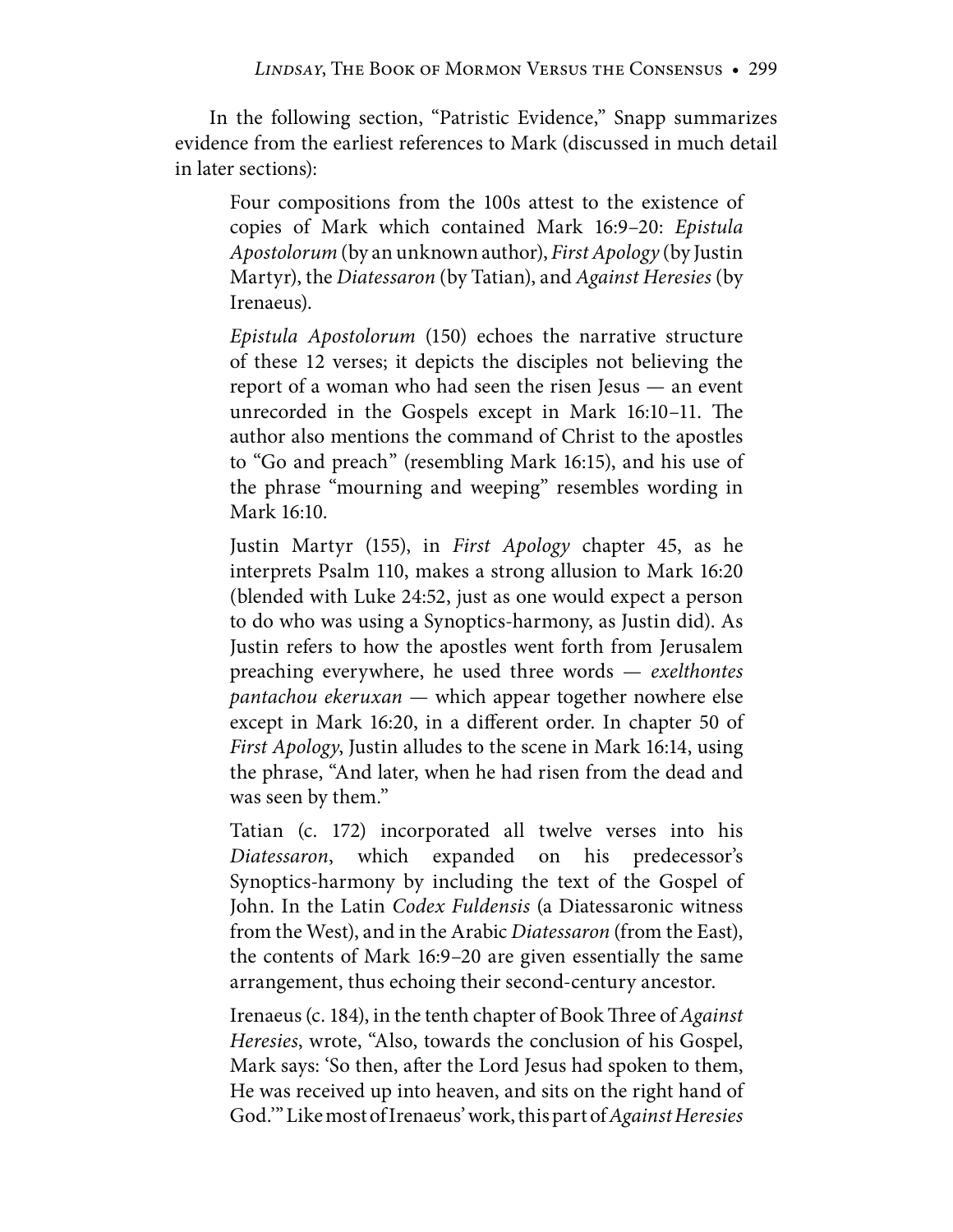exists only in Latin. A Greek annotation in Codex 1582 (based on an ancestor-manuscript produced in the mid-400's) next to Mark 16:19 affirms the genuineness of Irenaeus' statement; the annotation says, "Irenaeus, who lived near the time of the apostles, cites this from Mark in the third book of his work *Against Heresies*." This annotation also appears in minuscule 72, and in an uncatalogued manuscript recently described by the Center for the Study of New Testament Manuscripts.

Papias, a writer very early in the 100s (c. 110), wrote something that may relate to the contents of Mark 16:18. Eusebius of Caesarea, in Book 3, chapter 39 of his *Church History*, quotes Papias along the following lines: "Papias, who lived at the same time, relates that he had received a wonderful narrative from the daughters of Philip. For he relates that a dead man was raised to life in his day. He also mentions another miracle, regarding Justus surnamed Barsabbas: he swallowed a deadly poison, and received no harm, on account of the grace of the Lord."

Papias describes a believer who was not harmed by poison, but he does not explicitly say that he is providing an example of the fulfillment of the prophetic words of Mark 16:18. It is possible that he mentioned this anecdote as an illustration of how Mark 16:18 was to be understood — that is, as a prophecy about incidental dangers, rather than deliberate self-endangerment — but it is also possible that he told the story simply because it was interesting.<sup>40</sup>

Snapp addresses widespread claims that Clement and Origen show no knowledge of the longer ending, which turn out to be arguments from silence that bear little evidentiary weight. But in fact, there is a compelling case that Clement actually was aware of the longer ending, as discussed below.

Further, Jerome is repeatedly said, by commentator after commentator, to have regarded the longer ending of Mark as spurious and to have known of no Greek manuscripts supporting it. But those claims arise from his tendency to freely copy the text of others with minimal change, resulting in his use of a passage deriving from Eusebius that questioned the longer ending. However, Jerome himself actually supported the longer ending by including it in his Vulgate Gospels.

 <sup>40.</sup> Snapp, Jr., *Authentic: The Case for Mark 16:9–20: 2016 Edition*, Kindle edition, section "Introductory Summary," subsection "Patristic Evidence."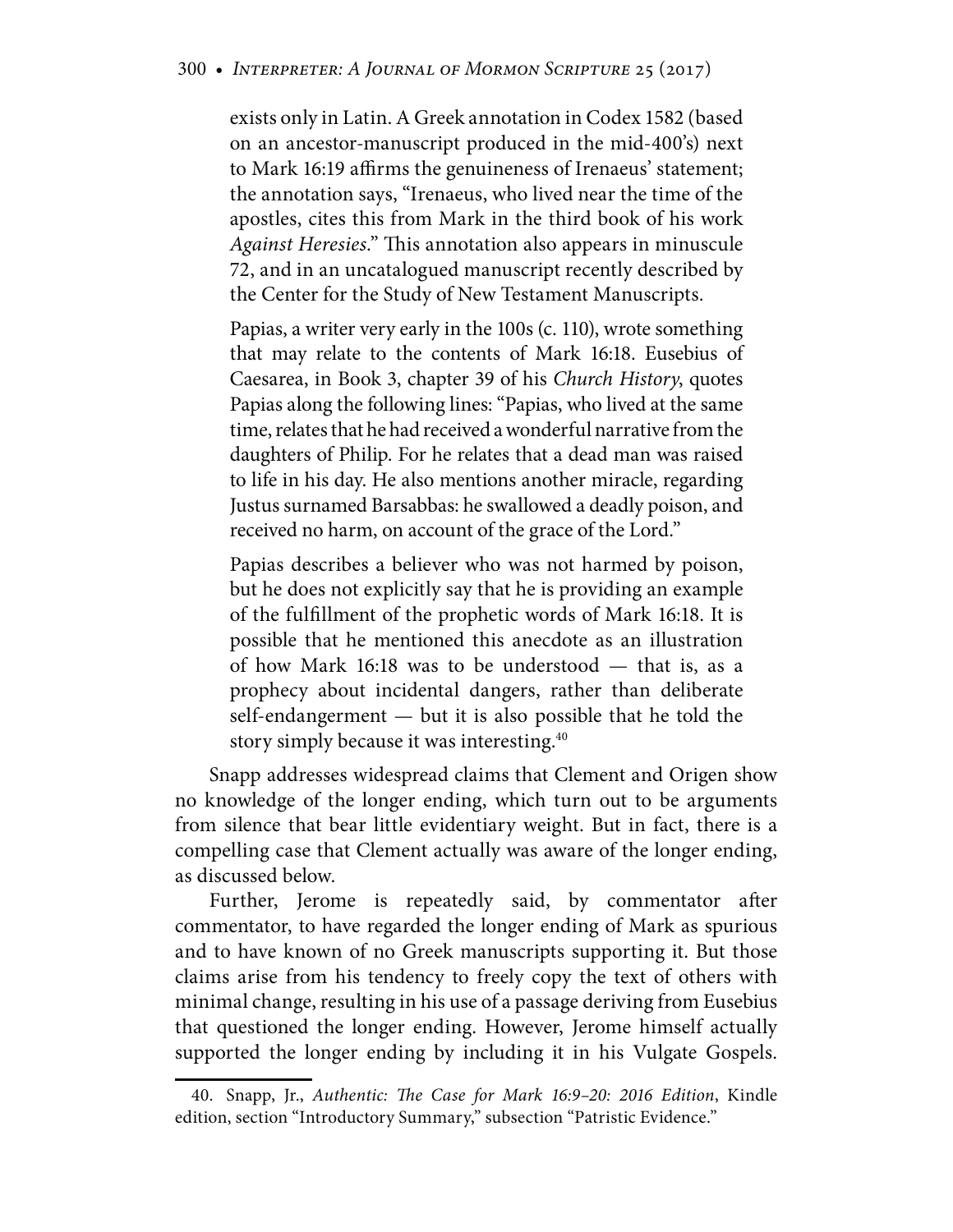As for Eusebius, who is perhaps the main early Christian voice cited to support rejection of the longer ending, he was clearly aware of New Testament manuscripts that had the longer ending, did not insist that it should be rejected, and "recommended to Marinus that the passage be punctuated and retained."41

The patristic support for the longer ending includes Tertullian (documents from AD 195–220), Hippolytus (AD 235), Vincentius (AD 256), and many more. Snapp has chapters dealing with evidence from the 100s, the 200s, the 300s, the 400s, and later evidence for the authenticity of the longer ending. It is also clear that the longer ending was an important part of early Christian lectionary documents used in worship.42

If the concepts in Mark 16:9–20 were fabricated long after the Gospel of Mark was written, it is difficult to understand how some of the earliest Christian documents we have provide support for their authenticity. Many of these documents existed long before the two related manuscripts, the *Codex Vaticanus* and *Codex Sinaiticus*, were composed, the earliest *extant* Greek manuscripts that are the primary tools used to reject the longer ending of Mark. What we learn from the early Christian evidence is that much earlier manuscripts of Mark were known in the Christian world but are not extant today, which support the authenticity of the longer ending of Mark. This strengthens the possibility that Christ actually spoke the words quoted at the end of Mark 16 and that he could have spoken similar words to His New World disciples in the Book of Mormon, as quoted in Mormon 9.

Lunn's take on the extensive evidence from early Christianity is also valuable. Among the many sources he considers, one of the more important is the work known as First Clement, the book authored by Clement of Rome and one of the earliest Christian writings we have after the New Testament. Lunn illustrates Clement's awareness and use of the Gospels in several ways, with language and teachings drawn from Mark, Matthew, and Luke. Words and phrases unique to Mark are used in several cases, such as in Clement's allusion to the parable of the sower (First Clement,  $24:4-5^{43}$ ).

 <sup>41.</sup> Ibid.

 <sup>42.</sup> Snapp, Jr., *Authentic: The Case for Mark 16:9–20: 2016 Edition*, Kindle edition, "Introductory Summary:Mark 16:9–20: A Scholarly Consensus?," section "Lectionary Evidence." See also Chapter 7, section "Lectionary Evidence."

 <sup>43.</sup> Lunn, *The Original Ending of Mark*, 65–6.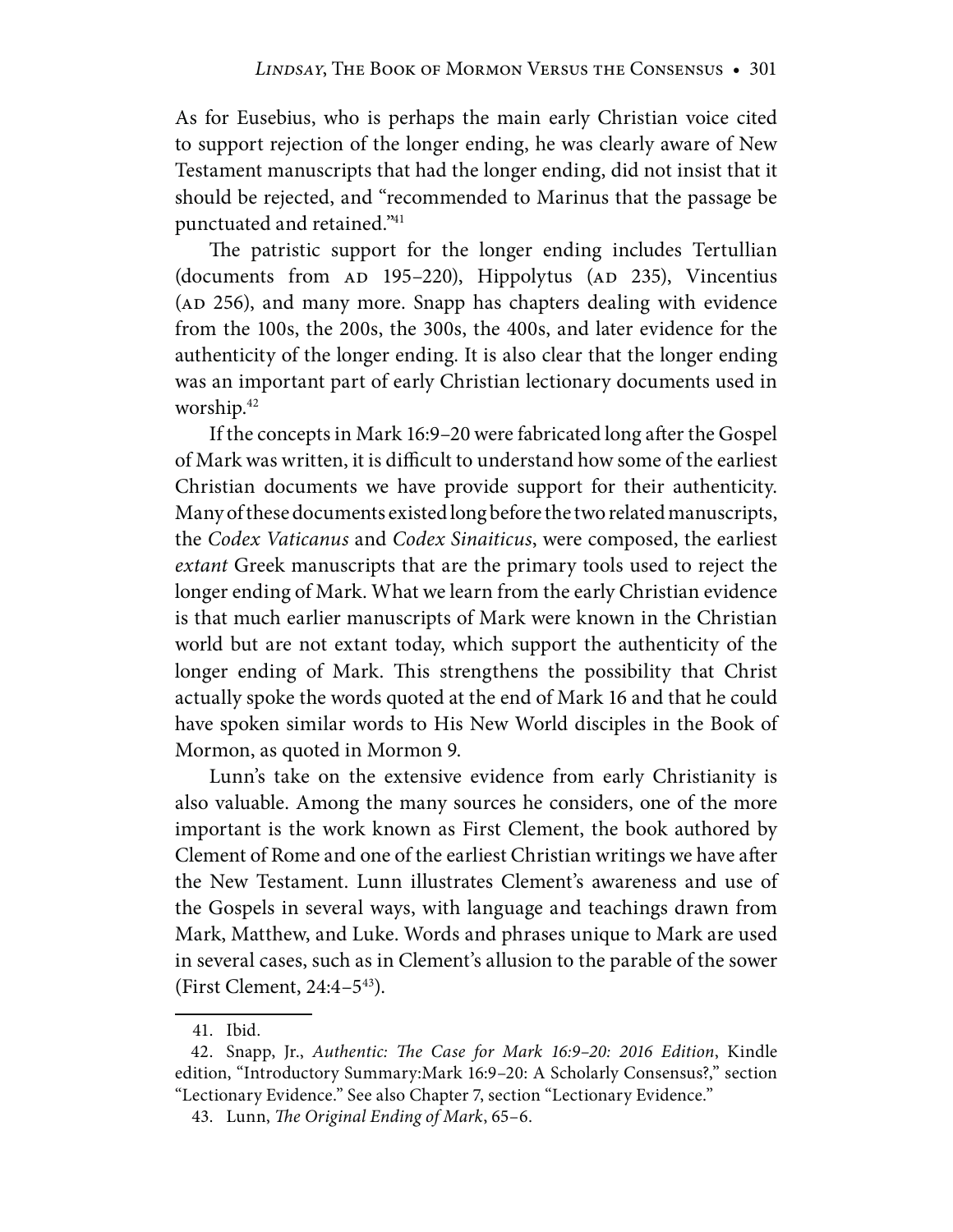In First Clement 42:3–4, right after a discussion of the apostles having received the gospel from Jesus Christ, who was sent by God (42:1– 2), Clement uses language with striking parallels to the longer ending of Mark, compared below:

Having therefore received their orders, and being fully assured by the resurrection [ἀναστάσεωç] of our Lord Jesus [κύριος Ἰησοῦς] Christ, and full of faith in the word [τῷ λόγῳ] of God, with full assurance of the Holy Spirit they went out [ἐξῆλθον] proclaiming the good news [εὐαγγελιζόμενοι] that the kingdom of God was about to come, … preaching [κηρύσσοντες] in the country and in the towns (1 Clement 42.3–4).…

Having been raised [ἀναστὰς] … he appeared to the Eleven … and he said to them, "Go into all the world and preach [κηρύξατε] the gospel [τὸ εὐαγγέλιον] to all creation …*.* "So then, after the Lord Jesus [κύριος Ἰησοῦς] had spoken to them, he was taken up into heaven, and sat down at the right hand of God. And going out [ἐξελθόντες] they preached [ἐκήρυξαν] everywhere, the Lord working with them and confirming the word [τὸν λόγον] through the accompanying signs. (Mark 16:9, 14–15, 19–20).<sup>44</sup>

Lunn notes that the setting in both passages is similar, dealing with the commissioning of the apostles and their going forth to preach the gospel. There is also "obvious thematic coherence" and in some cases "words unique to that ending among all the Gospel accounts." Lunn explains:

Regarding the apostles going out to preach, the particular verb chosen by Clement to describe that event (ἐξελθεῖν) is the same as that occurring in Mark 16:20 of precisely the same action. None of the other Gospel writers uses this verb in this context. This uniqueness with respect to the verb found in the Markan ending makes a strong connection between Clement and that intertext. The verb "preach" in the active voice with the apostles as grammatical subject appears in both Clement (κηρύσσοντες) and the disputed verses of Mark (κηρύξατε, ἐκήρυξαν), yet not in this particular way in any of the other Gospel endings. Luke is the only one here to employ the same

 <sup>44.</sup> Ibid., 66.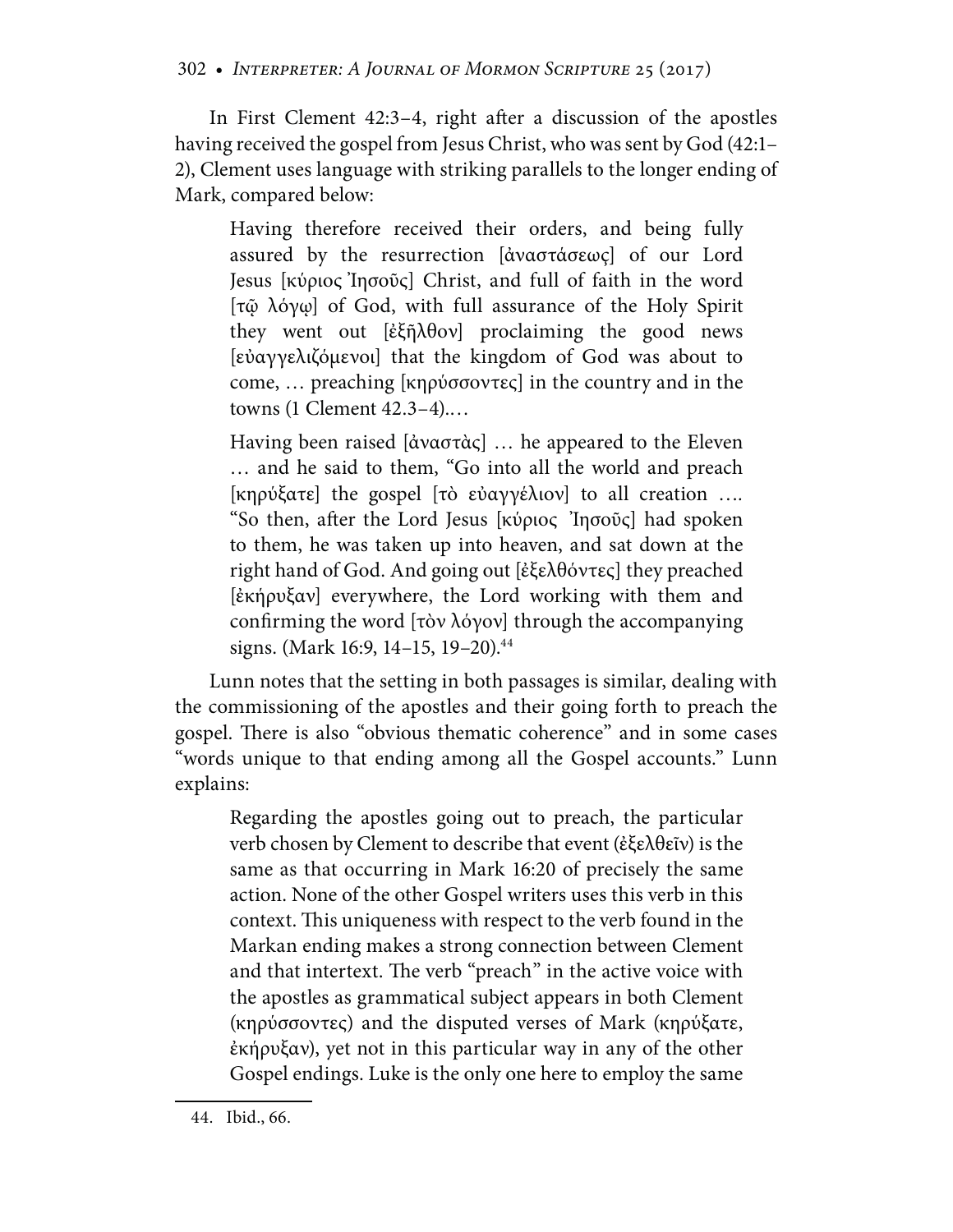verb, though evidently in quite a different manner. Luke makes no explicit mention of the apostles as the agents of preaching, while his use of the verb is passive with the abstract noun "repentance" as the grammatical subject. Moreover, Clement and Mark are further united in using "preach" absolutely, that is, without an explicit grammatical object. The former has the phrase "preaching [κηρύσσοντες] in the country and in the towns," and the latter "they preached [ἐκήρυξαν] everywhere." In each instance the absolute verb is qualified by a locative expression. Undoubtedly there is much semantic overlap between "in the country and in the towns" and "everywhere." Indeed, it may be the case that, for stylistic reasons, Clement here consciously avoided using "everywhere" (πανταχοῦ) since he had used this very term just a few sentences before in 41.2. Whether this is so or not, there is a specific semantic and structural correspondence at this point between the two phrases which is unparalleled in the other Gospels. Also found in both writers is the definite noun "the word" referring to the message preached. This sense of λόγος is another uniquely Markan feature in the Gospel endings. The presence of all these elements together in a passage relating an identical setting, plus the fact that the other Gospel endings do not contain such usages, makes not merely a good case but an extremely forceful one for Clement's familiarity with the questioned ending of Mark. If so, the significance of this cannot be overestimated since Clement's letter is generally dated to the late first century.45 [*footnotes omitted*]

Lunn also considers the possibility that another document from the Apostolic Fathers alludes to the longer ending of Mark as Lunn examines the Shepherd of Hermas, a document often mentioned by LDS apologists for its vivid reference to early Christian baptism for the dead. Like First Clement, the Shepherd of Hermas was also written in Rome, where by tradition Mark was said to have written his Gospel. Since the Shepherd of Hermas was mentioned by Irenaeus and the author of the Muratorian Canon, both dating to around AD 175–190, it was likely written around AD 150 or earlier, and some authorities give much earlier dates. While it does not directly quote from Mark or any other scriptural source, it has apparent allusions to scripture. Lunn says, "It is certain that the author

 <sup>45.</sup> Ibid., 67.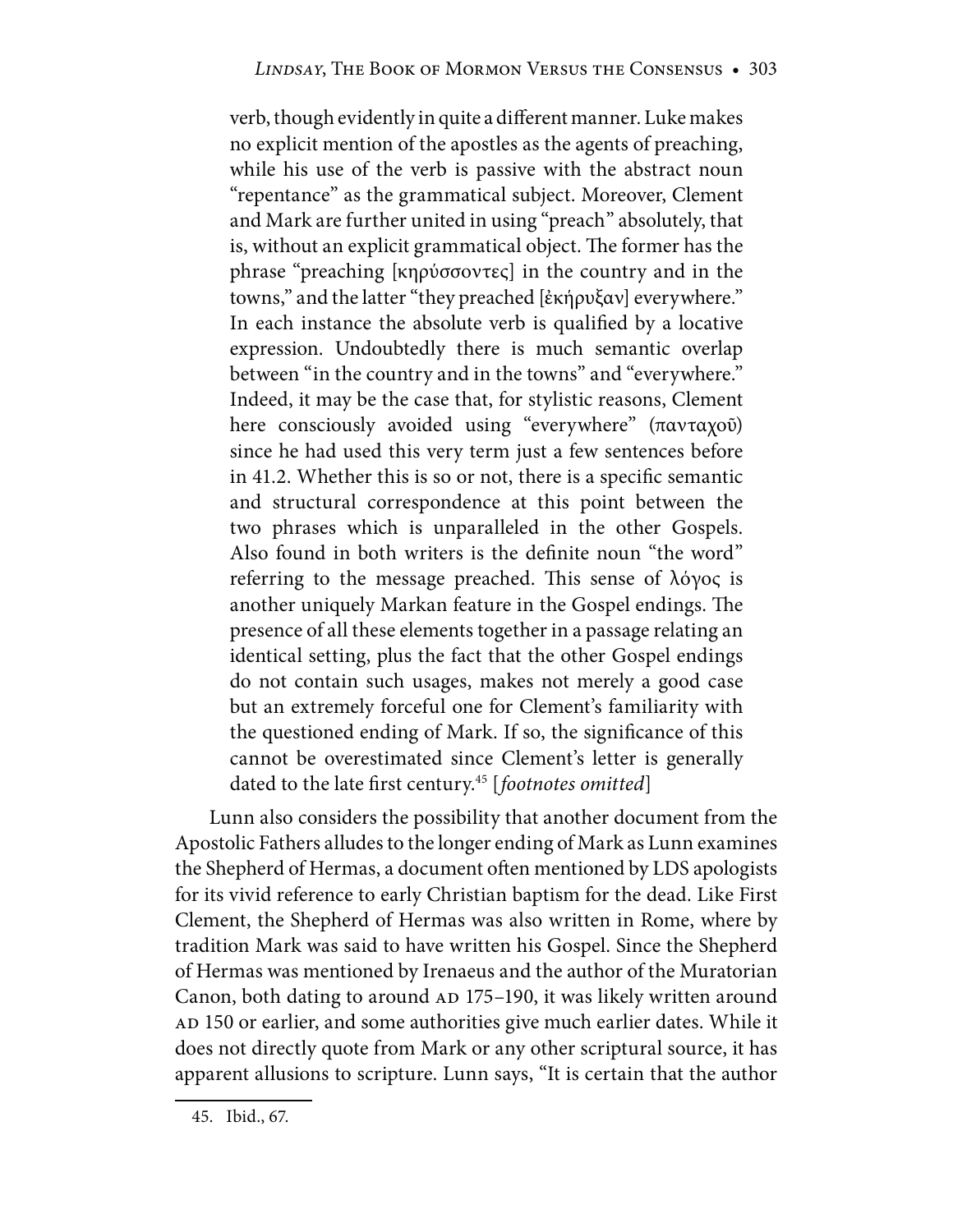was familiar with the Gospel of Mark seeing that in 97:2–3 unmistakable reference is made to Mark 10:23–24."46 The passage in question is part of a parable involving twelve figurative mountains, compared with a part of the longer ending of Mark below:

And from the eighth mountain, where there were many springs and all the creation [πᾶσα ἡ κτίσις] of the Lord drank from the springs, are believers [οἱ πιστεύσαντες] such as these: apostles and teachers who preached [κηρύξαντες] to the whole world [εἰς ὅλον τὸν κόσμον], and who taught the word [τὸν λόγον] of the Lord [τοῦ κυρίου] soberly and purely, and who misappropriated nothing for evil desire, but always walked [πορευθέντες] in righteousness and truth. (Herm.  $102:1-2)$  ...

And he said to them, "Go [πορευθέντες] into all the world [εἰς τὸν κόσμον ἅπαντα] and preach [κηρύξατε] the gospel to all creation [πάσῃ τῇ κτίσει]. Whoever believes [ὁ πιστεύσας] and is baptized will be saved …*.*" And going out they preached [ἐκήρυξαν] everywhere, the Lord [τοῦ κυρίου] working with them and confirming the word [τὸν λόγον] through the accompanying signs (Mark  $16:15-16$ , 20).<sup>47</sup>

Lunn offers this analysis:

Here the mountain with its springs that give water to all creation represents those who preach the gospel to the world. Obviously there are several NT texts that deal with a similar subject. Yet of these, the phraseology of one in particular is traceable in the Hermas passage significantly more than any other, and that is the commissioning and preaching of the apostles recorded in Mark 16:15–20. The most conspicuous link between the two texts is the occurrence in each of not just one but both of the semantically related phrases "all creation" and "the whole world." The former phrase, apart from grammatical case, is identical in words and order (πᾶσα ἡ κτίσις/πάσῃ τῇ κτίσει), while the latter in both instances consists of the basic prepositional phrase εἰς τὸν κόσμον with a synonymous quantifying adjective adjoining the noun. *Mark 16:15 is, it should be stressed, the only verse in the entire* 

 <sup>46.</sup> Ibid., 68.

 <sup>47.</sup> Ibid.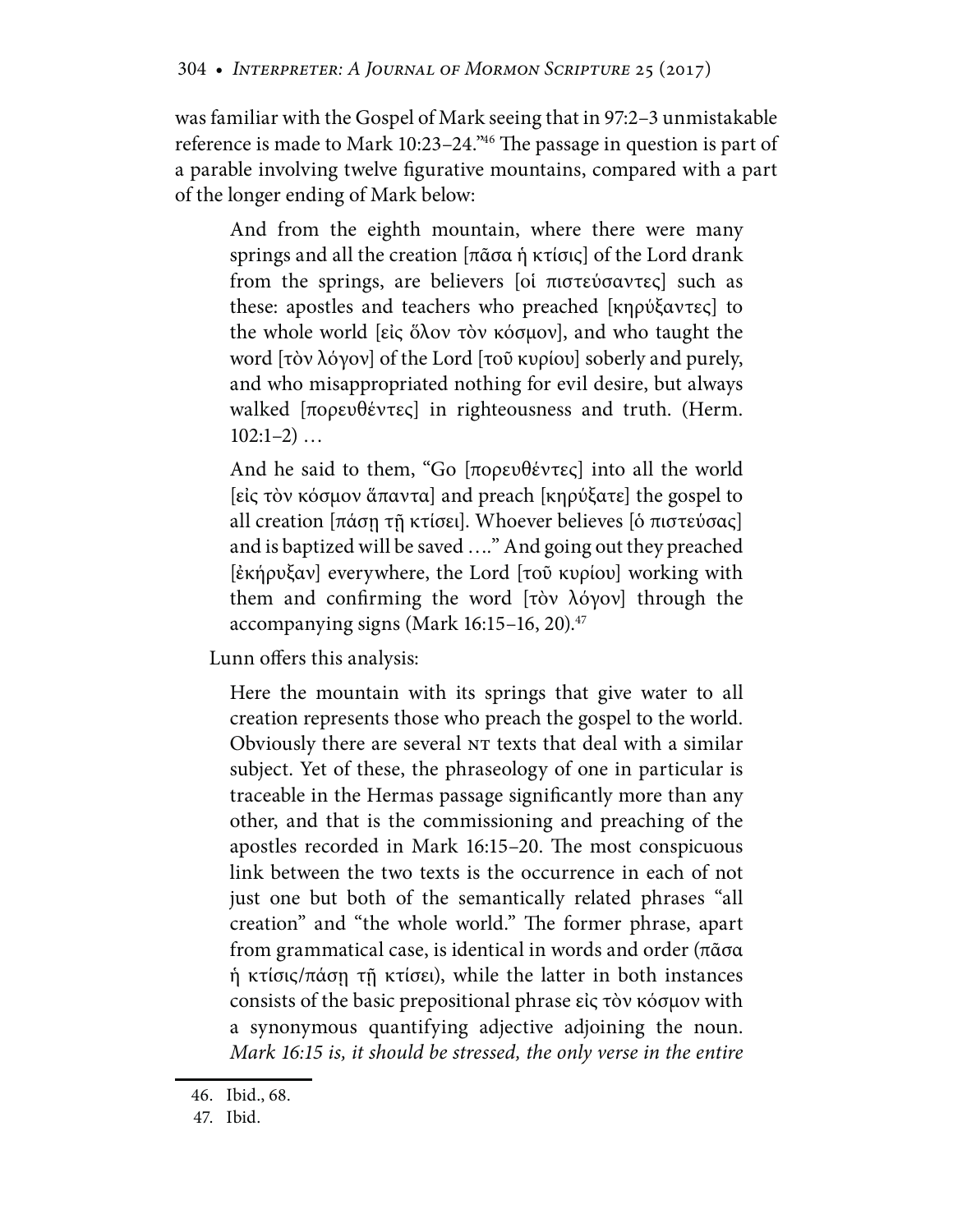*NT where both these ideas are expressed together.* Elsewhere in the NT the phrase "all creation" also appears in Romans 8:22; Colossians 1:15, 23. The first two of these three texts do not concern the subject of preaching. Though Colossians 1:23 does relate to preaching, the use of the verb "preach" in this text differs from that found in Hermas in three ways: the subject is not the third person plural referring to the apostles but the third person singular of the gospel, the verb is passive not active, and the context lacks any equivalent phrase "to the whole world." *Hermas and Mark 16, on the other hand, agree in all these specifics.* Speaking of the apostles each employs the aorist active of the verb κηρύξαι which, as explained earlier, is *a form particular to Mark among the four Gospel endings.* Additionally, both Hermas and the Markan passage contain the noun "the word" of the gospel message, which in each case is associated with "the Lord." Both passages also refer to believers by means of an aorist participle. These several verbal connections, some quite specific, and especially the co-occurrence of the two phrases relating to κτίσις and κόσμος, *lead to the conclusion that the author of the Shepherd of Hermas was in fact familiar with the final verses of Mark*. 48 [*emphasis added*]

Lunn also points to the early Epistle of Barnabas, which has some specific parallels to the longer ending, though the evidence is not as strong as the two cases considered above. Lunn also explores a variety of noncanonical or apocryphal sources which provide early allusions to the longer ending of Mark<sup>49</sup> before delving into evidence from AD 150 to AD 30050 and later sources.

The evidence in favor of the longer ending is not limited to Greek writings. Snapp weaves together numerous threads from other parts of early Christianity. Among the Armenian evidence, for example, we have this:

Eznik of Golb (440) was one of the Armenian scholars who took part in the revision of the Armenian translation of the Bible in the 400s. Eznik quoted Mark 16:17–18 in part 112 of his composition "Against the Sects" (also known as "De Deo") 1:25: "And again, 'Here are signs of believers: they will dislodge

 <sup>48.</sup> Ibid.

 <sup>49.</sup> Ibid., 71–76.

 <sup>50.</sup> Ibid., 76ff.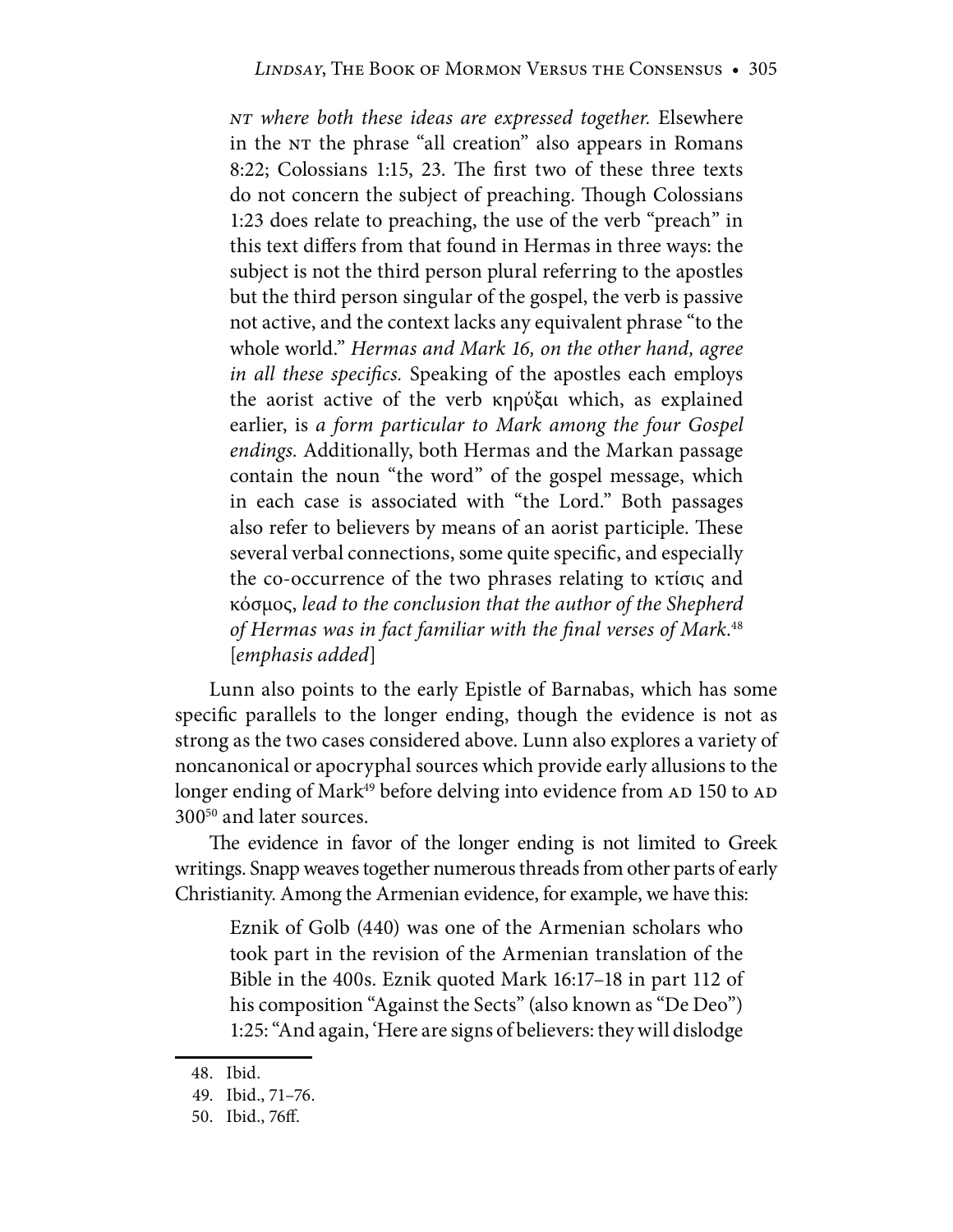demons, and they will take serpents into their hand, and they will drink a deadly poison and it will not cause harm.'" This evidence is over 400 years earlier than the earliest Armenian manuscript of Mark which does not contain Mark 16:9–20.<sup>51</sup>

The wide variety of early Christian sources pointing to the authenticity of the longer ending of Mark strike me as compelling and impressive evidence. But for Lunn, it is just the beginning of the extensive analysis and evidence to be considered. Here we survey a few highlights of the internal evidence, and in Part 2 find that there may even be some lines of analysis that can help us better appreciate some details in the Book of Mormon.

#### **Internal Evidence**

Much of Lunn's lengthy book deals with the internal evidence that supports the authenticity of the longer ending as a genuine Markan product. He begins by pointing out the serious flaws in the arguments used to reject the longer ending, such as the previously discussed argument based on the number of new words found in those verses.

Lunn's significant, detailed, and lengthy analysis of the internal evidence involves many technical issues that require a good knowledge of biblical Greek. I am unable to assess the accuracy of many of these points, but much can still be appreciated and understood by laymen and by those who have explored authorship in terms of statistical analyses like word prints and other measures. While Lunn is not a statistician and could certainly refine the statistical tools he applies, the analyses he conducts generally strike me as reasonable in principle and often quite compelling. The extensive and multidimensional nature of the arguments is generally impressive. Some of the subtle points he makes suggest lines of analysis that might bear fruit in exploring the Book of Mormon, though we lack the benefit of the text in the original language of the authors.

As one of several aspects of his exploration, Lunn examines each of the major words in the disputed ending as well as the grammatical patterns employed and compares them to Mark and other texts, providing evidence pointing in many cases to Markan origins. For example, except for a related instance in Luke said to be dependent on

 <sup>51.</sup> Snapp, Jr., *Authentic: The Case for Mark 16:9–20: 2016 Edition*, Kindle edition, "Introductory Summary: Mark 16:9–20: A Scholarly Consensus?" in the section "Patristic Evidence."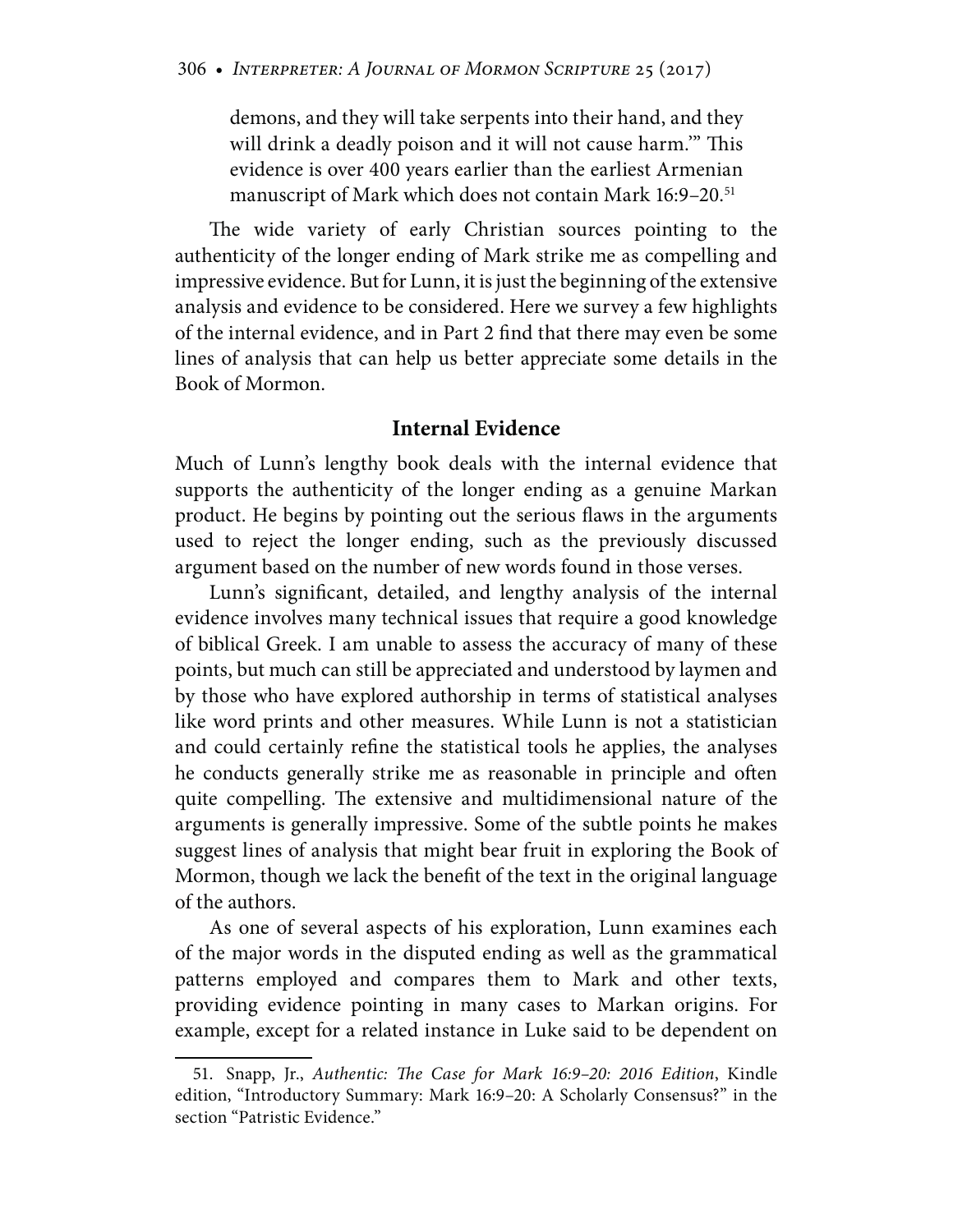Mark, the only occurrences of the form "cast out/demons/in the name of" are found in the longer ending of Mark and earlier in the main body of Mark, consistent with common authorship.52

Analysis of Jesus's statement "they shall lay hands on the sick" shows that the collocation of "lay hands upon" and a sick person occurs five times in Mark, including the longer ending, but just once in Matthew and twice in Luke. In Matthew and Luke, the healed person is represented with a pronoun, while Mark alone uses a noun to refer to the infirm/ infirmity (6:5, 8:25, and 16:18 in the longer ending).

More than this, in 6:5 those upon whom Jesus lays His hands are described as ἀρρώστοις ("sick"), an adjective that we have previously noted to be more frequent in Mark than the other Synoptics. What is significant here is that this is the very same word as that appearing in the collocation of 16:18. So with that specific object in view, this three-part collocation is found only in Mark 6:5 and 16:18. In the whole of NT literature, the grouping "lay/hands/on the sick" is seen to be an exclusively Markan collocation.<sup>53</sup>

This kind of thing crops up over and over in the analysis and may create another compelling case for common authorship. Of course, other scholars argue that the use of Markan words, phrases, and grammatical patterns is evidence of deliberate imitation. Lunn properly objects to that argument as wanting to have it both ways: unique words or grammatical patterns are said to be evidence of a second author, and common words and style are also evidence of a second author just trying hard to imitate Mark. But it is in the abundance of subtle consistency that the "just imitating Mark" argument becomes implausible, for many of the details favoring Markan authorship require scholarship, analysis, and attention to detail that just doesn't make sense for a plagiarizer, much as most of the plagiarism charges against the Book of Mormon don't make sense if one wishes to offer a coherent theory of how the Book of Mormon was concocted.

Here are some summaries from a couple of the chapters dealing with internal evidence to give a flavor for the work:

 <sup>52.</sup> Lunn, *The Original Ending of Mark*, 187–88.

 <sup>53.</sup> Ibid., 189.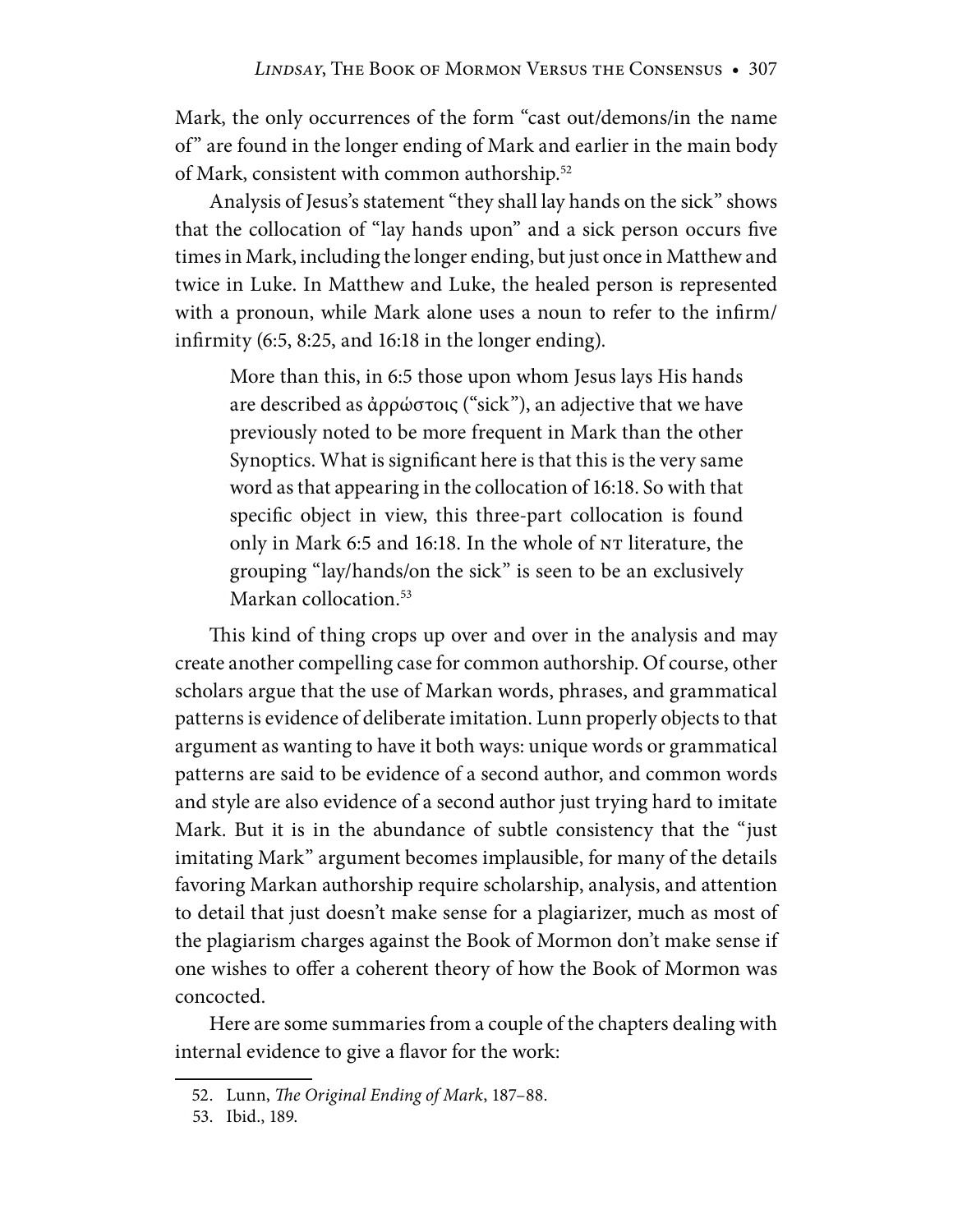#### **Summary for Chapter Five, "Linguistic Evidence (2)"**

In this chapter I have studied a selection of different linguistic features present in Mark 16:9–20. From this I have observed the following significant facts:

- The analysis of the various parts of speech, regarding their range of frequency in individual sections, their hierarchy, and their deviation from the Markan average, results in the inclusion of the longer ending within the parameters exhibited by the rest of Mark. The same cannot be said of the undoubtedly spurious Shorter Ending and Freer Logion.
- The implicit manner of participant reference used with respect to Jesus at the beginning of the distinct units within the longer ending (16:9, 12, 14) matches that commonly found in the same episode-initial position in the preceding part of Mark.
- The majority of the two- or three-part collocations found in the longer ending have their exact or closest parallels elsewhere in Mark.
- The rare temporal phrase μετὰ τὸ + infinitive  $(16:19)$ , attested only five times elsewhere in the Gospels, has its only exact Gospel parallels earlier in Mark.
- The particular form of juxtaposed genitive absolute phrases (16:20) has three matching constructions in Mark, which is more than appear in all the other Gospels.
- For the verb ἀκούειν followed by a complement clause in the present tense (16:11) the majority of its Synoptic parallels occur in Mark.
- The partitive phrase with preposition and pronoun (16:11) conforms to the pattern seen elsewhere in Mark's Gospel.
- The form of the conjoined noun phrases with possessive pronoun (16:14) corresponds precisely to the preferred configuration for such constructions in Mark.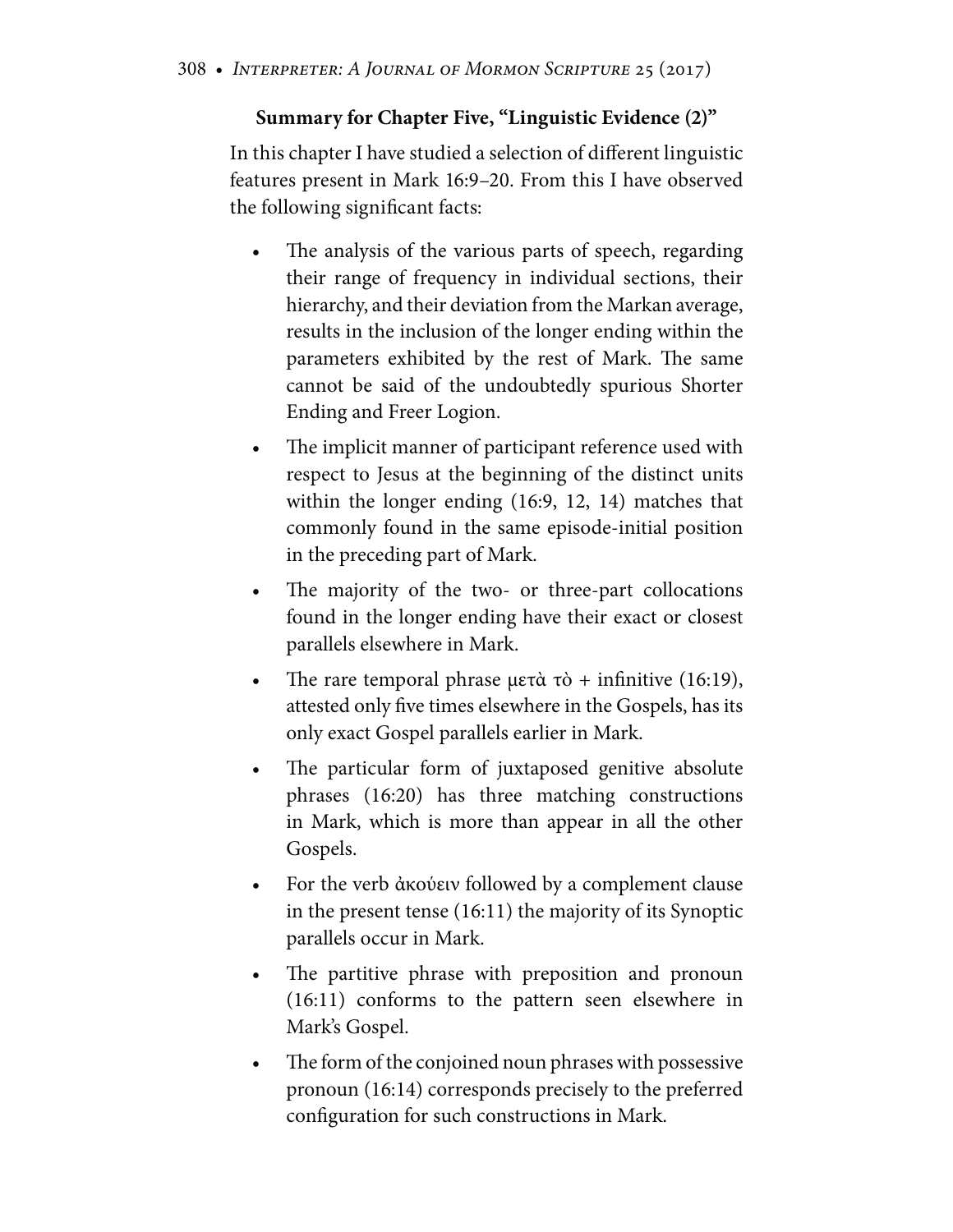The commonality of these very specific and very varied features with known Markan usage carries considerable weight. This contrasts with the weakness of the usual linguistic arguments against the genuineness of the longer ending discussed and refuted in the previous chapter. Here then we have noted positive linguistic indicators that collectively form another important element of our case for Markan authorship.

We note in conclusion that the findings of this chapter effectively refute Kelhoffer's thesis that the supposed later author of the longer ending actually sought to deliberately imitate Mark. Kelhoffer's arguments are based largely upon surface features of the language, in which it is posited that the hypothetical writer only partially imitated the earlier Evangelist, leaving the basic non-Markan nature of his work detectable to the scholar. This, however, raises an insurmountable objection. Assuming the correctness of this thesis, if even regarding the more obvious features, he only managed to imitate some and not others, how do we explain the fact that he went to even greater efforts to conform to Markan usage in less evident features of the language, such as those dealt with above? The greater subtlety of such linguistic components as discussed in this chapter is supported by the fact that no scholar, either in antiquity or in recent times, has remarked upon these within the context of the present debate. Almost certainly our hypothetical writer would have been completely ignorant of such things. Furthermore, assuming he or she was so linguistically informed to have taken the trouble to have included these elements would have been pointless, since their significance would have remained almost entirely unappreciated by those who read or heard his or her work. Consequently, to claim imitation with respect to such details is quite groundless.

To bring our consideration of language-related matters to a close, we may conclude that the findings of this chapter, plus the conclusions of the previous, contrary to popular scholarly opinion, enable us to firmly set Mark 16:9–20 linguistically within the Markan domain.<sup>54</sup>

 <sup>54.</sup> Ibid., 200–201.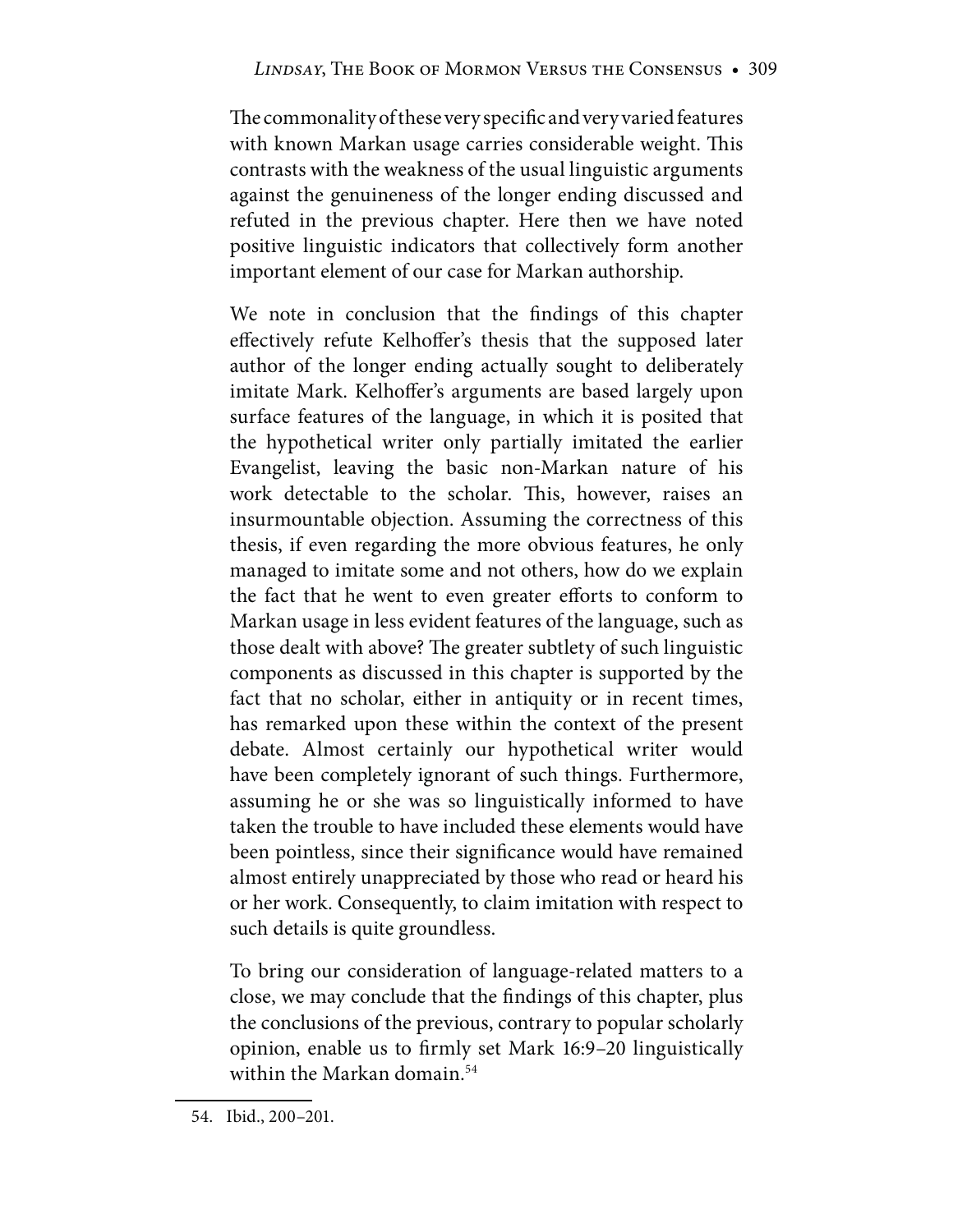#### **Summary for Chapter Six, "Literary Evidence"**

This chapter has looked to literary factors for the resolution of the question concerning the authenticity of the longer ending. Through the examination of a range of diverse rhetorical techniques commonly used by the biblical writers, I have demonstrated that these disputed verses show no signs of being a late appendage, but rather form an integral and indeed essential part of the author's original composition. Several strands of literary evidence, both structural and intratextual, confirm the church's traditional acceptance of this portion of the Gospel. Here, by way of conclusion, I summarize the findings of this chapter. My investigation has demonstrated that

(a) the longer ending, by the recurrence of particular themes, words, and phrases, establishes an inclusio with the opening passages of the Gospel (1:1–20),

(b) the longer ending conforms to a specific form of episodic structure (ABCX) that is exclusively Markan,

(c) the longer ending relates to the immediately preceding verses (16:1–8) by way of a formal parallelism with distinct verbal and thematic correspondences,

(d) the unified narrative of chapter 16, in displaying a resurrection-unbelief-preaching sequence, aligns closely with the material closing the first major section of the Gospel (5:21–6:13), with which it also correlates at a macrostructural level,

(e) the unified narrative of chapter 16 relates intratextually to material of 5:21–6:13 through multiple verbal linkages,

(f) the resurrection-unbelief-preaching accounts of 5:21– 6:13 function as narrative anticipations or foreshadowings of the events recorded in 16:1–20.

Had my findings merely consisted of one or two possible literary features, these might have been dismissed as coincidental. The literary evidence, however, is plainly manifold and in most instances quite objective. Such testimony cannot so readily be dismissed, especially when to it we add the corroboration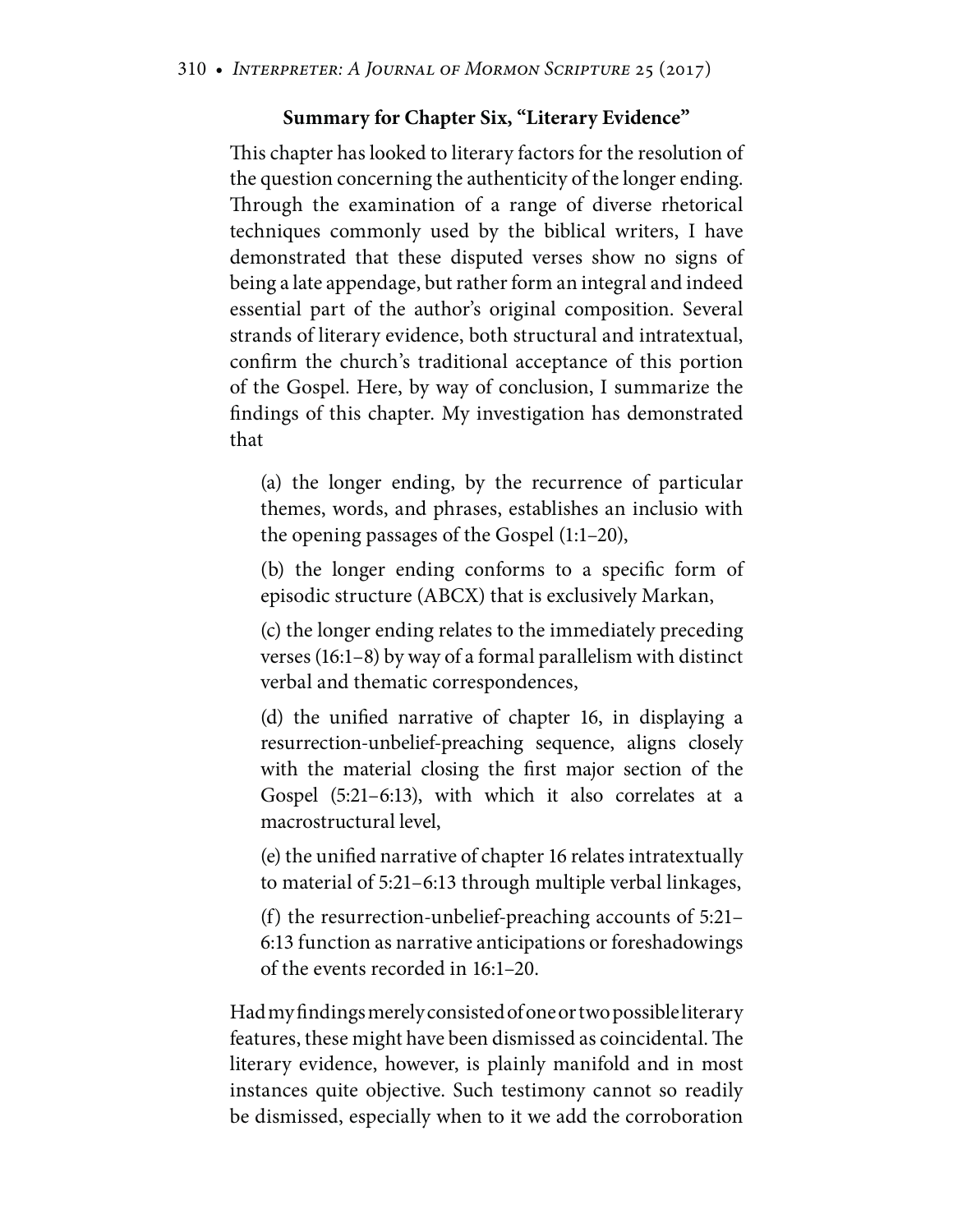of the thematic evidence, the topic that next falls to my examination.55

Lunn is not alone; many others have seen evidence of unity between the longer ending and the rest of Mark based on literary evidence. For example, Maurice Robinson sees what appears to be deliberate parallels between Mark 1 and the longer ending,<sup>56</sup> as shown in Table 1. Additional relationships of longer ending elements are shown for Mark 3:14–15 in Table 2. Relationships for Mark 6:7–13 and 16:9-20 are shown in Table 3, and relationships for Mark 7:24–8:38 are shown in Table 4.

#### **Table 1. Maurice Robinson's Comparison of Common Elements in Passages from Mark 1 and 16.**

| Mark 1:32-39                                                         | Mark 16:9-20                                                               |
|----------------------------------------------------------------------|----------------------------------------------------------------------------|
| 1:32 Narrative setting: as the sun<br>goes down                      | 16:9 Narrative setting: when the sun<br>rises early                        |
| 1:33 Many people                                                     | 16:9 one alone (Mary Magdalene)                                            |
| 1:33 People appear at the door of<br>the house where Jesus was       | 16:9 Jesus appears to Mary outside the<br>door of the tomb $(cp. 16:3, 8)$ |
| 1:34 Healing many having diseases                                    | 16:18 Laying hands on the sick for<br>healing                              |
| 1:34 Casting out many demons                                         | 16:17 Casting out demons                                                   |
| 1:34 No speaking by demons                                           | 16:17 Disciples to speak in various<br>languages                           |
| 1:34 (Unbelieving) demons knew<br>him to be Christ                   | 16:16 Unbelieving humans will be<br>condemned                              |
| went forth                                                           | 1:35 Having risen very early he 16:9 Having risen early he appeared        |
| 1:35 And he departed into a desert 16:20 Having gone forth<br>place  |                                                                            |
| him followed                                                         | 1:35 Simon [Peter] and those with 16:13 Having departed (cp. 16:6 a place) |
| 1:38 And Jesus said to them, Let us<br>go into the surrounding towns | 16:10 She reported to those with him<br>[and $(16:7)$ to Peter]            |

55. Ibid., 240.

 <sup>56.</sup> Maurice Robinson, "Amid Perfect Contempt, a Place for the Genuine: The Long Ending of Mark as Canonical Verity," in *Perspectives on the Ending of Mark: Four Views*, ed. David Alan Black (Nashville, TN: Broadman and Holman, 2008), Kindle edition, chapter 2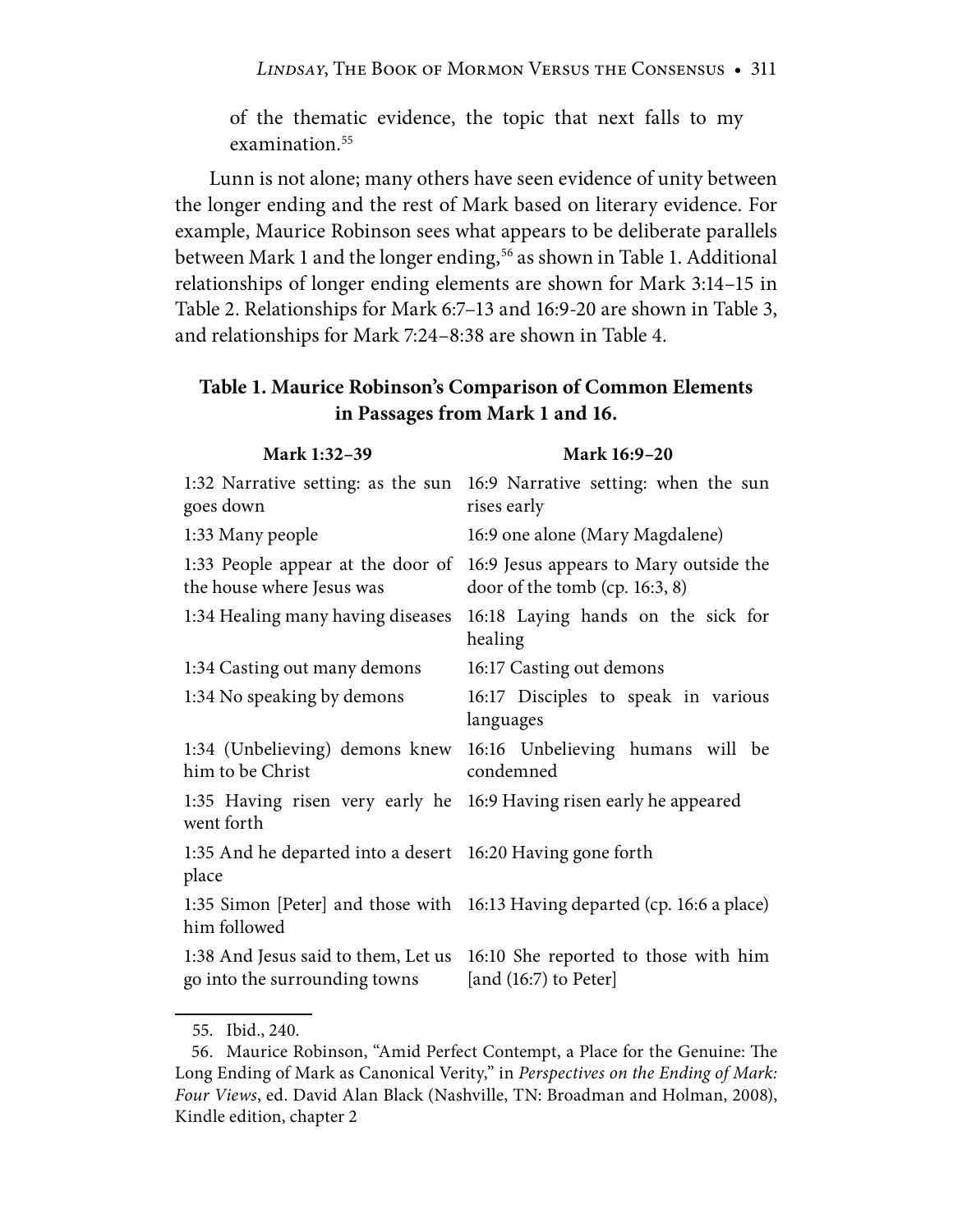| Mark 1:32-39                                                                      | Mark 16:9-20                                                                                 |
|-----------------------------------------------------------------------------------|----------------------------------------------------------------------------------------------|
| proclaim                                                                          | 1:38 in order that also there I might 16:15 And Jesus says to them, Go into<br>all the world |
| 1:39 And he was proclaiming  in 16:15 Proclaim the Gospel<br>the whole of Galilee |                                                                                              |

#### **Table 2. Robinson's Comparison of Elements in Passages in Mark 3:14–15 and 16:9–20.**

| Mark 3:14-15                | Mark 16:9-20                                                                                         |
|-----------------------------|------------------------------------------------------------------------------------------------------|
| 3:14 Christ appoints Twelve | 16:14 Christ appears to the Eleven                                                                   |
| to proclaim                 | 3:14 That he might send them out 16:15 He tells them to go and proclaim                              |
| heal diseases               | 3:15 He gives them authority to 16:18 They shall place hands on the infirm<br>and they shall recover |
| 3:15 And to cast out demons | 16:17 They shall cast out demons                                                                     |

#### **Table 3. Robinson's Comparison of Elements in Passages in Mark 6:7–13 and 16:9–20.**

|  | <b>Mark 6:7–13</b> |
|--|--------------------|
|--|--------------------|

#### **Mark 16:9–20**

|                                                                 | 6:7 Christ calls toward the Twelve 16:14 Christ appears to the Eleven           |
|-----------------------------------------------------------------|---------------------------------------------------------------------------------|
|                                                                 | 6:7 And he begins to send them out 16:15 He tells them to go and proclaim       |
| unclean spirits                                                 | 6:7 He gives them authority over 16:17 They shall cast out demons in my<br>name |
| proclaiming                                                     | 6:12 Having gone forth they were 16:20 Having gone forth they proclaimed        |
| 6:13 They cast out many demons 16:17 They shall cast out demons |                                                                                 |
| many infirm                                                     | 6:13 They anointed with oil 16:18 They shall place hands upon the<br>infirm     |
| 6:13 And they shall recover                                     | 16:18 And they shall become well                                                |

#### **Table 4. Robinson's Comparison of Elements in Passages in Mark 7:24–8 :38 and 16:9–20.**

#### **Mark 7:24–8:38 Mark 16:9–20**

the world

| 7:24 Having risen, he departed | 16:9 Having risen        |
|--------------------------------|--------------------------|
| 7:24–30 Into Tyre              | 16:13 Having departed    |
| 7:31–37 Into Sidon             | 16:15 Go into all the wo |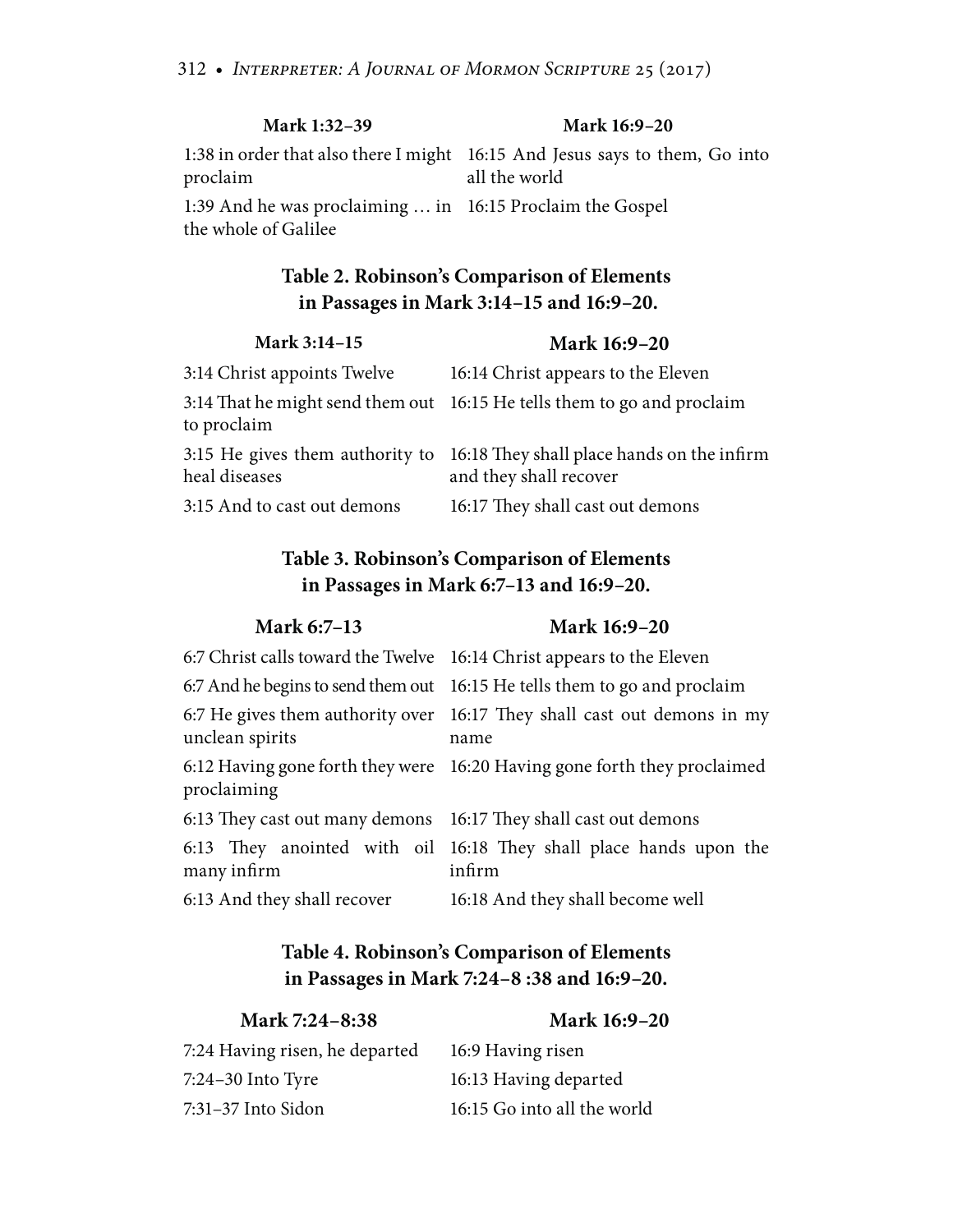| Mark 7:24-8:38                                                                              | Mark 16:9-20                                                                               |
|---------------------------------------------------------------------------------------------|--------------------------------------------------------------------------------------------|
| 8:22 Into Bethsaida                                                                         | 16:17 They shall cast out demons                                                           |
| 7:24-30 Cast out demons                                                                     | 16:17 They shall speak with new tongues                                                    |
| 7:31-37 Dumb man healed,<br>speaks for the first time with a<br>"new" tongue                | 16:15 proclaim the gospel to all creation                                                  |
|                                                                                             | 7:36 And he the more proclaimed 16:20 And these having gone forth<br>proclaimed everywhere |
| from him                                                                                    | 8:11 Seeking a (refused) sign 16:17 And (accepted) the signs will follow                   |
| 8:13 Jesus departs to the other<br>side, after speaking to them                             | 16:19 Jesus departs into heaven after<br>speaking to them                                  |
| 8:23 And having laid his hand<br>upon them<br>8:25 And again he laid his hands<br>upon them | 16:18 They will lay hands upon the sick<br>and they shall recover                          |
| Christ                                                                                      | 8:29 Peter proclaims Jesus is the 16:19-20 Jesus is proclaimed the Lord                    |
| 8:31 After three days he will rise;<br>Peter rebukes him                                    | Now when he<br>16:9<br>had<br>risen<br>(16:7 Tell Peter)                                   |
| 8:34 If anyone wants to follow<br>behind me                                                 | 16:17 Signs will follow those who believe<br>16:20 who believe, By the signs following     |
| 8:35  will save it                                                                          | 16:16  will be saved                                                                       |

This level of relationship is most naturally explained by some degree of authorial intent and craftsmanship unlikely to be matched by a forger attempting to emulate Mark's style.

In Chapter 7, "Thematic Evidence," Lunn explores the extensive foreshadowing in Mark that points to multiple elements in the longer ending that are needed to complete prophecy or complete themes raised by Mark earlier.<sup>57</sup> Lunn finds that a relatively unique aspect of Mark is the way he lays out forthcoming themes (foreshadowing) "with distinct verbal links in the narrative fulfillments."58 With that in mind, Lunn explains that the multiple predictions of the resurrection of Christ, Mark 8:31, 9:31, and 10:33–34, are not completed by the empty tomb alone if Mark ends at 16:8, but require the declaration that Christ has arisen.

 <sup>57.</sup> Lunn, *The Original Ending of Mark*, 241–72.

 <sup>58.</sup> Ibid., 246.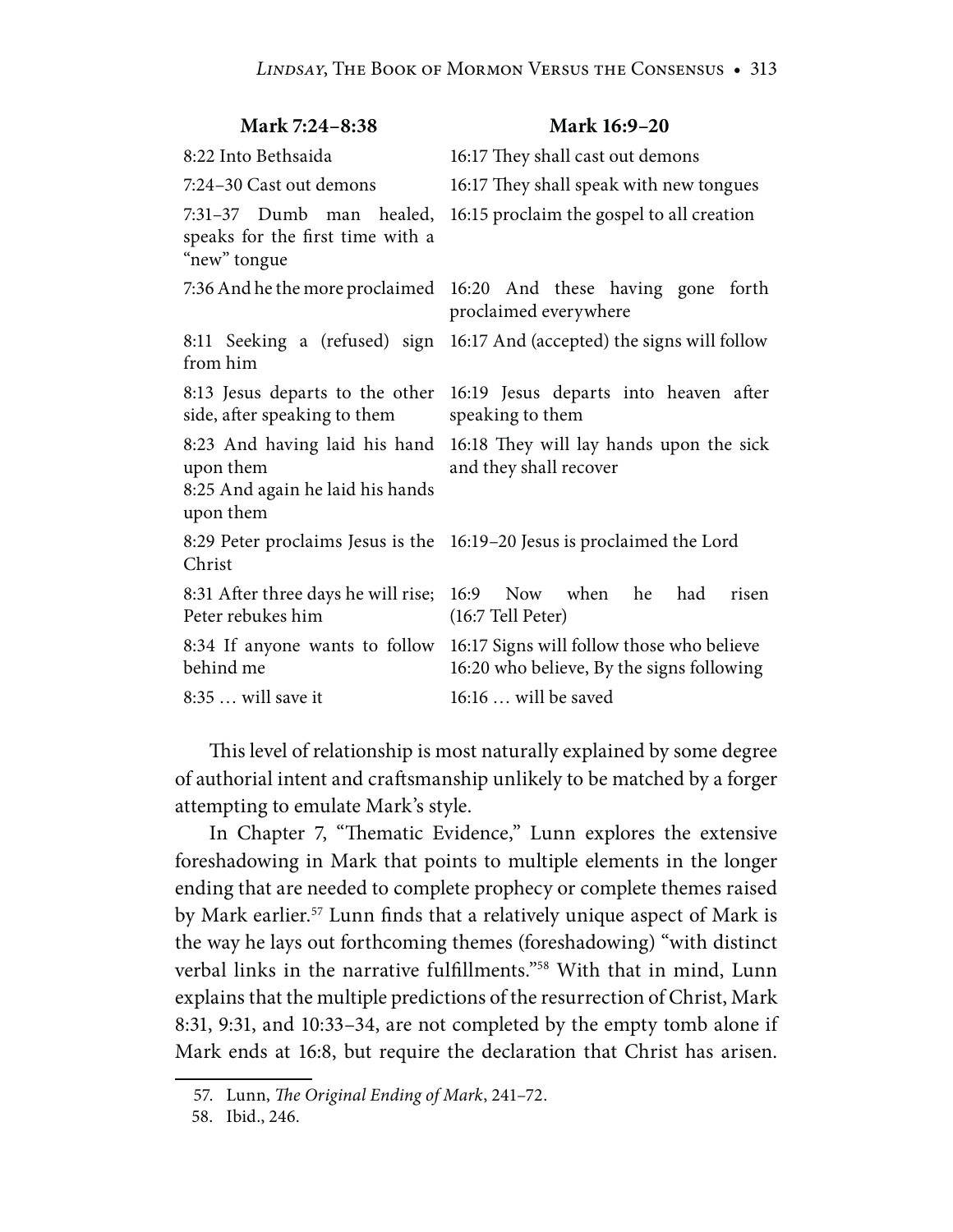"Having risen … " in 16:9, the first verse of the disputed longer ending, does precisely that with a "resounding" echo of Christ's words.<sup>59</sup>

Another unifying theme in Mark reviewed by Lunn is the contrast between fear and faith, with fear often giving way to faith in God. Given this trend in Mark, terminating the Gospel on the note of fear seems implausible. The longer ending in this aspect is much more appropriate.<sup>60</sup>

Mark's frequent treatment of the unbelief of his followers was noted by W. S. Vorster as a significant theme in Mark:

In Mark's Gospel, like in any other narrative, the story of Jesus is presented by the narrator from a certain perspective or viewpoint. Narrative point of view signifies the perceptual, conceptual, and ideological way in which the story gets told. It is the means by which the reader is directed to identify with the message of the narrative and to accept the norms of judgement presented in the text. Petersen<sup>61</sup> has correctly observed that until chapter 13 the reader is educated to accept the view presented by Jesus and the unclean spirits and to view Jesus in terms of the things of God (cf. 8:33) and not in terms of man, as the other characters in the narrative, including the disciples, do. The other characters wrongly view Jesus as the worldly messiah and do not understand his mission. The disciples' lack of understanding is woven like a golden thread through the fabric of the text. The reader knows, because he is given the information by the narrator, that Jesus is the Son of God and what his fate as Son of man is (cf. 4–10); that death, resurrection and parousia await Him. The disciples, however, are presented as characters who are unable to comprehend.

… They do not comprehend what the reader is given to comprehend, namely that messiah and kingdom are to be understood in terms of death, resurrection, and parousia of Jesus, the Son of man who is the Son of God.<sup>62</sup>

 62. N.R. Petersen, "The reader in the gospel," *Neotestamentica* 18 (1984): 38–51, as cited by Vorster, "Literary Reflections on Mark 13:5–37," at 213.

 <sup>59.</sup> Ibid., 246–47.

 <sup>60.</sup> Ibid., 265–68.

 <sup>61.</sup> N.R. Petersen, "'Point of View' in Mark's Narrative," *Semeia* 12 (1978): 97–121, as cited by W.S. Vorster, "Literary Reflections on Mark 13:5–37: A Narrated Speech of Jesus," *Neotestamentica*, 21/2 (1987): 203–24, citation at 213; http://www. jstor.org/stable/43070392.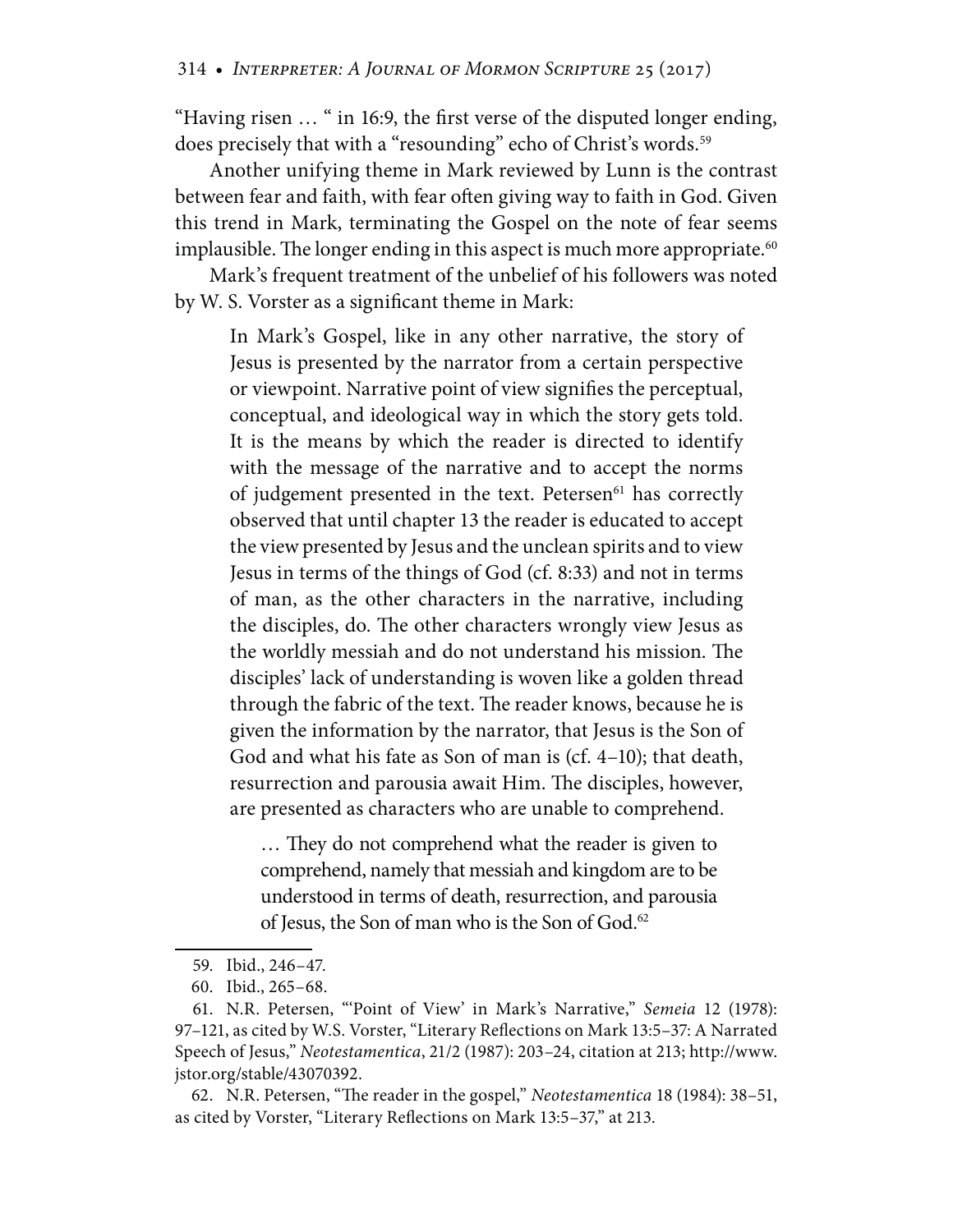In literary terms, it means that Jesus is a reliable character because his perspective is presented by the narrator as trustworthy, while the disciples are unreliable.<sup>63</sup>

The longer ending of Mark continues to display the "golden thread" woven into the fabric of the text. The theme of unbelief continues as Jesus dines with those who are still His disciples and "upbraided them with their unbelief and hardness of heart, because they believed not them which had seen him after he was risen" (Mark 16:14). This is followed by promises of salvation to those who believe and are baptized, and the commission to take this message to all the world, with the promise of signs that would follow them that believe (Mark 16:15–18). Then in the last verse we learn that they did go forth and signs followed them (Mark 16:20), showing that the disciples, of course, had overcome their doubts and become men of faith and courage.

Among other persistent themes in Mark, Lunn shows that subtle Exodus themes unite Mark.<sup>64</sup> Lunn details numerous references to the Exodus in the language of Mark, suggesting that Mark has framed the mission of Christ as a New Exodus. Christ seeks to bring Israel across the waters of baptism into a spiritual Promised Land, and in so doing, rather than casting out Gentile nations, Christ's work is to cast out Satan and his demons.

As one of many examples, Lunn explains how the transfiguration in Mark 9 points to Moses at Mount Sinai, something which a variety of scholars have previously observed.65 Both take place in a mountain, and Moses and Jesus both take three persons with them (Exodus 24:1,9; Mark 9:2). In both cases, a cloud overshadows the mountain. A voice is heard from the cloud. There are references to tabernacles in both (Exodus 25:9; Mark 9:5). The appearance of both principal characters is transformed. The injunction to "Hear him" in Mark 9:7 also has overtones from Moses, with similar words used to describe a Moses-like prophet in Deuteronomy 18:15,<sup>66</sup> as other scholars have also noted.

Among other details, the miracles of feeding point to manna in the wilderness, and the last supper points to the Passover feast. Christ's words, "This is the blood of the new testament" (Mark 14:24), have been observed by many commentators to reflect Exodus 24:1–8*,* where God

 <sup>63.</sup> Vorster, "Literary Reflections on Mark 13:5–37," quote at 213.

 <sup>64.</sup> Lunn, *The Original Ending of Mark*, 248–63.

 <sup>65.</sup> Ibid., 256–57.

 <sup>66.</sup> Ibid.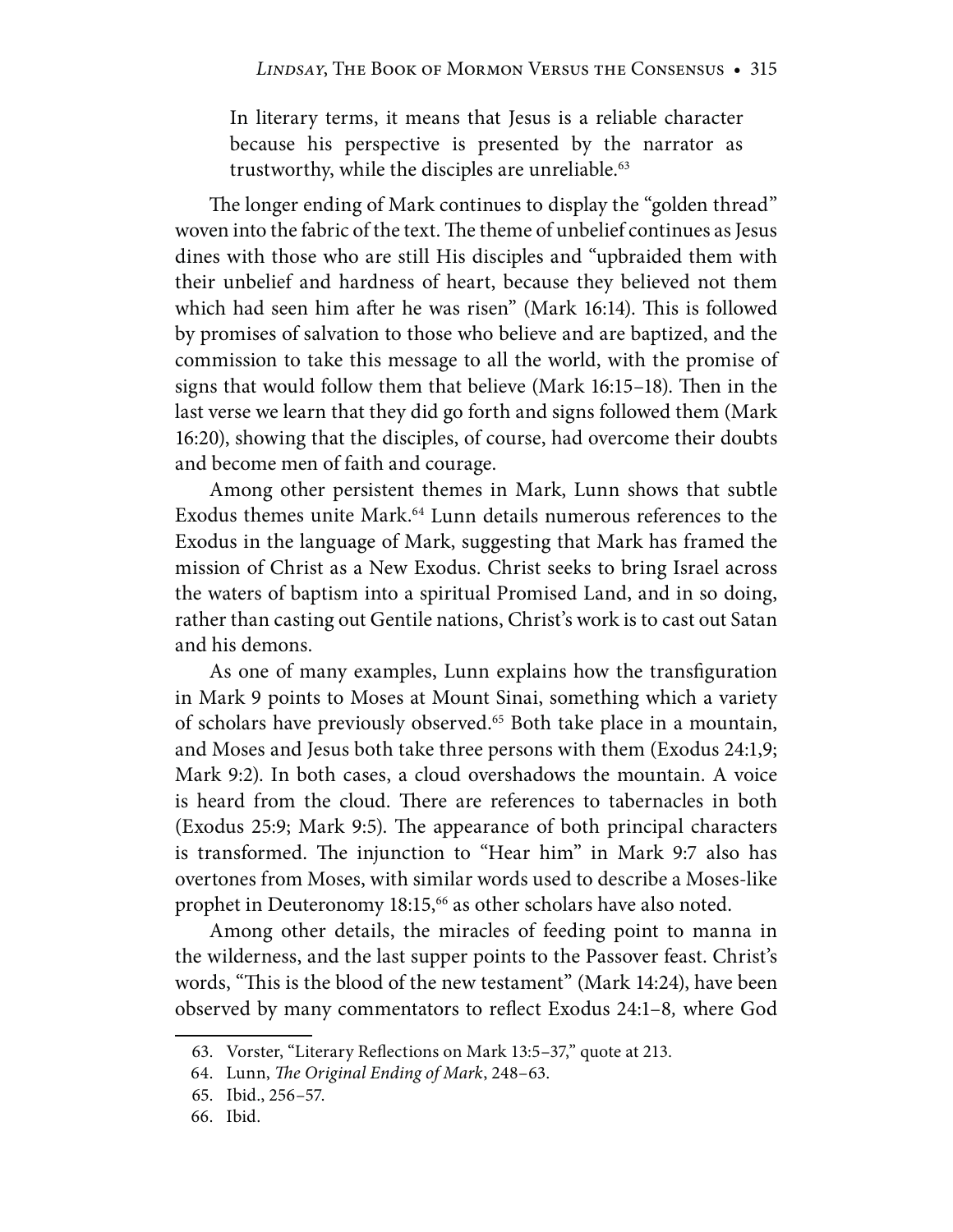establishes His covenant through Moses. As Moses throws blood upon the altar, he says, "Behold the blood of the covenant."

Not surprisingly, the longer ending makes multiple Exodus allusions that are consistent with Mark's overarching implementation of Exodus themes. The appearance of Christ to the Eleven uses the term *appeared* in a way that recalls the divine commission of Moses. Exodus 3:2 reports that "the angel of the Lord appeared unto him," but we soon learn it is Jehovah that is appearing to Moses and giving him his commission, just as Christ does for the Eleven.

The call of Moses in Exodus 3 and 4 involves miraculous signs, possibly reflected in the reference to signs in Mark 16:17. In both cases the signs are related to the belief of the people.

Lunn also sees a parallel in the snakes mentioned in the longer ending: "they shall take up serpents" (Mark 16:18). Taking up a serpent with his hand is exactly what Moses does after his rod is turned into a snake by the Lord (Exodus 4:2–3). It is a fascinating parallel that may be new to most of us. Also in this episode, "hands" play an important role in both accounts.

Mark's use of "hardening" of hearts also has affinity to the Exodus account in the Old Testament, both from the Egyptians' response to His message and miracles and in the waning faith of the House of Israel.

Moses is also commanded to "go" and carry out his work of deliverance from slavery (Exodus 3:10), just as the apostles are commanded to "go" and preach the gospel among all nations.

With this perspective, it seems that much in the longer ending resonates subtly with the Exodus theme that permeates Mark, consistent with common authorship and thematic intent.

In addition to the Exodus theme that permeates Mark's Gospel, references to Elijah play a role in Mark. Lunn writes:

In recent years scholars have detected an Elijah motif in the portrayal of Jesus in the Gospels, or a joint Elijah-Elisha motif. Some studies, like those of Adam Winn and Warren Gage, see such a motif as being particularly applicable to the Gospel of Mark. Here in the prologue John the Baptist is clearly presented as an Elijah-like figure. Yet Jesus too, through his fasting for forty days in the wilderness (Mark 1:13), evokes narratives of both Moses and Elijah. The body of the Gospel then includes nine specific references to Elijah (6:15; 8:28; 9:4, 5, 11, 12, 13; 15:35, 36). Luke and John contain less. Matthew also has nine, though mostly in parallels to Mark. Besides these explicit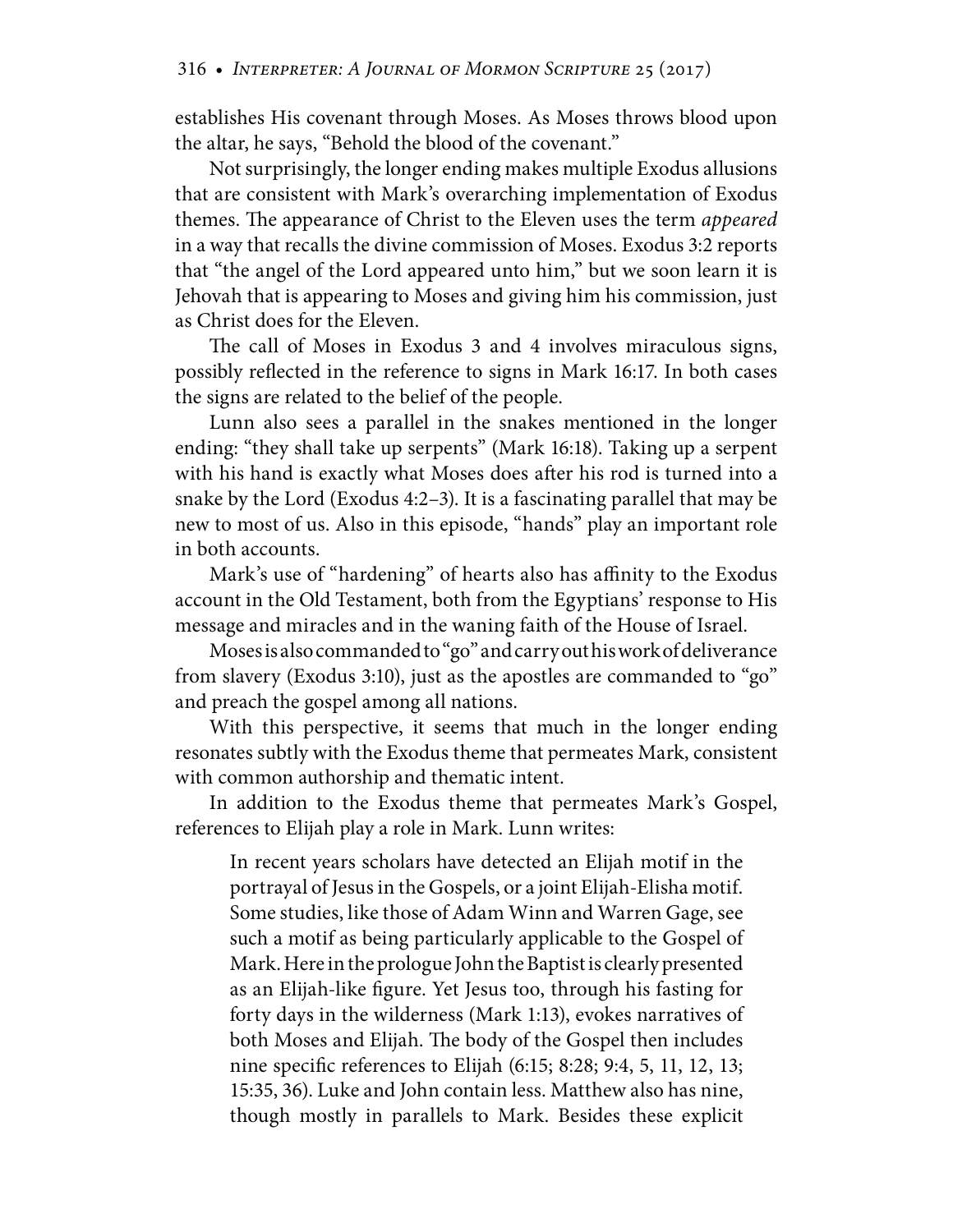references there are also further allusions. Gage shows how "the undisputed portions of Mark's Gospel allude to five of the six major narratives in the Old Testament accounts of Elijah's life, as well as several events from the life of Elijah's successor, Elisha." Among these are the question concerning Baalzebub (Mark 3:22; cf. 2 Kings 1:2–8), and the theophany on Mount Horeb evoked in the account of the transfiguration (Mark 9:2–8; cf. 1 Kings 19:9–15). In this latter passage Mark is the only evangelist who produces the names in the order "Elijah" then "Moses" (9:4). Further, Mark alone of the Gospel writers presents not one but two versions of the saying that some held Jesus to be Elijah (6:15; 8:28).

Considering the nature of the Markan inclusio, noted earlier, the strong Exodus overtones in the prologue accompanied by less prominent Elijah allusions may be matched by similar features in the Gospel's conclusion. In the latter the Moses-Exodus connections, as already outlined, are reasonably pronounced. What of Elijah? Interestingly, there is a possible echo in the Markan ending of the final event involving the prophet. When Elijah was taken up, witnessed by Elisha his successor, the LXX text says "As they were walking along talking [ἐλάλουν] … Elijah was taken up [ἀνελήμφθη] in a whirlwind as into heaven [εἰς τὸν οὐρανόν]" (2 Kings 2:11). This exhibits the same words as used in Mark's ending with reference to Jesus' ascension (16:19), "the Lord Jesus, after he had spoken [λαλῆσαι] to them, was taken up [ἀνελήμφθη] into heaven [εἰς τὸν οὐρανὸν]." The sequence ἐλάλουν … ἀνελήμφθη … εἰς τὸν οὐρανὸν in 2 Kings is matched by λαλῆσαι … ἀνελήμφθη εἰς τὸν οὐρανὸν in Mark. Since each contains three related elements occurring in the same order, with the verb in identical form, the similarity is not likely to be purely coincidental. The deliberateness of it has been firmly advocated by Gage, who also contends that with regard to Elijah "thematic analysis of the Gospel supports the conclusion that the longer ending of Mark fits within the typological structure of the Gospel." Accepting the validity of this allusion results in further evidence of an essential unity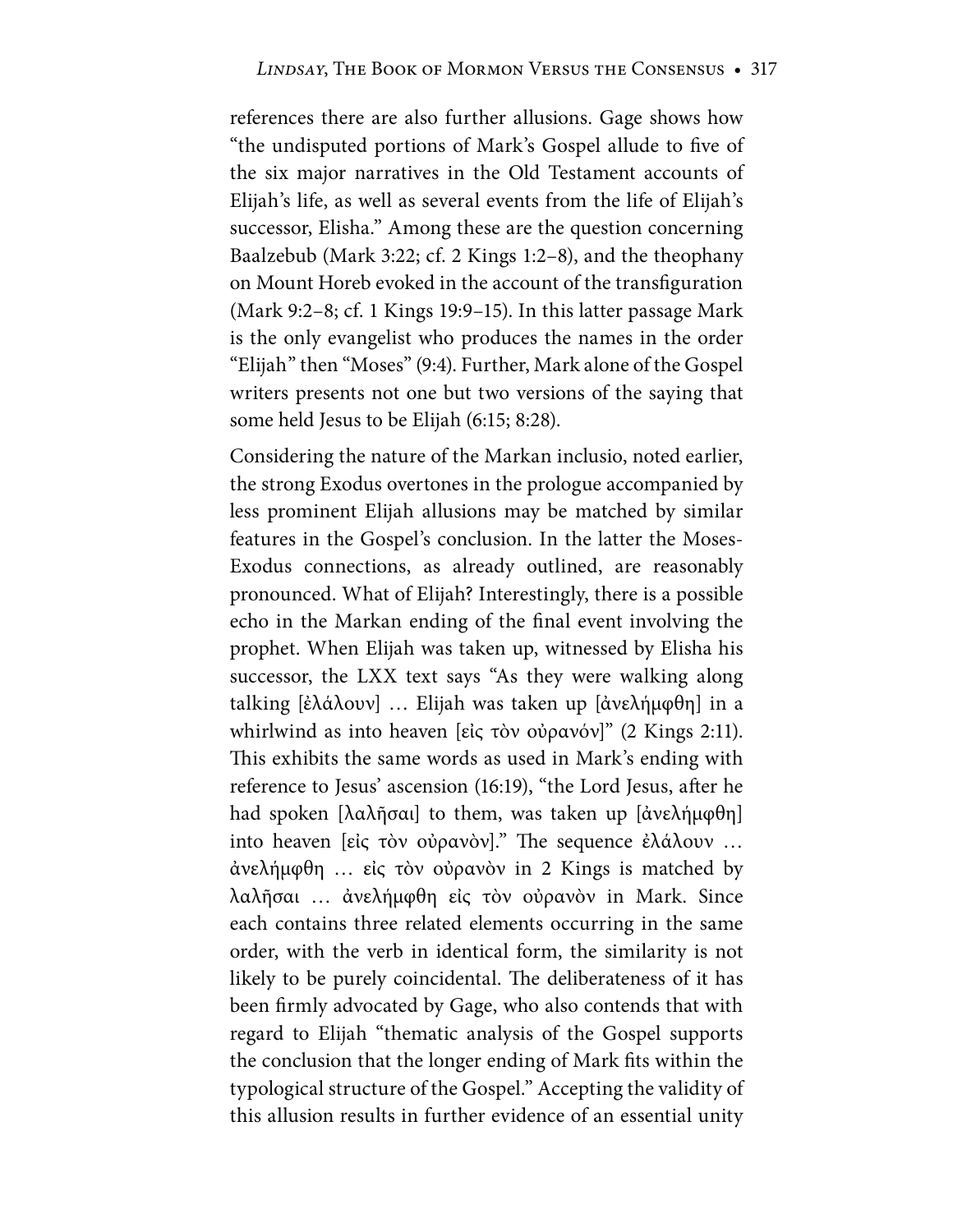of thought between the ending and the opening, as well as the body, of the second Gospel.<sup>67</sup>

Maurice Robinson also points to the Elijah themes in Mark to strengthen the case for the authenticity of the longer ending.<sup>68</sup>

Importantly, Mark's references to Elijah should be understood in the context of the common misunderstanding during and after the ministry of Christ that Christ was merely another prophet like Elijah. The Jews were waiting for Elijah to return, and many said this miracle worker was Elijah or an Elijah. Mark, aware of this misunderstanding, is careful to show that Christ transcends the role of Elijah as Savior and Son of God. Mark F. Whitters explains:

The reader is to infer that John the Baptist has played the role of Elijah and that he has suffered the very fate awaiting Jesus (9:12–13). This is how the Malachi passages about Elijah have been fulfilled according to the gospel of Mark. The "messenger to prepare the way" (Malachi 3:1a) is John the Baptist; "the Lord whom you seek [and who] will suddenly come to his temple" (Malachi 3:1b) is Jesus; "the great and terrible day of the Lord" (Malachi 3:23 [4:5]) is the day of Jesus. This narrative background explains the misinterpretation of Jesus' cry on the cross before he died. In effect the account of Jesus' last words recapitulates the earlier debate between those who believed Jesus was Elijah and those who believed that John the Baptist was Elijah.

The reader's attention is drawn to vv. 34–36 by the fact that the quotation (Psalm 22:1 [2]) is not in Greek. Jesus's words first appear as a transliteration into Greek letters of what is apparently his own language, and a Greek translation follows. Scholarly interest has tended to focus on the confused transliteration, which reflects a quotation that is neither pure Aramaic nor pure Hebrew. But it is the misunderstanding

 <sup>67.</sup> Ibid., 263–64. Unfortunately, the work of Warren A. Gage that Lunn cites is an unpublished document.

 <sup>68.</sup> Robinson, "Amid Perfect Contempt," in *Perspectives on the Ending of Mark: Four Views*, Kindle edition, chapter 2, section "'Literalists of the imagination': The Elijah Emphasis." Like Lunn, Robinson also refers to the unpublished study of Warren Gage.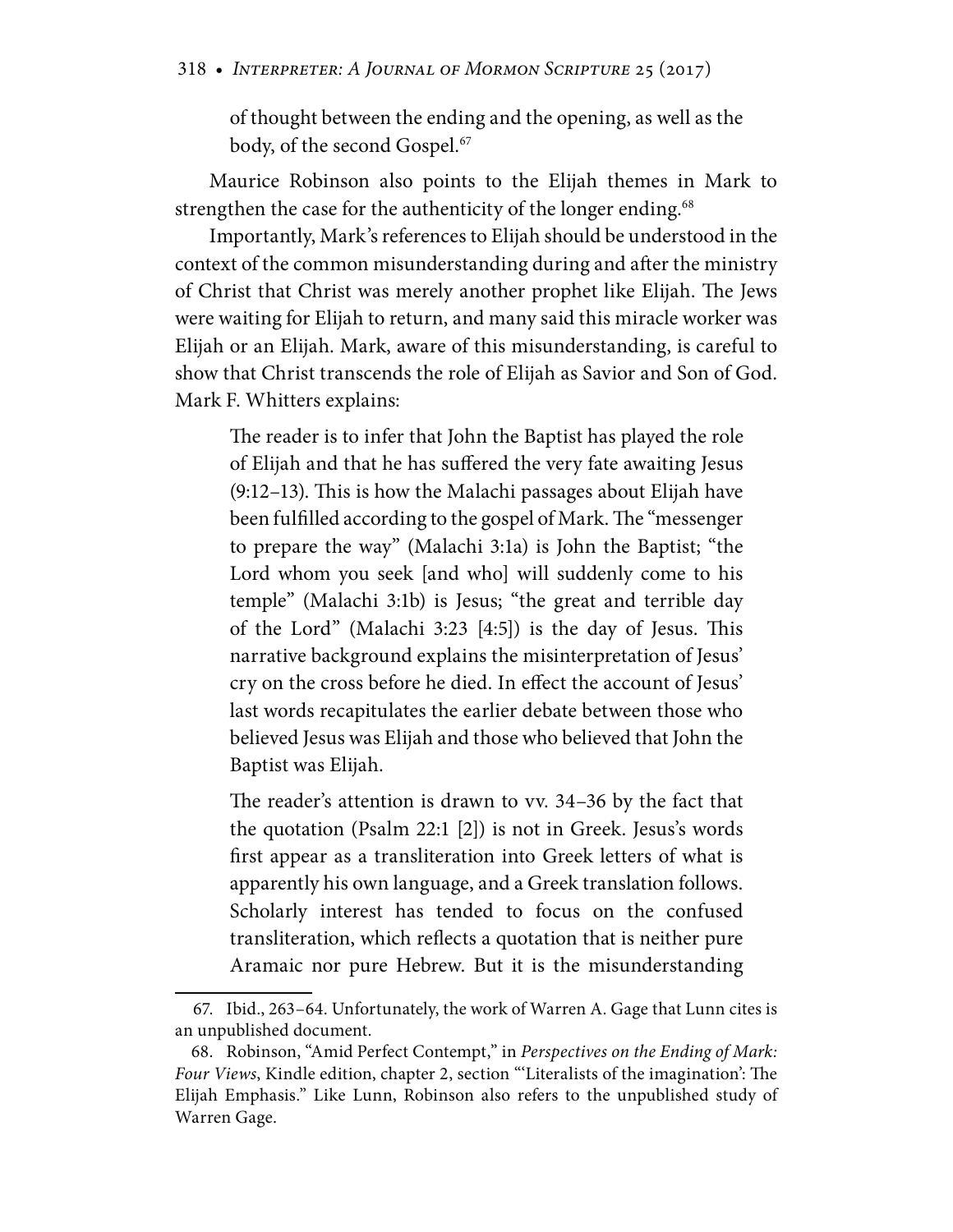of the crowd, not the accuracy of the transliteration, which rivets the reader's attention.<sup>69</sup>

Lunn's examination of unifying Exodus and Elijah themes throughout Mark is not only useful in assessing the authenticity of the longer ending of Mark, but may also be useful to students of the Book of Mormon in considering the allusions and themes woven into the account of the ministry of the Savior to the Nephites. In a sense, the works of Lunn and others in defending the longer ending of Mark are doubly relevant to the Book of Mormon, first in clarifying the alleged weakness of Christ quoting from His own words given in the longer ending of Mark; and second in strengthening our appreciation of the literary tools at play in the Book of Mormon's account of the Savior's ministry as well as some related events shortly before it, a topic we take up in Part 2.

#### **Implications of the Evidence for the Origins of Mark and the Book of Mormon**

The evidence reviewed and presented by Lunn and other authors considered here does much to refute a long-standing rejection of the longer ending of Mark by many Bible scholars. It also reminds us of the dangers of blindly accepting a scholarly consensus when that consensus may have been driven by limited data and a few influential views repeated and propagated on the basis of previous authority.

The evidence for the early existence of the longer ending, its Markan style, and its thematic unity with Mark, while strongly supporting the propriety of including the longer ending in the canon, does not necessarily mean that Mark wrote it himself or that it was in the initial draft of the Gospel of Mark. It could have been written under Mark's direction or by a follower of Mark and may have been an update or addition to an initial manuscript. For example, David Alan Black argues that Mark wrote the longer ending as a later postscript to his Gospel that had already been in circulation.<sup>70</sup> However it was produced, the evidence suggests that there was no reason for the early Christian community to question its inclusion in Mark and its sacred nature, and there is no

 <sup>69.</sup> Mark F. Whitters, "Why Did the Bystanders Think Jesus Called upon Elijah before He Died (Mark 15:34–36)? The Markan Position," *The Harvard Theological Review*, 95/1 (January 2002): 119–24, citation at 122; http://www.jstor. org/stable/4150741

 <sup>70.</sup> David Alan Black, "Mark 16:9–20 as a Markan Supplement," in *Perspectives on the Ending of Mark: Four Views*, ed. David Alan Black (Nashville, TN: Broadman and Holman, 2008), Kindle edition, chapter 4.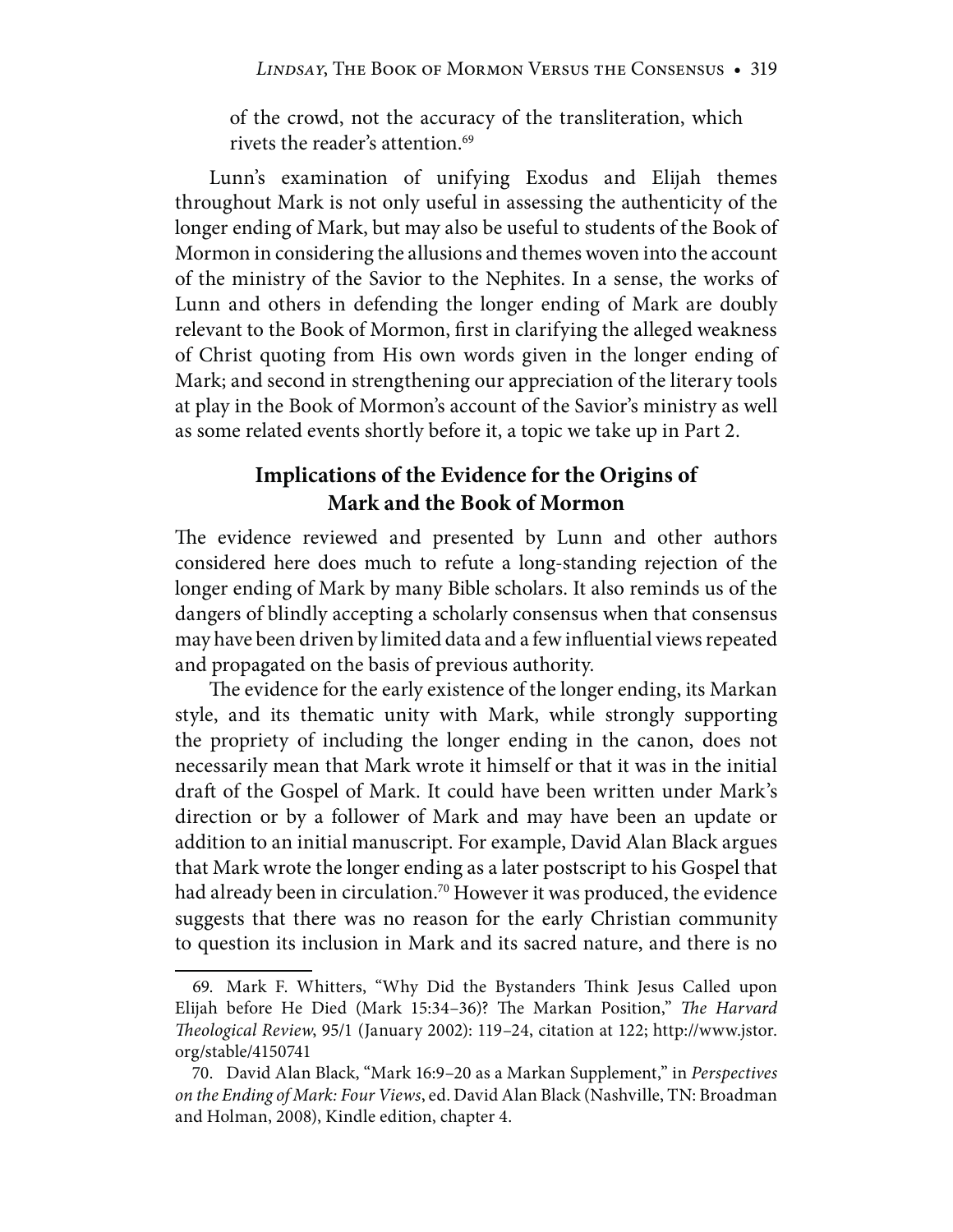reason for us to exclude it and condemn it today. Likewise, there is no reason to doubt that Christ gave the apostolic commission recorded in Mark 16 and repeated again to His disciples in the New World, as quoted in Mormon 9:22–25.

As for the disputed passage in Mormon 9, there is no substantial problem in Christ using the same or similar words in the New World that He spoke to His apostles in the Old World. Abundant evidence suggests that the longer ending of Mark belongs in the canon and was not a late forgery, leaving us with good reasons to reject the argument against the Book of Mormon based on the words of Christ cited in Mormon 9.

The commission of Christ to His disciples is more than just a late afterthought from Joseph Smith thrown in near the end of the Book of Mormon. It is placed not in 3 Nephi directly, but later in the final words of Mormon as he speaks to future readers of the Book of Mormon and discusses the significance of miracles and signs, a theme that is motivated by his discussion in Mormon 8 of the ministry of the Three Nephites, the special group from among the original disciples who were translated and given power to continue living and ministering unknown to the world until Christ should return again. In Mormon 8:24, he writes that

[I]n his name could they remove mountains; and in his name could they cause the earth to shake; and by the power of his word did they cause prisons to tumble to the earth; yea, even the fiery furnace could not harm them, neither wild beasts nor poisonous serpents, because of the power of his word.

The power over poisonous serpents is one of the specifically mentioned signs given in the next chapter, Mormon 9:24, which would follow those that believe. The causing of the earth to shake and the (threatened) tumbling of prisons is also found in Helaman 5 in a scene that appears to foreshadow artfully the ministry of Christ in 3 Nephi with connections to the commission of Christ to the disciples, as discussed below.

Interestingly, the Book of Mormon implications from a study of the longer ending and particularly from the work of Nicholas Lunn extend beyond rebutting a significant attack on the authenticity of the text. In fact, there may be other insights to glean from the tools and methods in Lunn's work when applied to the Book of Mormon, particularly to 3 Nephi, which is the subject of Part 2 of this paper.